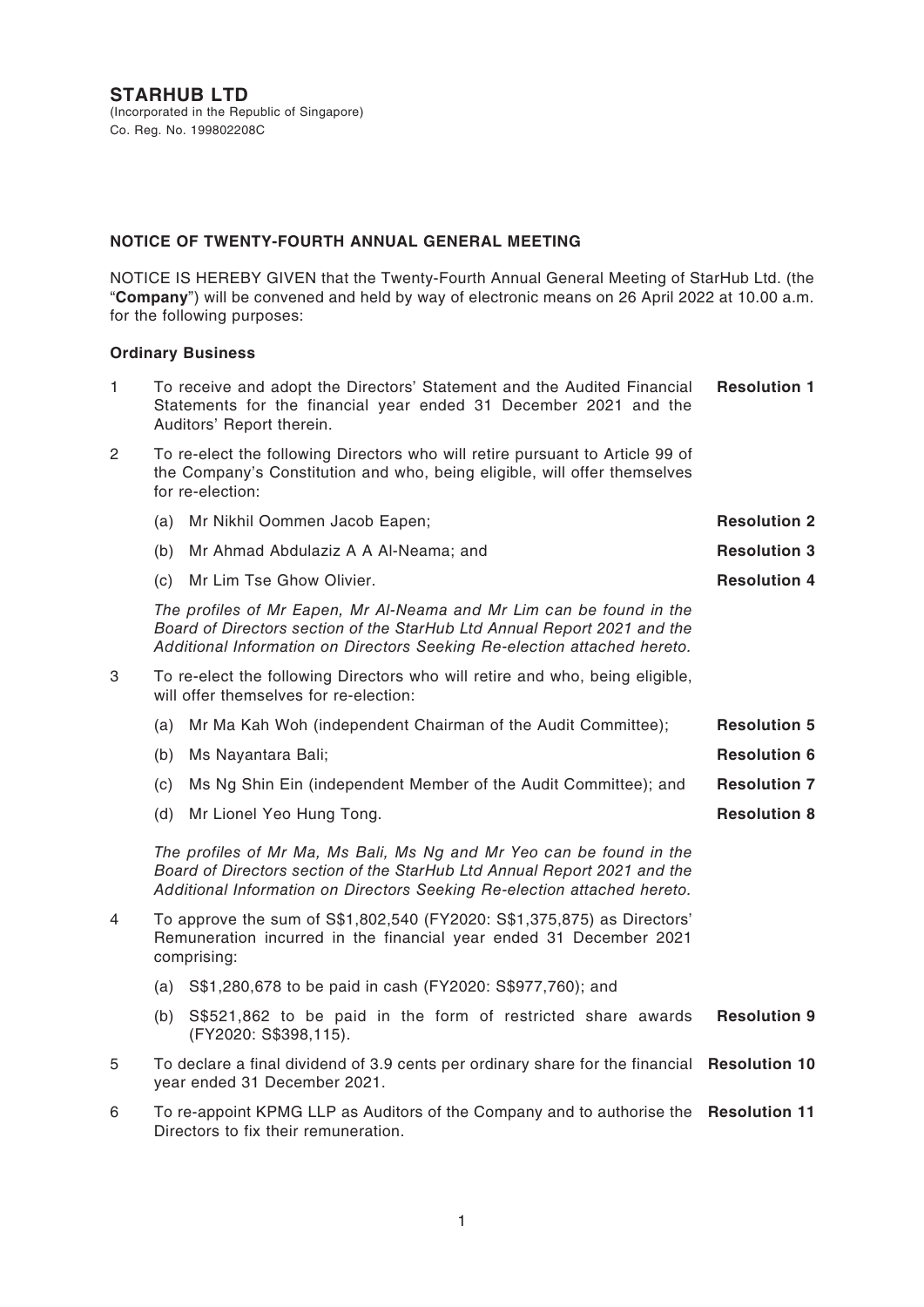#### **Special Business**

To consider and if thought fit, to pass the following resolutions which will be proposed as Ordinary Resolutions:

7 That authority be and is hereby given to the Directors to: **Resolution 12**

- (a) (i) issue shares of the Company ("**shares**") whether by way of rights, bonus or otherwise; and/or
	- (ii) make or grant offers, agreements or options (collectively, "**Instruments**") that might or would require shares to be issued, including but not limited to the creation and issue of (as well as adjustments to) warrants, debentures or other instruments convertible into shares,

at any time and upon such terms and conditions and for such purposes and to such persons as the Directors may in their absolute discretion deem fit; and

(b) (notwithstanding the authority conferred by this Resolution may have ceased to be in force) issue shares in pursuance of any Instrument made or granted by the Directors while this Resolution was in force,

provided that:

- (1) the aggregate number of shares to be issued pursuant to this Resolution (including shares to be issued in pursuance of Instruments made or granted pursuant to this Resolution) does not exceed 50% of the total number of issued shares (excluding treasury shares and subsidiary holdings) (as calculated in accordance with subparagraph (2) below), of which the aggregate number of shares to be issued other than on a *pro rata* basis to shareholders of the Company (including shares to be issued in pursuance of Instruments made or granted pursuant to this Resolution) does not exceed 15% of the total number of issued shares (excluding treasury shares and subsidiary holdings) (as calculated in accordance with subparagraph (2) below);
- (2) (subject to such manner of calculation as may be prescribed by the Singapore Exchange Securities Trading Limited ("**SGX-ST**")) for the purpose of determining the aggregate number of shares that may be issued under subparagraph (1) above, the total number of issued shares (excluding treasury shares and subsidiary holdings) shall be based on the total number of issued shares (excluding treasury shares and subsidiary holdings), at the time this Resolution is passed, after adjusting for:
	- (i) new shares arising from the conversion or exercise of any convertible securities or share options or vesting of share awards which were issued and are outstanding or subsisting at the time this Resolution is passed; and
	- (ii) any subsequent bonus issue, consolidation or subdivision of shares,

and, in sub-paragraph (1) above and this sub-paragraph (2), "subsidiary holdings" has the meaning given to it in the Listing Manual of the SGX-ST;

(3) in exercising the authority conferred by this Resolution, the Company shall comply with the provisions of the Listing Manual of the SGX-ST for the time being in force (unless such compliance has been waived by the SGX-ST) and the Constitution for the time being of the Company; and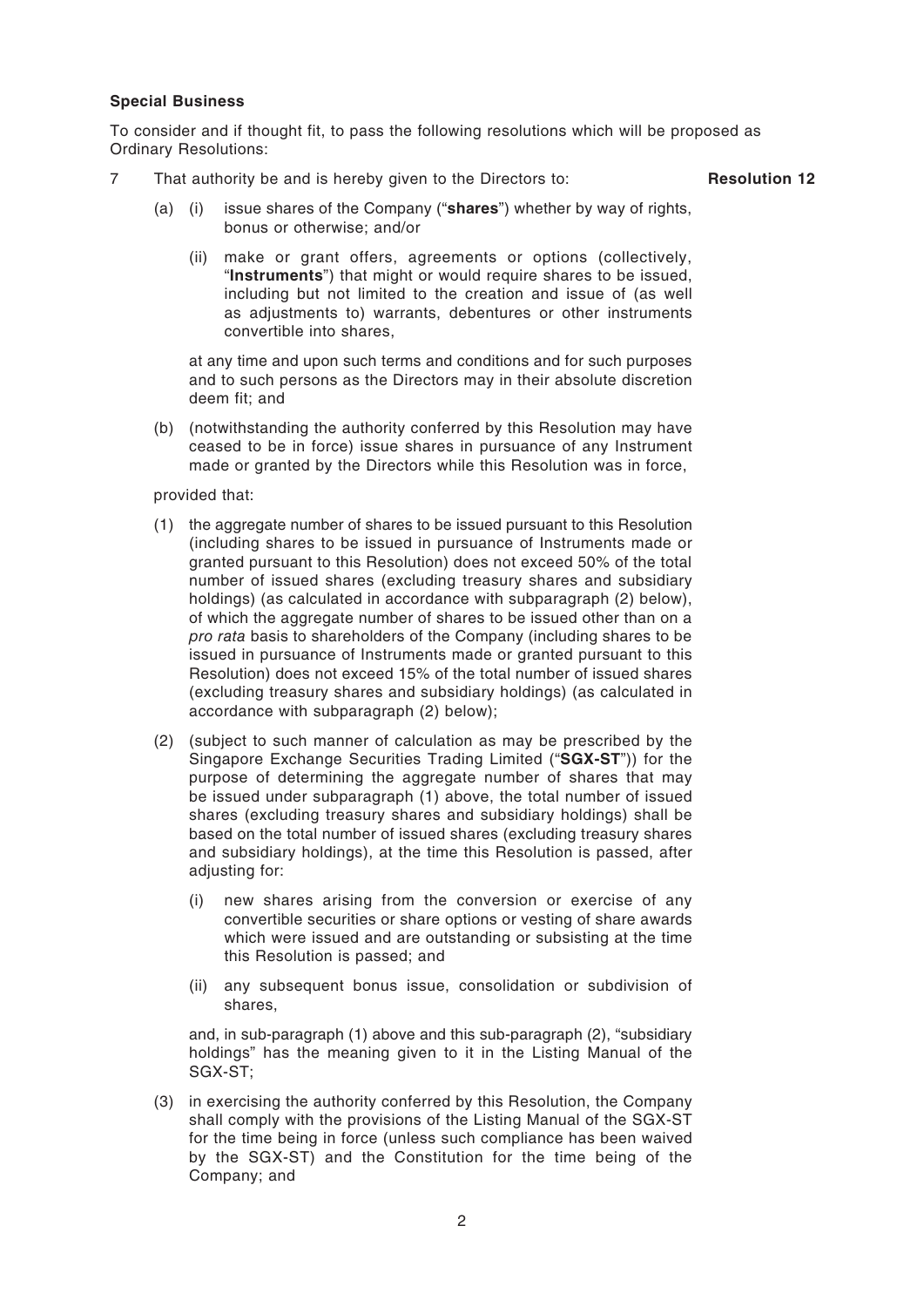- (4) (unless revoked or varied by the Company in General Meeting) the authority conferred by this Resolution shall continue in force until the conclusion of the next Annual General Meeting of the Company or the date by which the next Annual General Meeting of the Company is required by law to be held, whichever is the earlier.
- 8 That authority be and is hereby given to the Directors to: **Resolution 13**

- (a) offer and grant awards in accordance with the provisions of the StarHub Performance Share Plan 2014 (the "**PSP 2014**") and/or the StarHub Restricted Stock Plan 2014 (the "**RSP 2014**") (the PSP 2014 and the RSP 2014, together the "**Share Plans**"); and
- (b) allot and issue from time to time such number of ordinary shares as may be required to be allotted and issued pursuant to the vesting of awards granted under the Share Plans,

provided that the aggregate number of ordinary shares allotted and issued under the Share Plans shall not exceed the limits specified in the rules of the Share Plans.

9 To transact such other business as may be transacted at an Annual General Meeting of the Company.

By Order of the Board

#### **Veronica Lai**

Company Secretary

Singapore, 4 April 2022

#### **Notes:**

- 1. The Annual General Meeting is being convened, and will be held, by way of electronic means pursuant to the COVID-19 (Temporary Measures) (Alternative Arrangements for Meetings for Companies, Variable Capital Companies, Business Trusts, Unit Trusts and Debenture Holders) Order 2020. Printed copies of this Notice will not be sent to members. Instead, this Notice will be sent to members by electronic means via publication on SGXNet and the Company's Investor Relations ("**IR**") website at the URL https://ir.starhub.com/AGM-EGM.
- 2. Alternative arrangements relating to:
	- (a) attendance at the Annual General Meeting via electronic means (in particular, arrangements by which the meeting can be electronically accessed via live audio-visual webcast or live audio-only stream);
	- (b) submission of questions to the Chairman of the Meeting in advance of, or live at, the Annual General Meeting, and addressing of substantial and relevant questions in advance of, or live at, the Annual General Meeting; and
	- (c) voting at the Annual General Meeting (i) live by the member or his/her/its duly appointed proxy/proxies (other than the Chairman of the Meeting) via electronic means; or (ii) by appointing the Chairman of the Meeting as proxy to vote on the member's behalf at the Annual General Meeting,

are set out in the accompanying announcement by the Company dated 4 April 2022. This announcement may be accessed at the Company's IR website at the URL https://ir.starhub.com/AGM-EGM, and will also be made available on SGXNet.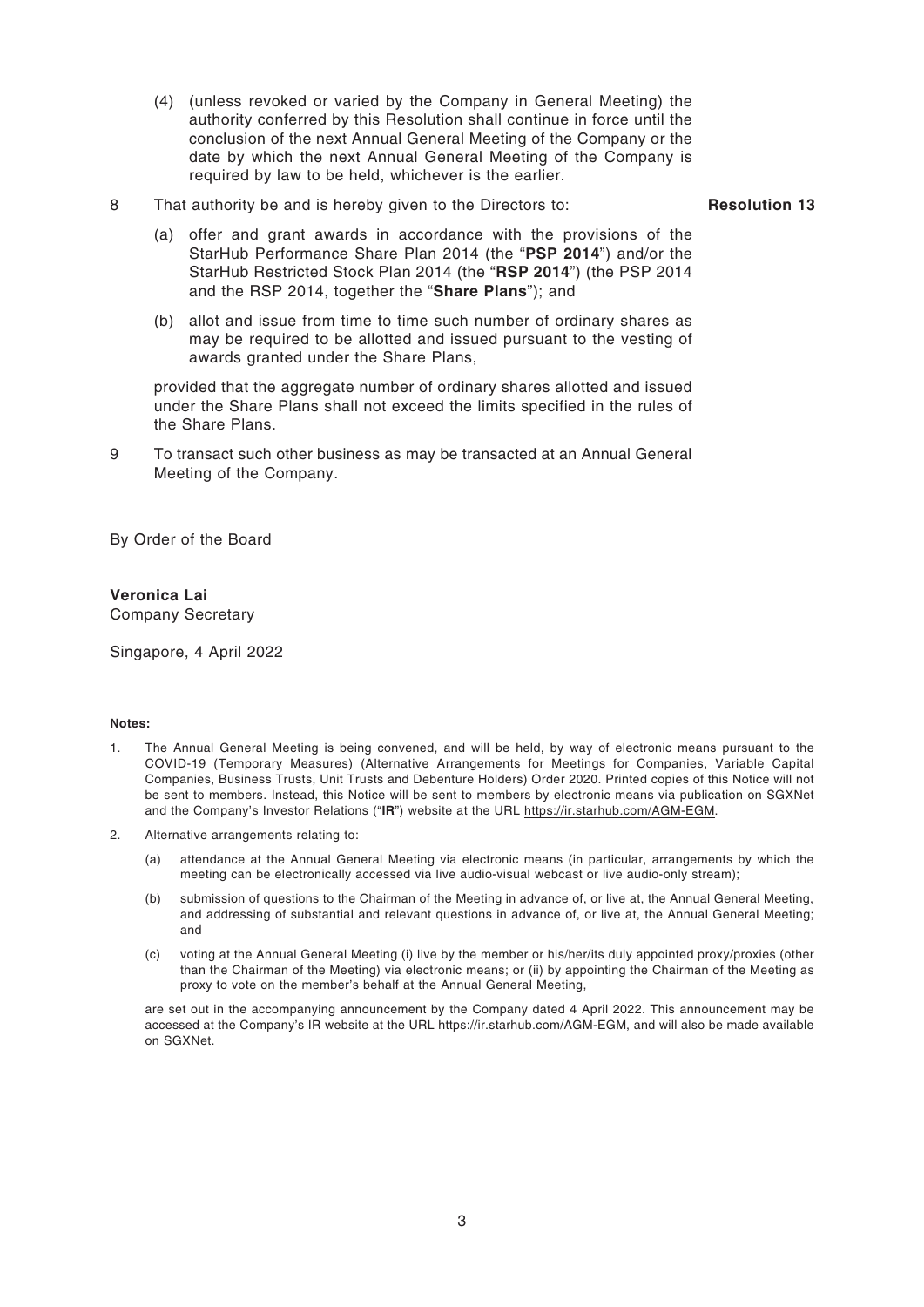- 3. **As a precautionary measure due to the current COVID-19 situation in Singapore, a member will not be able to attend the Annual General Meeting in person. A member who wishes to exercise his/her/its voting rights at the Annual General Meeting may:**
	- **(a) (where the member is an individual) vote live via electronic means at the Annual General Meeting, or (whether the member is an individual or a corporate) appoint a proxy/proxies (other than the Chairman of the Meeting) to vote live via electronic means at the Annual General Meeting on his/her/its behalf; or**
	- **(b) (whether the member is an individual or a corporate) appoint the Chairman of the Meeting as his/her/its proxy to vote on his/her/its behalf at the Annual General Meeting.**

A member who wishes to submit an instrument appointing a proxy by post or via email can access the accompanying proxy form for the Annual General Meeting at the Company's IR website at the URL https://ir.starhub.com/AGM-EGM, and on SGXNet. A member may also appoint a proxy/proxies via the online process through the pre-registration website which is accessible from the URL https://conveneagm.com/sg/StarHubAEGM2022.

- 4. CPF or SRS investors:
	- (a) may vote live via electronic voting means at the Annual General Meeting if they are appointed as proxies by their respective Agent Banks or SRS Operators, and should contact their respective Agent Banks or SRS Operators if they have any queries regarding their appointment as proxies; or
	- (b) may appoint the Chairman of the Meeting as proxy to vote on their behalf at the Annual General Meeting, in which case they should approach their respective Agent Banks or SRS Operators to submit their votes by 5.00 p.m. on 13 April 2022.
- 5. A member who is not a relevant intermediary is entitled to appoint not more than two proxies. Where such member's instrument appointing a proxy appoints more than one proxy, the proportion of the shareholding concerned to be represented by each proxy shall be specified in the instrument.

A member who is a relevant intermediary is entitled to appoint more than two proxies, but each proxy must be appointed to exercise the rights attached to a different share or shares held by such member. Where such member's instrument appointing a proxy appoints more than two proxies, the number and class of shares in relation to which each proxy has been appointed shall be specified in the instrument.

"Relevant intermediary" has the meaning ascribed to it in Section 181 of the Companies Act 1967.

- 6. A proxy need not be a member of the Company.
- 7. The instrument appointing a proxy must be submitted to the Company in the following manner:
	- (a) if submitted by post, be deposited at the office of the Company's Share Registrar, M & C Services Private Limited, at 112 Robinson Road, #05-01, Singapore 068902; or
	- (b) if submitted electronically, be submitted: (i) via email to the Company's Share Registrar at gpd@mncsingapore.com; or (ii) via the online process through the pre-registration website which is accessible from the URL https://conveneagm.com/sg/StarHubAEGM2022,

in either case, not less than **72 hours** before the time appointed for the Annual General Meeting.

A member who wishes to submit an instrument appointing a proxy/proxies by post or via email must first download, complete and sign the proxy form, before submitting it by post to the address provided above, or before scanning and sending it by email to the email address provided above. A member may also appoint a proxy/proxies via the online process through the pre-registration website which is accessible from the URL https://conveneagm.com/sg/StarHubAEGM2022.

**In view of the current COVID-19 situation in Singapore, members are strongly encouraged to submit completed proxy forms electronically via email or appoint a proxy/proxies via the online process through the pre-registration website which is accessible from the URL https://conveneagm.com/sg/StarHubAEGM2022.**

- 8. The Annual Report 2021 may be accessed at the Company's IR website at the URL https://ir.starhub.com/AGM-EGM and thereafter by clicking on the link for 'Annual Report 2021' and will be made available on SGXNet.
- 9. In the case of an equality of votes under any one of the Resolutions set out above, the Chairman of the Meeting will not exercise his entitlement to a casting vote at the Annual General Meeting of the Company notwithstanding Article 68 of the Constitution of the Company.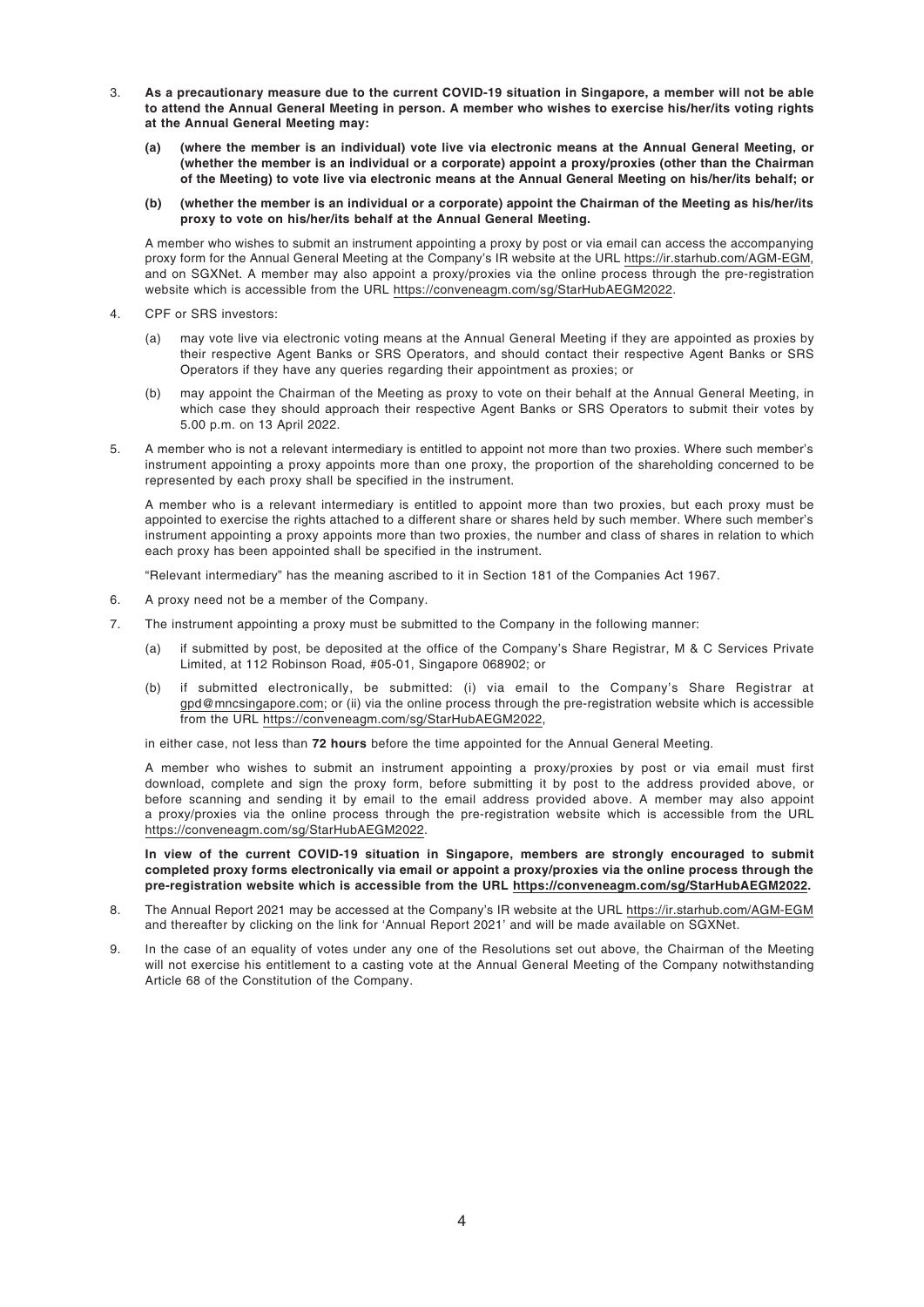#### **Explanatory Notes:**

#### **Resolution 9**

Resolution 9 is to approve the payment of an aggregate sum of S\$1,802,540, as Directors' remuneration for the nonexecutive Directors of the Company for the financial year ended 31 December 2021. It includes (a) the aggregate sum of S\$123,700 being the Directors' Remuneration for Dr Nasser Marafih and Mr Lim Ming Seong who retired as non-executive Directors of the Company on 30 April 2021 and 13 August 2021 respectively and (b) the amount of S\$70,950, being the fees payable in arrears for the services rendered by the Board Executive Committee ("**Board ExCo**") for the period from 27 July 2020 to 31 December 2020. If approved, each of the non-executive Directors will receive 70% of his/her Directors' remuneration in cash and (with the exception of Mr Naoki Wakai) 30% of his/her Directors' remuneration in the form of a restricted share award. Mr Naoki Wakai has declined the restricted share award grant and will only receive the cash component of his remuneration. See the section on "3. Remuneration Matters" in the Corporate Governance section of the Annual Report 2021 for the rationale in relation to the share component of the non-executive Directors' remuneration. The number of shares to be awarded will be based on the volume weighted average price of a share in the Company listed on the SGX-ST over the 14 trading days commencing on the ex-dividend date that immediately follows the Annual General Meeting. The number of shares to be awarded will be rounded down to the nearest hundred, with cash to be paid in lieu of the remaining shares arising. The restricted share awards will consist of the grant of fully paid shares, without any performance or vesting conditions attached. However, in order to encourage alignment of the interests of the Directors with the interests of shareholders, non-executive Directors who received the aforesaid restricted share award are required to hold shares worth at least (a) the prevailing annual retainer fee, or (b) the aggregate of (i) the total number of shares awarded as part of their remuneration for the financial year ended 31 December 2011 and each subsequent financial year thereafter and (ii) 50% of the total number of shares awarded from the financial year ended 31 December 2007 to the financial year ended 31 December 2010, whichever is lower. Non-executive Directors can dispose of all their shares one year after ceasing to be a Director.

#### **Resolution 12**

Resolution 12 is to empower the Directors to issue shares and to make or grant instruments (such as warrants or debentures) convertible into shares, and to issue shares in pursuance of such instruments, up to a number not exceeding in total 50% of the total number of issued shares (excluding treasury shares and subsidiary holdings), with a sub-limit of 15% (instead of 20% as permitted under the Listing Manual of the SGX-ST) for issues other than on a *pro rata* basis to shareholders. For the purpose of determining the aggregate number of shares that may be issued, the total number of issued shares (excluding treasury shares and subsidiary holdings) shall be based on the total number of issued shares (excluding treasury shares and subsidiary holdings) at the time that Resolution 12 is passed, after adjusting for (a) new shares arising from the conversion or exercise of any convertible securities or share options or vesting of share awards which were issued and are outstanding or subsisting at the time that Resolution 12 is passed, and (b) any subsequent bonus issue, consolidation or subdivision of shares.

#### **Resolution 13**

Resolution 13 is to empower the Directors to offer and grant awards and to allot and issue ordinary shares pursuant to the Share Plans provided that the aggregate number of ordinary shares allotted and issued under the Share Plans shall not exceed the limits specified in the rules of the Share Plans. The rules of the Share Plans limit the aggregate number of ordinary shares that may be allotted and issued under the Share Plans to 8% (instead of 15% as permitted under the Listing Manual of the SGX-ST) of the total number of issued shares (excluding treasury shares and subsidiary holdings). Approval for the adoption of the Share Plans was given by shareholders at an Extraordinary General Meeting of the Company held on 14 April 2014. The grant of awards under the respective Share Plans will be made in accordance with their respective provisions.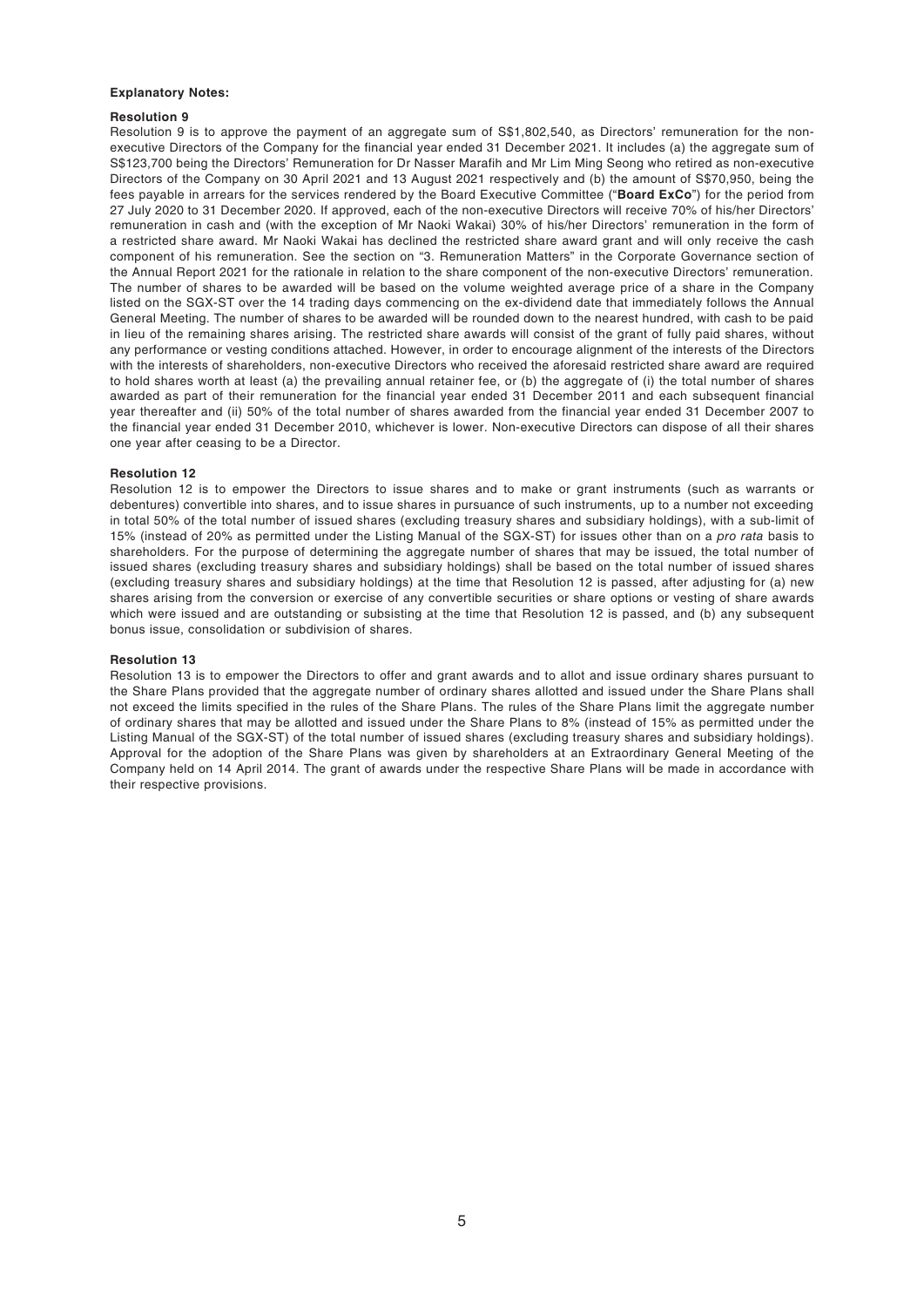#### **NOTICE OF RECORD DATE AND FINAL DIVIDEND PAYMENT DATE**

Notice is hereby given that, subject to the approval of the shareholders to the final dividend at the Twenty-Fourth Annual General Meeting, the Register of Members and the Transfer Books of the Company will be closed on 4 May 2022.

Duly completed registrable transfers received by the Company's share registrar, M & C Services Private Limited, 112 Robinson Road, #05-01, Singapore 068902 up to the close of business at 5.00 p.m. on 29 April 2022 will be registered to determine members' entitlements to the final dividend. Subject as aforesaid, persons whose securities accounts with The Central Depository (Pte) Limited are credited with ordinary shares as at 5.00 p.m. on 29 April 2022 will be entitled to the final dividend.

The final dividend, if so approved by shareholders, will be paid on 19 May 2022.

#### **Personal data privacy:**

By submitting an instrument appointing a proxy to attend, speak and vote at the Annual General Meeting and/or any adjournment thereof, a member of the Company (i) consents to the collection, use and disclosure of the member's personal data by the Company (or its agents or service providers) for the purpose of the processing, administration and analysis by the Company (or its agents or service providers) of proxies appointed for the Annual General Meeting (including any adjournment thereof) and the preparation and compilation of the attendance lists, minutes and other documents relating to the Annual General Meeting (including any adjournment thereof), and in order for the Company (or its agents or service providers) to comply with any applicable laws, listing rules, take-over rules, regulations and/or guidelines (collectively, the "**Purposes**"), (ii) warrants that where the member discloses the personal data of the member's proxy to the Company (or its agents or service providers), the member has obtained the prior consent of such proxy for the collection, use and disclosure by the Company (or its agents or service providers) of the personal data of such proxy for the Purposes, and (iii) agrees to provide the Company with written evidence of such prior consent upon reasonable request.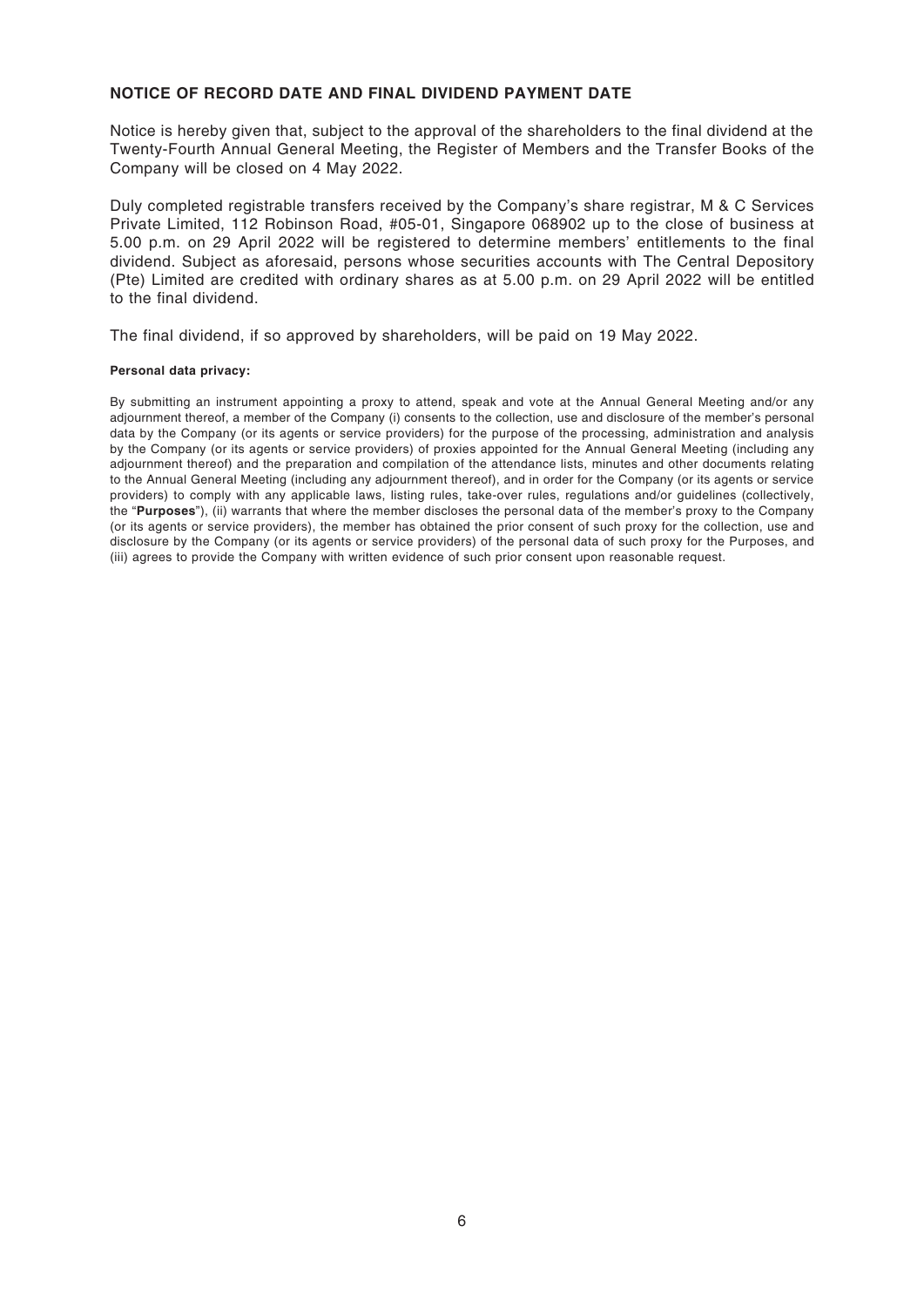| <b>Name of Director</b>                                                                                                                                                                                                        | <b>Nikhil Oommen Jacob Eapen</b>                                                                                                                                                                                                                                                                                                                                                                                                                     |
|--------------------------------------------------------------------------------------------------------------------------------------------------------------------------------------------------------------------------------|------------------------------------------------------------------------------------------------------------------------------------------------------------------------------------------------------------------------------------------------------------------------------------------------------------------------------------------------------------------------------------------------------------------------------------------------------|
| Date of appointment                                                                                                                                                                                                            | 11 August 2021                                                                                                                                                                                                                                                                                                                                                                                                                                       |
| Date of last re-appointment (if applicable)                                                                                                                                                                                    |                                                                                                                                                                                                                                                                                                                                                                                                                                                      |
| Age (in 2022)                                                                                                                                                                                                                  | 50                                                                                                                                                                                                                                                                                                                                                                                                                                                   |
| Country of principal residence                                                                                                                                                                                                 | Singapore                                                                                                                                                                                                                                                                                                                                                                                                                                            |
| The Board's comments on this re-appointment<br>(including rationale, selection criteria, and the<br>search and nomination process)                                                                                             | The Board of Directors has accepted the recommendation of the<br>Nominating and Governance Committee of StarHub Ltd ("StarHub")<br>which has reviewed Mr Nikhil Oommen Jacob Eapen's qualifications<br>and experience and approved the re-appointment of Mr Eapen as an<br>Executive Director and a Member of the Risk and Sustainability<br>Committee ("RSC") of StarHub.<br>Mr Eapen abstained from voting on the Board resolution relating to his |
|                                                                                                                                                                                                                                | re-appointment.                                                                                                                                                                                                                                                                                                                                                                                                                                      |
| Whether appointment is executive, and if so, area<br>of responsibility                                                                                                                                                         | <b>Executive Director</b>                                                                                                                                                                                                                                                                                                                                                                                                                            |
| Job Title (e.g. Lead ID, AC Chairman, AC Member<br>etc.)                                                                                                                                                                       | Executive Director, Chief Executive Officer and a Member of the RSC                                                                                                                                                                                                                                                                                                                                                                                  |
| <b>Professional qualifications</b>                                                                                                                                                                                             | Bachelor of Science (Honours), University College London                                                                                                                                                                                                                                                                                                                                                                                             |
| Any relationship (including immediate family<br>relationships) with any existing director, existing<br>executive officer, StarHub Ltd and/or substantial<br>shareholder of StarHub Ltd or any of its principal<br>subsidiaries | <b>Nil</b>                                                                                                                                                                                                                                                                                                                                                                                                                                           |
| Conflict of interests (including any competing<br>business)                                                                                                                                                                    | Nil                                                                                                                                                                                                                                                                                                                                                                                                                                                  |
| Working experience and occupation(s) during the<br>past 10 years                                                                                                                                                               | StarHub Ltd<br><b>Chief Executive Officer</b><br>January 2021 to present                                                                                                                                                                                                                                                                                                                                                                             |
|                                                                                                                                                                                                                                | Singapore Technologies Telemedia Pte Ltd<br>Deputy Chief Executive Officer<br>August 2018 to December 2020                                                                                                                                                                                                                                                                                                                                           |
|                                                                                                                                                                                                                                | Singapore Technologies Telemedia Pte Ltd<br>Chief Strategy & Investment Officer<br>May 2015 to August 2018                                                                                                                                                                                                                                                                                                                                           |
|                                                                                                                                                                                                                                | Citigroup Inc.<br><b>Managing Director</b><br>July 1996 to February 2015                                                                                                                                                                                                                                                                                                                                                                             |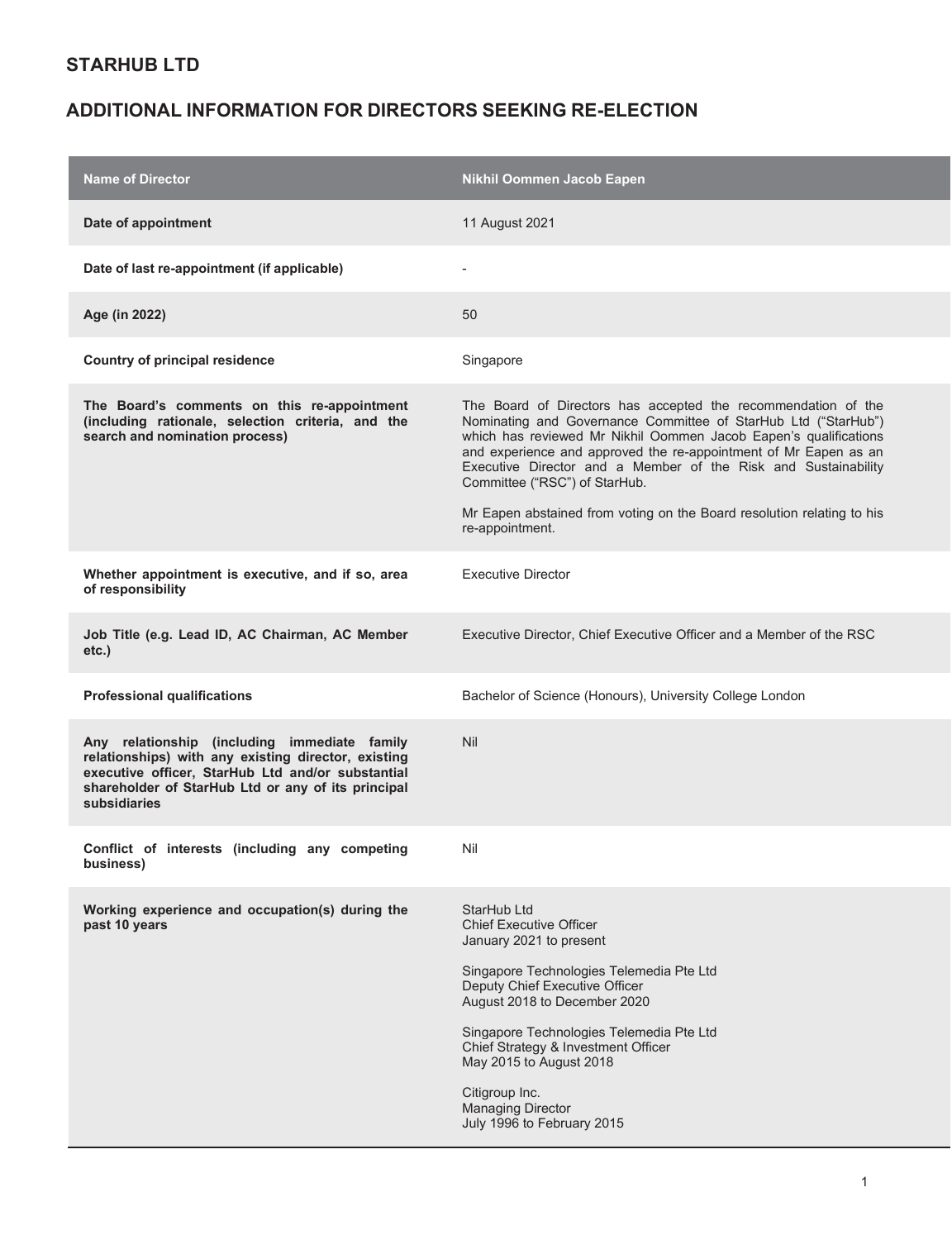| <b>Name of Director</b>                                                                                                    | Nikhil Oommen Jacob Eapen                                                                                                                                                                                                                                                                                                                                                                                                                                                                                                                                                                                                                                                                                                                                                                |
|----------------------------------------------------------------------------------------------------------------------------|------------------------------------------------------------------------------------------------------------------------------------------------------------------------------------------------------------------------------------------------------------------------------------------------------------------------------------------------------------------------------------------------------------------------------------------------------------------------------------------------------------------------------------------------------------------------------------------------------------------------------------------------------------------------------------------------------------------------------------------------------------------------------------------|
| Undertaking (in the format set out in Appendix 7.7)<br>pursuant to Rule 720(1) has been submitted to<br><b>StarHub Ltd</b> | Yes                                                                                                                                                                                                                                                                                                                                                                                                                                                                                                                                                                                                                                                                                                                                                                                      |
| Shareholding or interests in StarHub Ltd and its<br>subsidiaries                                                           | Yes                                                                                                                                                                                                                                                                                                                                                                                                                                                                                                                                                                                                                                                                                                                                                                                      |
| <b>Shareholding Details</b>                                                                                                | 309,000 StarHub shares under a conditional share award granted on 31<br>March 2021 under the StarHub Restricted Stock Plan 2014 and 622,000<br>StarHub shares under a conditional share award granted on 16 August<br>2021 under the StarHub Performance Share Plan 2014.<br>These<br>conditional share awards are each subject to certain performance<br>conditions being fulfilled within a pre-determined performance period.<br>Deemed interest in 730,000 StarHub shares held in the name of DBS<br>Nominees Pte Ltd as nominee for and on behalf of Mr Eapen and his<br>spouse as joint beneficial owners.                                                                                                                                                                         |
| <b>Other Principal Commitments Including Directorships</b>                                                                 |                                                                                                                                                                                                                                                                                                                                                                                                                                                                                                                                                                                                                                                                                                                                                                                          |
| Past (for the last five years)                                                                                             | Grid Communications Pte. Ltd. (Chairman)<br>STT inTech Pte. Ltd. (Director)<br>Datameer, Inc. (Director)<br>Moogsoft (Herd) Inc. (Director)<br>Armor Defense Inc. (Director)<br>Quantum Security Pte. Ltd. (Director)<br>STT Connect Holdings Pte. Ltd. (Director)<br>Cloud Comrade Sdn. Bhd. (Director)<br>PT Cloud Comrade Indonesia (Board of Commissioner)<br>STT Sonic Pte. Ltd. (Director)<br>2 <sup>nd</sup> Watch Holding Company, Inc. (Director)<br>Sky Cable Corporation (Advisory Committee Member)<br>2 <sup>nd</sup> Watch, Inc. (Director)<br>ST Teleport Pte Ltd (Alternate Director)<br>Greenwave Holdings Inc. (Director)<br>2W MergerSub, Inc. (Director)<br>Instart Logic, Inc. (Director)<br>STT Connect Pte. Ltd. (Director)<br>Cloud Comrade Pte. Ltd. (Director) |
| <b>Present</b><br>* Listed Companies                                                                                       | StarHub Ltd* (Director and Chief Executive Officer)<br>StarHub Cable Vision Ltd. (Director and Chief Executive Officer)<br>StarHub Mobile Pte Ltd (Director)<br>StarHub Online Pte Ltd (Director)<br>Malaren International Sdn. Bhd. (Director)<br>Nettilling Sdn. Bhd. (Director)<br>Taman Kenyir Holdings Sdn. Bhd. (Director)<br>HKBN JOS (Malaysia) Sdn. Bhd. (Director)<br>HKBN JOS (Singapore) Pte. Ltd. (Director)<br>JOS Applications (S) Pte. Ltd. (Director)                                                                                                                                                                                                                                                                                                                   |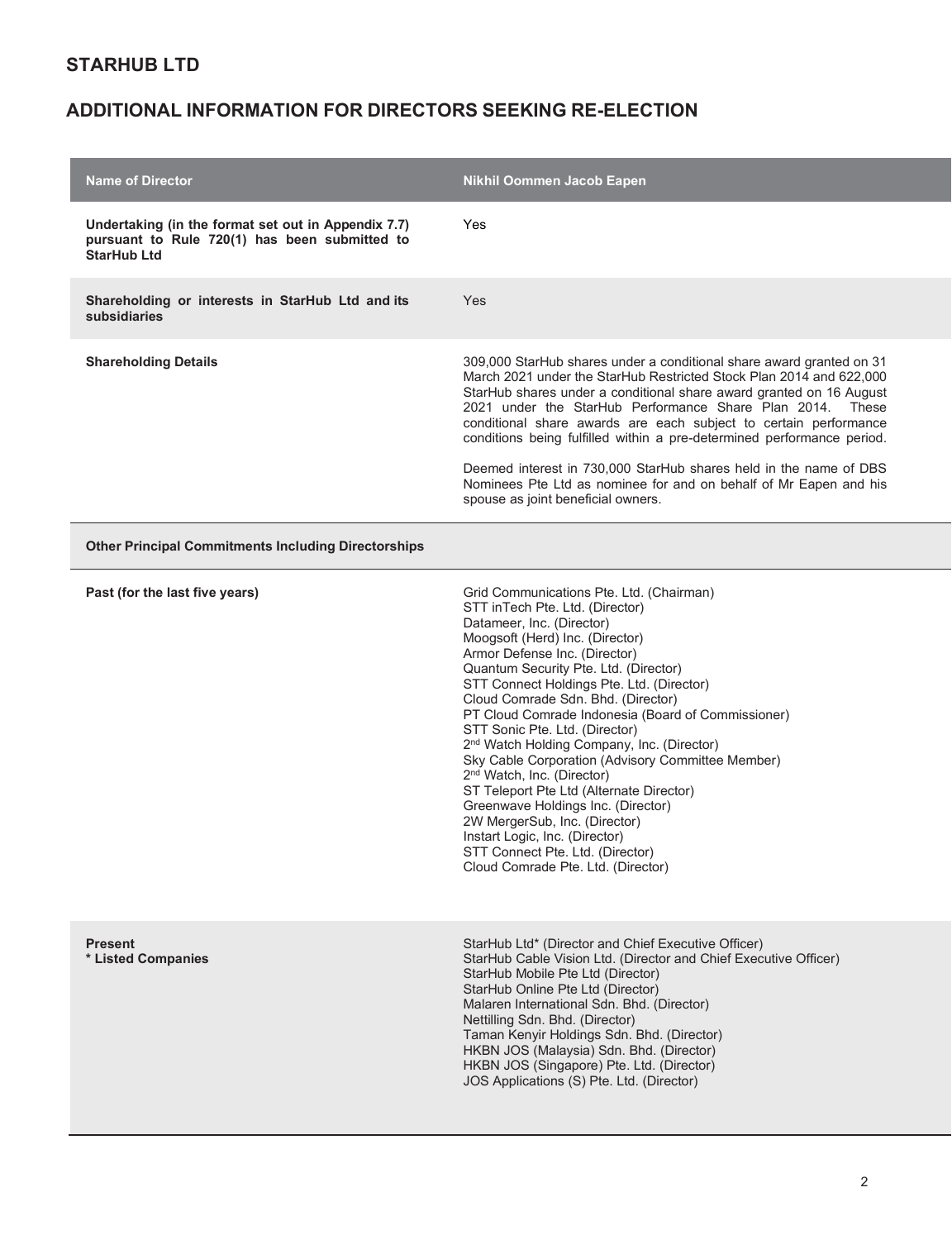| <b>Name of Director</b>                                                                                                                                                                                                                                                                                                                                                                                                                                                                                                                                                                                                                                                          | Nikhil Oommen Jacob Eapen |
|----------------------------------------------------------------------------------------------------------------------------------------------------------------------------------------------------------------------------------------------------------------------------------------------------------------------------------------------------------------------------------------------------------------------------------------------------------------------------------------------------------------------------------------------------------------------------------------------------------------------------------------------------------------------------------|---------------------------|
| <b>Other Information</b>                                                                                                                                                                                                                                                                                                                                                                                                                                                                                                                                                                                                                                                         |                           |
| (a) Whether at any time during the last 10 years,<br>an application or a petition under any<br>bankruptcy laws of any jurisdiction was filed<br>against him or against a partnership of which<br>he was a partner at the time when he was a<br>partner or at any time within 2 years from the<br>date he ceased to be a partner?                                                                                                                                                                                                                                                                                                                                                 | <b>No</b>                 |
| (b) Whether at any time during the last 10 years,<br>an application or a petition under any law of<br>any jurisdiction was filed against an entity<br>(not being a partnership) of which he was a<br>director or an equivalent person or a key<br>executive, at the time when he was a director<br>or an equivalent person or a key executive of<br>that entity or at any time within 2 years from<br>the date he ceased to be a director or an<br>equivalent person or a key executive of that<br>entity, for the winding up or dissolution of that<br>entity or, where that entity is the trustee of a<br>business trust, that business trust, on the<br>ground of insolvency? | No                        |
| (c) Whether there is any unsatisfied judgment<br>against him?                                                                                                                                                                                                                                                                                                                                                                                                                                                                                                                                                                                                                    | <b>No</b>                 |
| (d) Whether he has ever been convicted of any<br>offence, in Singapore or elsewhere, involving<br>fraud or dishonesty which is punishable with<br>imprisonment, or has been the subject of any<br>criminal proceedings (including any pending<br>criminal proceedings of which he is aware) for<br>such purpose?                                                                                                                                                                                                                                                                                                                                                                 | <b>No</b>                 |
| (e) Whether he has ever been convicted of any<br>offence, in Singapore or elsewhere, involving<br>a breach of any law or regulatory requirement<br>that relates to the securities or futures<br>industry in Singapore or elsewhere, or has<br>been the subject of any criminal proceedings<br>(including any pending criminal proceedings<br>of which he is aware) for such breach?                                                                                                                                                                                                                                                                                              | No                        |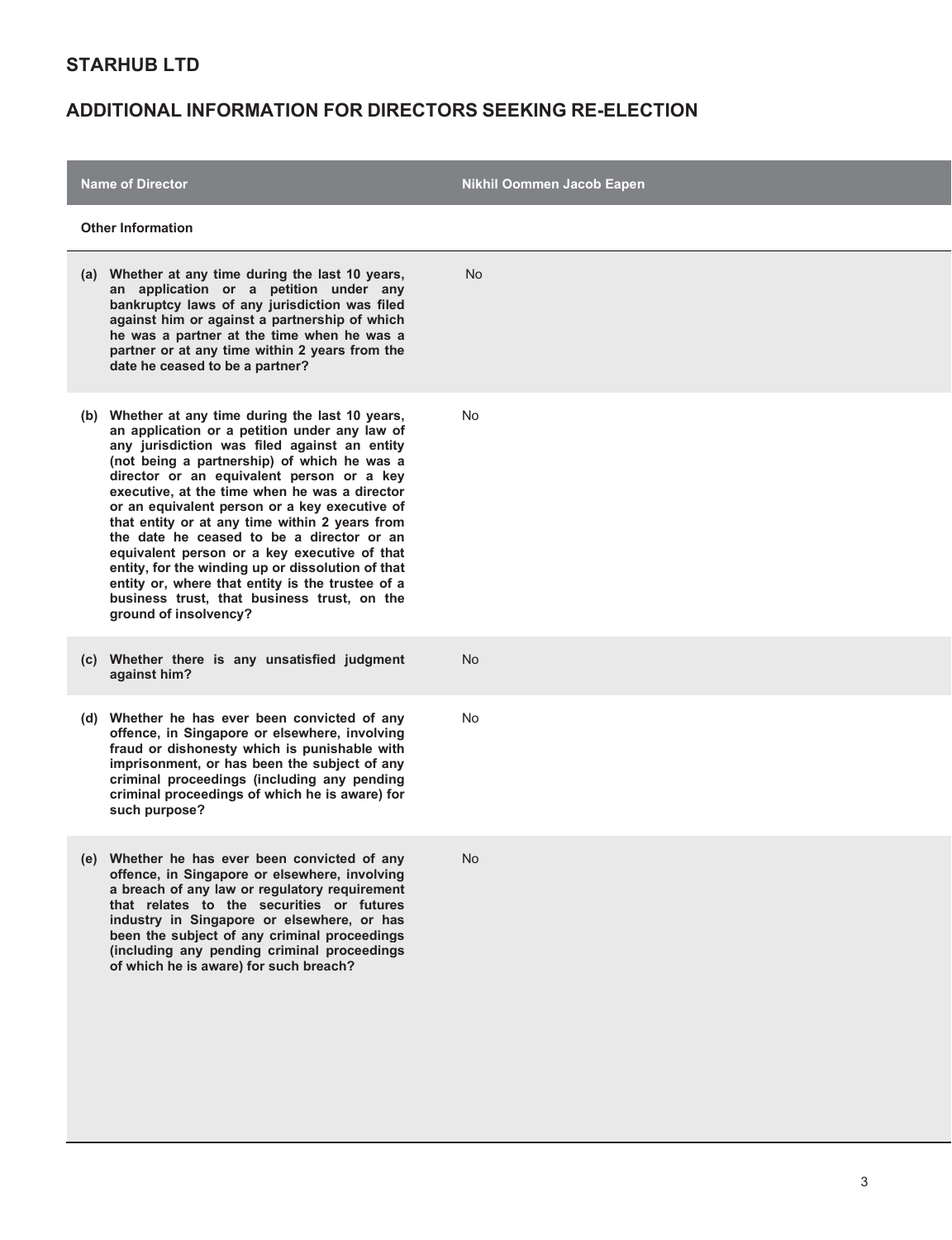| <b>Name of Director</b> |                                                                                                                                                                                                                                                                                                                                                                                                                                                                                                                                                                                     | Nikhil Oommen Jacob Eapen |
|-------------------------|-------------------------------------------------------------------------------------------------------------------------------------------------------------------------------------------------------------------------------------------------------------------------------------------------------------------------------------------------------------------------------------------------------------------------------------------------------------------------------------------------------------------------------------------------------------------------------------|---------------------------|
| (t)                     | Whether at any time during the last 10 years,<br>judgment has been entered against him in any<br>civil proceedings in Singapore or elsewhere<br>involving a breach of any law or regulatory<br>requirement that relates to the securities or<br>futures industry in Singapore or elsewhere, or<br>a finding of fraud, misrepresentation or<br>dishonesty on his part, or he has been the<br>subject of any civil proceedings (including<br>any pending civil proceedings of which he is<br>aware) involving an allegation of fraud,<br>misrepresentation or dishonesty on his part? | No                        |
|                         | (g) Whether he has ever been convicted in<br>Singapore or elsewhere of any offence in<br>connection with the formation or management<br>of any entity or business trust?                                                                                                                                                                                                                                                                                                                                                                                                            | <b>No</b>                 |
|                         | (h) Whether he has ever been disqualified from<br>acting as a director or an equivalent person of<br>any entity (including the trustee of a business<br>trust), or from taking part directly or indirectly<br>in the management of any entity or business<br>trust?                                                                                                                                                                                                                                                                                                                 | No                        |
| (i)                     | Whether he has ever been the subject of any<br>order, judgment or ruling of any court,<br>tribunal or governmental body, permanently<br>or temporarily enjoining him from engaging in<br>any type of business practice or activity?                                                                                                                                                                                                                                                                                                                                                 | <b>No</b>                 |
| (i)                     | Whether he has ever, to his knowledge, been<br>concerned with the management or conduct,<br>in Singapore or elsewhere, of the affairs of:-                                                                                                                                                                                                                                                                                                                                                                                                                                          |                           |
|                         | corporation<br>which<br>has<br>been<br>(i)<br>any<br>investigated for a breach of any law or<br>requirement<br>regulatory<br>governing<br>corporations in Singapore or elsewhere;<br><b>or</b>                                                                                                                                                                                                                                                                                                                                                                                      | No                        |
|                         | (ii) any entity (not being a corporation) which<br>has been investigated for a breach of any<br>law or regulatory requirement governing<br>such entities in Singapore or elsewhere;<br>or                                                                                                                                                                                                                                                                                                                                                                                           | No                        |
|                         | (iii) any business trust which has been<br>investigated for a breach of any law or<br>regulatory<br>requirement<br>governing<br>business trusts<br>in<br><b>Singapore</b><br>or<br>elsewhere; or                                                                                                                                                                                                                                                                                                                                                                                    | <b>No</b>                 |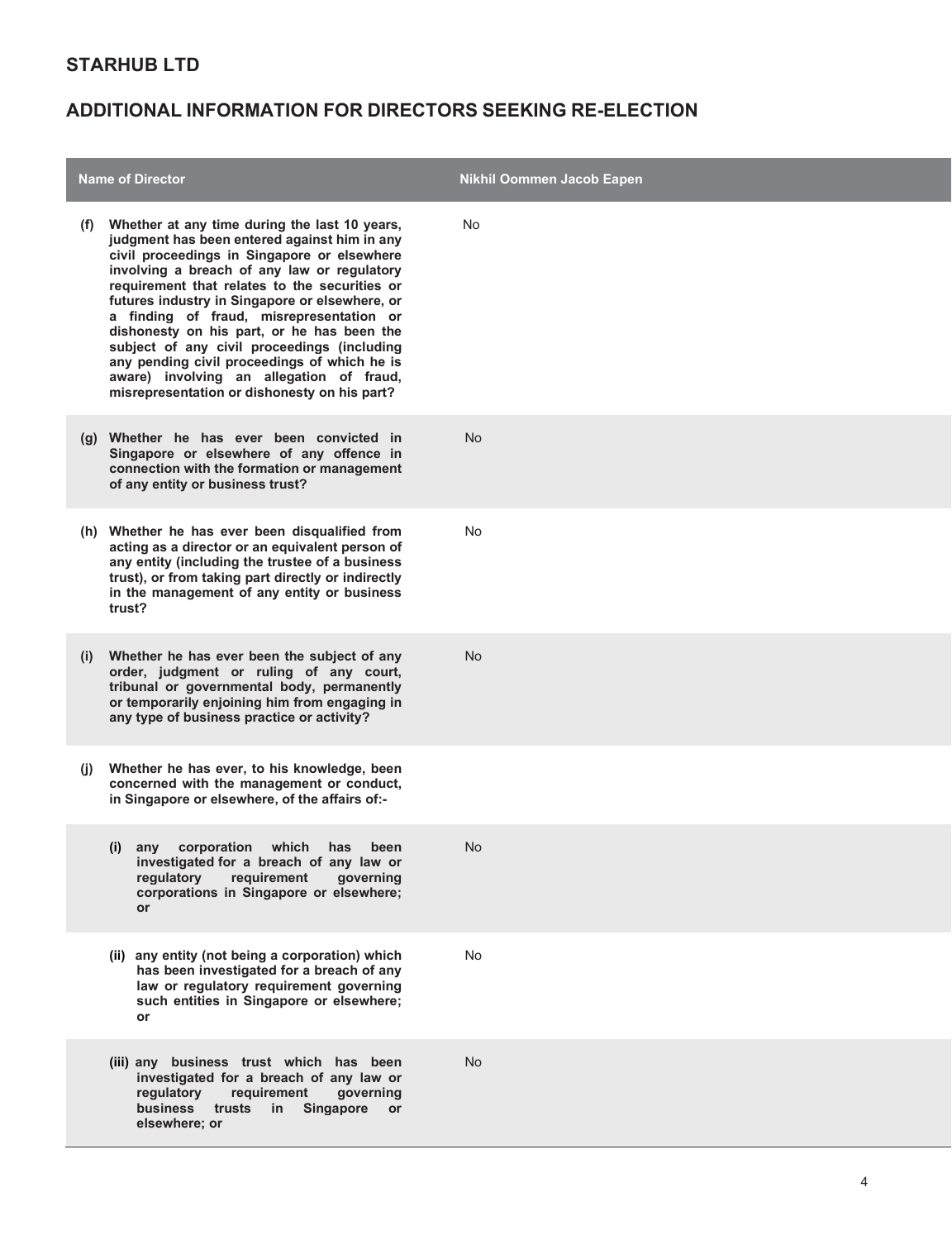| <b>Name of Director</b>                                                                                                                                                                                                                                                                                                                                 | <b>Nikhil Oommen Jacob Eapen</b> |
|---------------------------------------------------------------------------------------------------------------------------------------------------------------------------------------------------------------------------------------------------------------------------------------------------------------------------------------------------------|----------------------------------|
| (iv) any entity or business trust which has<br>been investigated for a breach of any law<br>or regulatory requirement that relates to<br>the securities or futures industry in<br>Singapore or elsewhere, in connection<br>with any matter occurring or arising<br>during that period when he was so<br>concerned with the entity or business<br>trust? | No.                              |
| (k) Whether he has been the subject of any<br>current or past investigation or disciplinary<br>proceedings, or has been reprimanded or<br>issued any warning, by the Monetary<br>Authority of Singapore or any other<br>regulatory authority, exchange, professional<br>body or government agency, whether in<br>Singapore or elsewhere?                | <b>No</b>                        |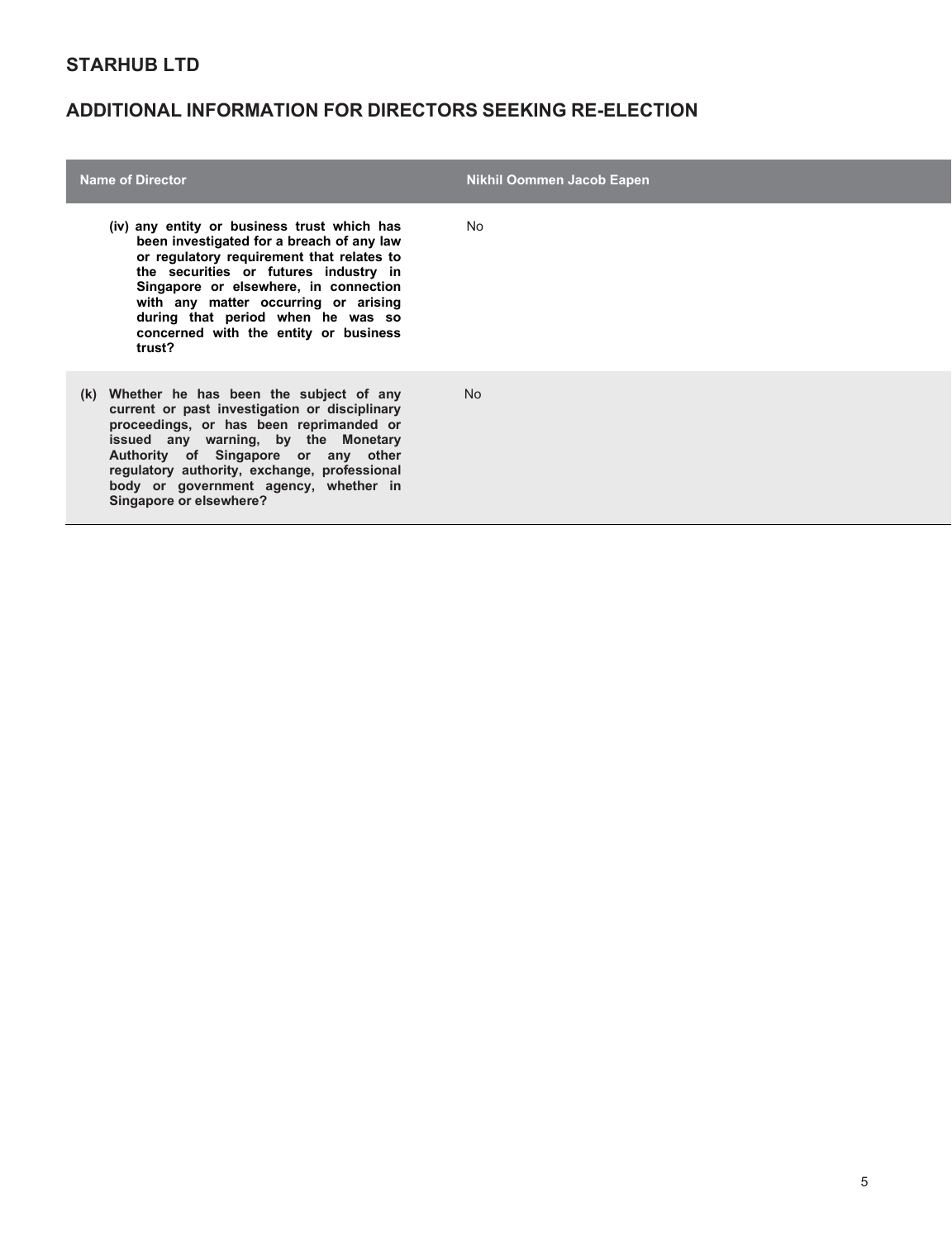| <b>Name of Director</b>                                                                                                                                                                                                        | Ahmad Abdulaziz A A Al-Neama                                                                                                                                                                                                                                                                                                                                                                                       |
|--------------------------------------------------------------------------------------------------------------------------------------------------------------------------------------------------------------------------------|--------------------------------------------------------------------------------------------------------------------------------------------------------------------------------------------------------------------------------------------------------------------------------------------------------------------------------------------------------------------------------------------------------------------|
| Date of appointment                                                                                                                                                                                                            | 11 August 2021                                                                                                                                                                                                                                                                                                                                                                                                     |
| Date of last re-appointment (if applicable)                                                                                                                                                                                    |                                                                                                                                                                                                                                                                                                                                                                                                                    |
| Age (in 2022)                                                                                                                                                                                                                  | 42                                                                                                                                                                                                                                                                                                                                                                                                                 |
| <b>Country of principal residence</b>                                                                                                                                                                                          | Qatar                                                                                                                                                                                                                                                                                                                                                                                                              |
| The Board's comments on this re-appointment<br>(including rationale, selection criteria, and the<br>search and nomination process)                                                                                             | The Board of Directors has accepted the recommendation of the<br>Nominating and Governance Committee of StarHub Ltd ("StarHub")<br>which has reviewed Mr Ahmad Abdulaziz A A Al-Neama's<br>qualifications and experience and approved the re-appointment of Mr<br>Al-Neama as a Non-Executive Director of StarHub.<br>Mr Al-Neama abstained from voting on the Board resolution relating to<br>his re-appointment. |
| Whether appointment is executive, and if so, area<br>of responsibility                                                                                                                                                         | Non-Executive                                                                                                                                                                                                                                                                                                                                                                                                      |
| Job Title (e.g. Lead ID, AC Chairman, AC Member<br>etc.)                                                                                                                                                                       | Non-Executive Director                                                                                                                                                                                                                                                                                                                                                                                             |
| <b>Professional qualifications</b>                                                                                                                                                                                             | Degree in Electrical and Electronics Engineering from the University of<br>Colorado, Denver, USA                                                                                                                                                                                                                                                                                                                   |
| Any relationship (including immediate family<br>relationships) with any existing director, existing<br>executive officer, StarHub Ltd and/or substantial<br>shareholder of StarHub Ltd or any of its principal<br>subsidiaries | No except for directorship held in Asia Mobile Holdings Pte. Ltd., a<br>substantial shareholder of StarHub.                                                                                                                                                                                                                                                                                                        |
| Conflict of interests (including any competing<br>business)                                                                                                                                                                    | Nil                                                                                                                                                                                                                                                                                                                                                                                                                |
| Working experience and occupation(s) during the<br>past 10 years                                                                                                                                                               | Ooredoo Group<br>Group Regional CEO<br>January 2022 to present<br>PT Indosat Tbk (doing business as Indosat Ooredoo Hutchison)<br>Commissioner<br>January 2022 to present<br>President Director and CEO<br>2019 to December 2021                                                                                                                                                                                   |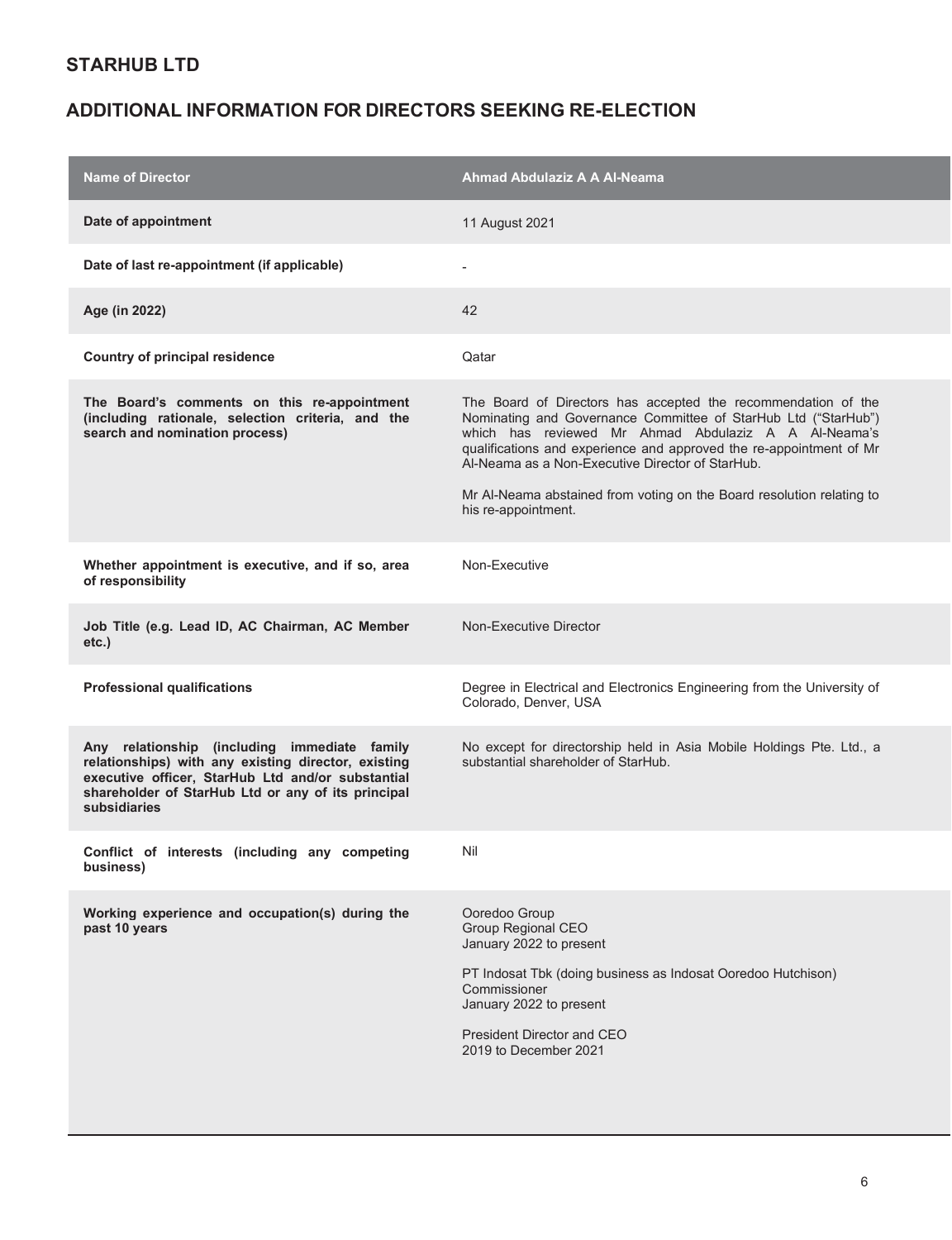| <b>Name of Director</b>                                                                                                    | <b>Ahmad Abdulaziz A A Al-Neama</b>                                                                                                                                                                                                                                                                                            |
|----------------------------------------------------------------------------------------------------------------------------|--------------------------------------------------------------------------------------------------------------------------------------------------------------------------------------------------------------------------------------------------------------------------------------------------------------------------------|
| Working experience and occupation(s) during the<br>past 10 years (Cont'd)                                                  | Ooredoo<br>Group CTO<br>2017 to 2019<br>Chief Sales & Service Officer<br>2015 to 2017<br>Technology BU Senior Director - Radio Networks<br>2013 to 2015<br>Technology BU Director – Demand and Project Management<br>2012 to 2013<br>Qatar Telecom<br>Wireless Technology BU<br>Senior Manager - Network Radio<br>2010 to 2012 |
| Undertaking (in the format set out in Appendix 7.7)<br>pursuant to Rule 720(1) has been submitted to<br><b>StarHub Ltd</b> | Yes                                                                                                                                                                                                                                                                                                                            |
| Shareholding or interests in StarHub Ltd and its<br>subsidiaries                                                           | Nil                                                                                                                                                                                                                                                                                                                            |
| <b>Shareholding Details</b>                                                                                                | Nil                                                                                                                                                                                                                                                                                                                            |

| <b>Other Principal Commitments Including Directorships</b> |                                                                                                                                                                                                                                                               |  |
|------------------------------------------------------------|---------------------------------------------------------------------------------------------------------------------------------------------------------------------------------------------------------------------------------------------------------------|--|
| Past (for the last five years)                             | PT Indosat Tbk (President Director and CEO)<br>Ooredoo Group (Group Chief Technology Officer)<br>Ooredoo Qatar (Chief Sales & Service Officer)                                                                                                                |  |
| <b>Present</b><br>* Listed Companies                       | Ooredoo Group (Group Regional CEO)<br>PT Indosat Tbk* (Commissioner)<br>Ooredoo Myanmar Ltd. (Chairman)<br>Asia Mobile Holdings Pte. Ltd. (Director)<br>Ooredoo Tunisie (Chairman)<br>Shenington Investments Pte Ltd (Director)<br>Ooredoo Algerie (Chairman) |  |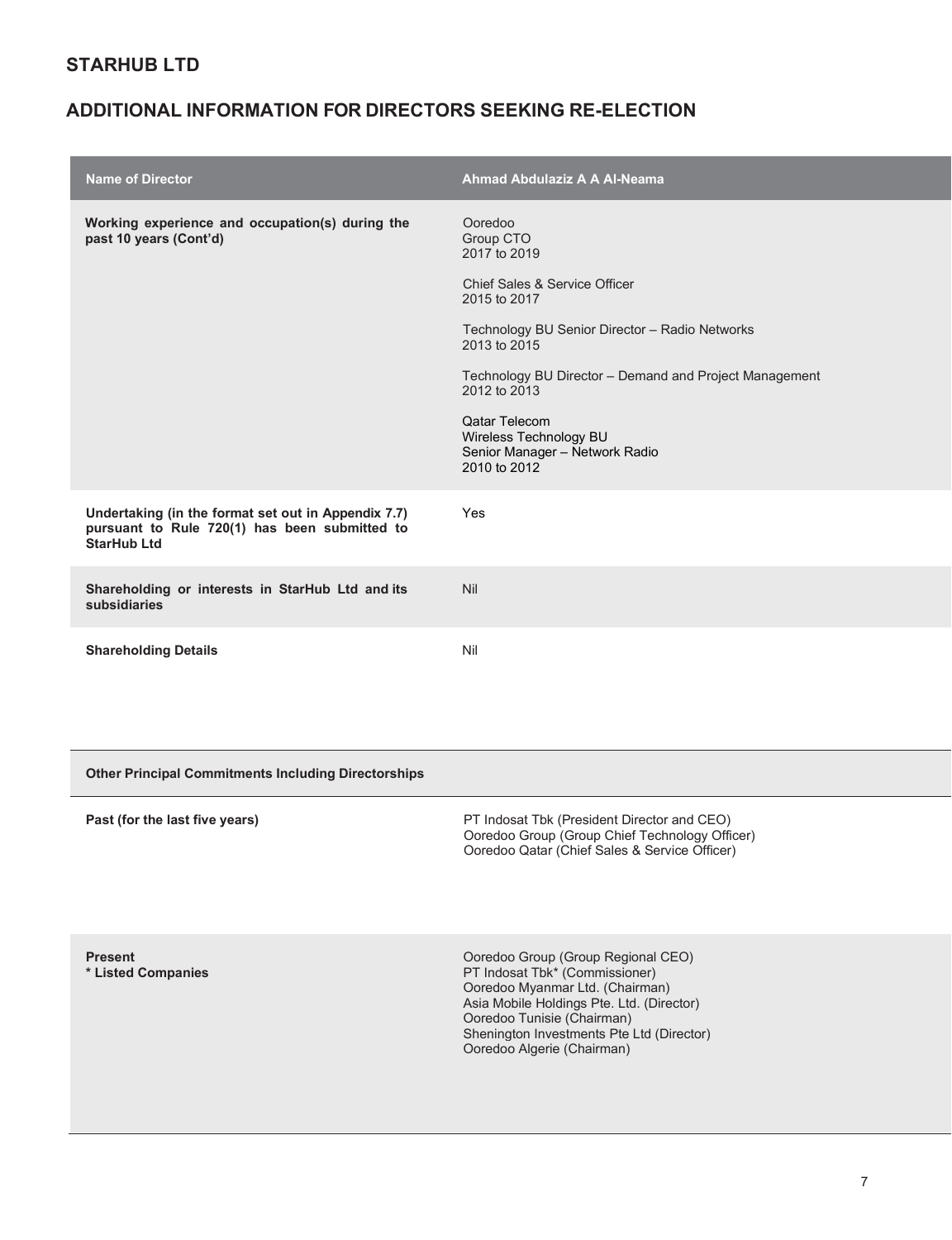| <b>Name of Director</b>                                                                                                                                                                                                                                                                                                                                                                                                                                                                                                                                                                                                                                                          | Ahmad Abdulaziz A A Al-Neama |
|----------------------------------------------------------------------------------------------------------------------------------------------------------------------------------------------------------------------------------------------------------------------------------------------------------------------------------------------------------------------------------------------------------------------------------------------------------------------------------------------------------------------------------------------------------------------------------------------------------------------------------------------------------------------------------|------------------------------|
| <b>Other Information</b>                                                                                                                                                                                                                                                                                                                                                                                                                                                                                                                                                                                                                                                         |                              |
| Whether at any time during the last 10 years,<br>(a)<br>an application or a petition under any<br>bankruptcy laws of any jurisdiction was filed<br>against him or against a partnership of which<br>he was a partner at the time when he was a<br>partner or at any time within 2 years from the<br>date he ceased to be a partner?                                                                                                                                                                                                                                                                                                                                              | <b>No</b>                    |
| (b) Whether at any time during the last 10 years,<br>an application or a petition under any law of<br>any jurisdiction was filed against an entity<br>(not being a partnership) of which he was a<br>director or an equivalent person or a key<br>executive, at the time when he was a director<br>or an equivalent person or a key executive of<br>that entity or at any time within 2 years from<br>the date he ceased to be a director or an<br>equivalent person or a key executive of that<br>entity, for the winding up or dissolution of<br>that entity or, where that entity is the trustee<br>of a business trust, that business trust, on the<br>ground of insolvency? | No                           |
| (c) Whether there is any unsatisfied judgment<br>against him?                                                                                                                                                                                                                                                                                                                                                                                                                                                                                                                                                                                                                    | <b>No</b>                    |
| (d) Whether he has ever been convicted of any<br>offence, in Singapore or elsewhere, involving<br>fraud or dishonesty which is punishable with<br>imprisonment, or has been the subject of any<br>criminal proceedings (including any pending<br>criminal proceedings of which he is aware) for<br>such purpose?                                                                                                                                                                                                                                                                                                                                                                 | <b>No</b>                    |
| (e) Whether he has ever been convicted of any<br>offence, in Singapore or elsewhere, involving<br>a breach of any law or regulatory requirement<br>that relates to the securities or futures<br>industry in Singapore or elsewhere, or has<br>been the subject of any criminal proceedings<br>(including any pending criminal proceedings<br>of which he is aware) for such breach?                                                                                                                                                                                                                                                                                              | No.                          |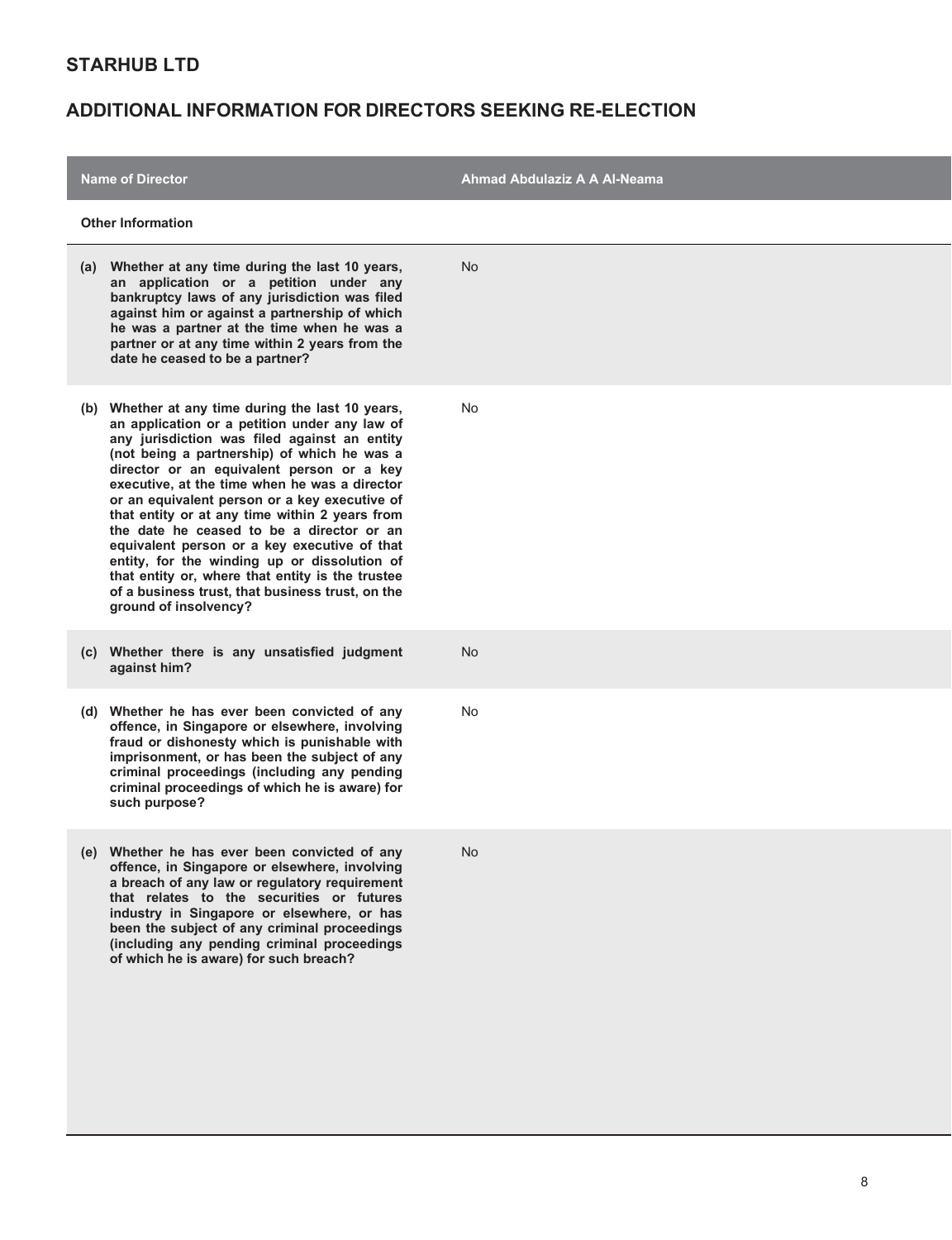| <b>Name of Director</b> |                                                                                                                                                                                                                                                                                                                                                                                                                                                                                                                                                                                     | Ahmad Abdulaziz A A Al-Neama |
|-------------------------|-------------------------------------------------------------------------------------------------------------------------------------------------------------------------------------------------------------------------------------------------------------------------------------------------------------------------------------------------------------------------------------------------------------------------------------------------------------------------------------------------------------------------------------------------------------------------------------|------------------------------|
| (f)                     | Whether at any time during the last 10 years,<br>judgment has been entered against him in any<br>civil proceedings in Singapore or elsewhere<br>involving a breach of any law or regulatory<br>requirement that relates to the securities or<br>futures industry in Singapore or elsewhere, or<br>a finding of fraud, misrepresentation or<br>dishonesty on his part, or he has been the<br>subject of any civil proceedings (including<br>any pending civil proceedings of which he is<br>aware) involving an allegation of fraud,<br>misrepresentation or dishonesty on his part? | No                           |
|                         | (g) Whether he has ever been convicted in<br>Singapore or elsewhere of any offence in<br>connection with the formation or management<br>of any entity or business trust?                                                                                                                                                                                                                                                                                                                                                                                                            | No                           |
|                         | (h) Whether he has ever been disqualified from<br>acting as a director or an equivalent person of<br>any entity (including the trustee of a business<br>trust), or from taking part directly or indirectly<br>in the management of any entity or business<br>trust?                                                                                                                                                                                                                                                                                                                 | No                           |
| (i)                     | Whether he has ever been the subject of any<br>order, judgment or ruling of any court,<br>tribunal or governmental body, permanently<br>or temporarily enjoining him from engaging in<br>any type of business practice or activity?                                                                                                                                                                                                                                                                                                                                                 | <b>No</b>                    |
| $\mathbf{U}$            | Whether he has ever, to his knowledge, been<br>concerned with the management or conduct,<br>in Singapore or elsewhere, of the affairs of:-                                                                                                                                                                                                                                                                                                                                                                                                                                          |                              |
|                         | corporation which<br>(i)<br>has<br>been<br>any<br>investigated for a breach of any law or<br>regulatory<br>requirement<br>governing<br>corporations in Singapore or elsewhere;<br><b>or</b>                                                                                                                                                                                                                                                                                                                                                                                         | <b>No</b>                    |
|                         | (ii) any entity (not being a corporation) which<br>has been investigated for a breach of any<br>law or regulatory requirement governing<br>such entities in Singapore or elsewhere;<br>or                                                                                                                                                                                                                                                                                                                                                                                           | No                           |
|                         | (iii) any business trust which has been<br>investigated for a breach of any law or<br>regulatory<br>requirement<br>governing<br><b>business</b><br>trusts<br>in<br><b>Singapore</b><br><b>or</b><br>elsewhere; or                                                                                                                                                                                                                                                                                                                                                                   | <b>No</b>                    |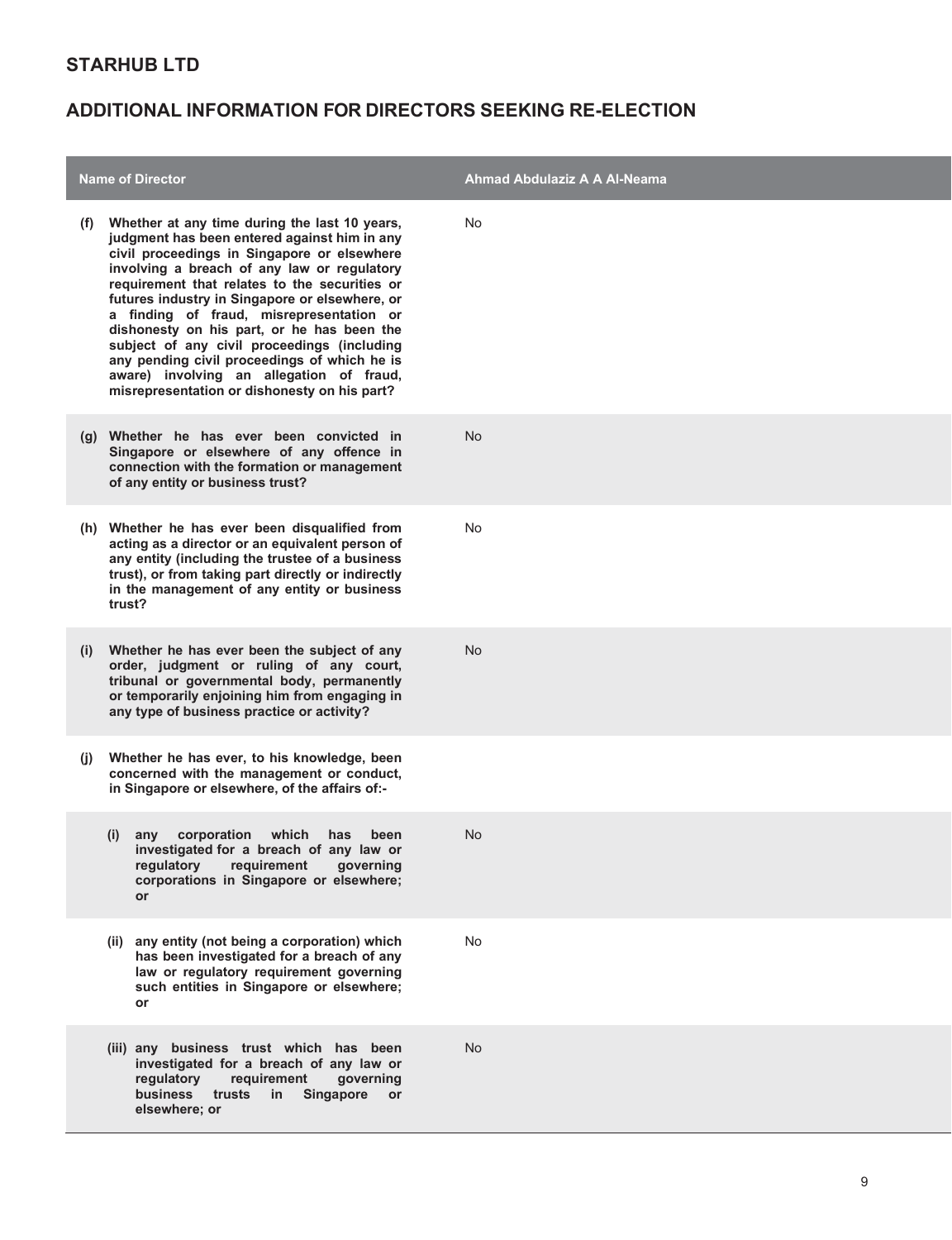| <b>Name of Director</b>                                                                                                                                                                                                                                                                                                                                 | Ahmad Abdulaziz A A Al-Neama |
|---------------------------------------------------------------------------------------------------------------------------------------------------------------------------------------------------------------------------------------------------------------------------------------------------------------------------------------------------------|------------------------------|
| (iv) any entity or business trust which has<br>been investigated for a breach of any law<br>or regulatory requirement that relates to<br>the securities or futures industry in<br>Singapore or elsewhere, in connection<br>with any matter occurring or arising<br>during that period when he was so<br>concerned with the entity or business<br>trust? | No.                          |
| (k) Whether he has been the subject of any<br>current or past investigation or disciplinary<br>proceedings, or has been reprimanded or<br>issued any warning, by the Monetary<br>Authority of Singapore or any other regulatory<br>authority, exchange, professional body or<br>government agency, whether in Singapore or<br>elsewhere?                | <b>No</b>                    |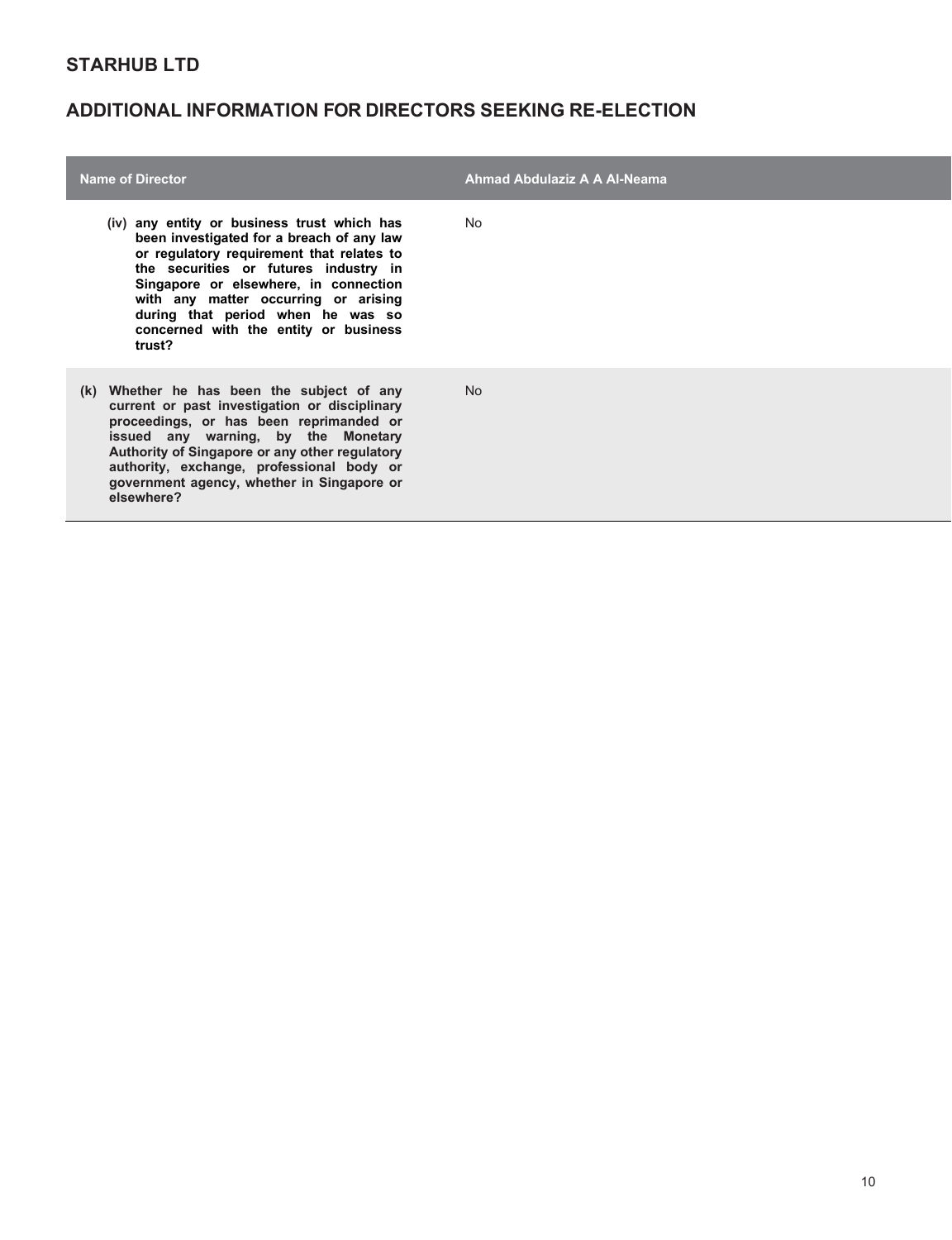| <b>Name of Director</b>                                                                                                                                                                                                        | <b>Lim Tse Ghow Olivier</b>                                                                                                                                                                                                                                                                                                                                                                                                                                                                                                                                                                                                                                                                                                                                                                                                                                      |
|--------------------------------------------------------------------------------------------------------------------------------------------------------------------------------------------------------------------------------|------------------------------------------------------------------------------------------------------------------------------------------------------------------------------------------------------------------------------------------------------------------------------------------------------------------------------------------------------------------------------------------------------------------------------------------------------------------------------------------------------------------------------------------------------------------------------------------------------------------------------------------------------------------------------------------------------------------------------------------------------------------------------------------------------------------------------------------------------------------|
| Date of appointment                                                                                                                                                                                                            | 12 February 2022                                                                                                                                                                                                                                                                                                                                                                                                                                                                                                                                                                                                                                                                                                                                                                                                                                                 |
| Date of last re-appointment (if applicable)                                                                                                                                                                                    |                                                                                                                                                                                                                                                                                                                                                                                                                                                                                                                                                                                                                                                                                                                                                                                                                                                                  |
| Age (in 2022)                                                                                                                                                                                                                  | 58                                                                                                                                                                                                                                                                                                                                                                                                                                                                                                                                                                                                                                                                                                                                                                                                                                                               |
| <b>Country of principal residence</b>                                                                                                                                                                                          | Singapore                                                                                                                                                                                                                                                                                                                                                                                                                                                                                                                                                                                                                                                                                                                                                                                                                                                        |
| The Board's comments on this re-appointment<br>(including rationale, selection criteria, and the<br>search and nomination process)                                                                                             | The Board of Directors has accepted the recommendation of the<br>Nominating and Governance Committee of StarHub Ltd ("StarHub")<br>which has reviewed Mr Lim Tse Ghow Olivier's qualifications and<br>experience and approved the re-appointment of Mr Lim as an<br>Independent Non-Executive Director and a Member of the Nominating<br>and Governance Committee ("NGC") of StarHub.                                                                                                                                                                                                                                                                                                                                                                                                                                                                            |
| Whether appointment is executive, and if so, area<br>of responsibility                                                                                                                                                         | Non-Executive                                                                                                                                                                                                                                                                                                                                                                                                                                                                                                                                                                                                                                                                                                                                                                                                                                                    |
| Job Title (e.g. Lead ID, AC Chairman, AC Member<br>etc.)                                                                                                                                                                       | Independent Non-Executive Director and Member of the NGC                                                                                                                                                                                                                                                                                                                                                                                                                                                                                                                                                                                                                                                                                                                                                                                                         |
| <b>Professional qualifications</b>                                                                                                                                                                                             |                                                                                                                                                                                                                                                                                                                                                                                                                                                                                                                                                                                                                                                                                                                                                                                                                                                                  |
| Any relationship (including immediate family<br>relationships) with any existing director, existing<br>executive officer, StarHub Ltd and/or substantial<br>shareholder of StarHub Ltd or any of its principal<br>subsidiaries | No except for roles held as Chairman and Director of Certis CISCO<br>Security Pte. Ltd., a subsidiary of StarHub's ultimate holding company,<br>Temasek Holdings (Private) Limited.                                                                                                                                                                                                                                                                                                                                                                                                                                                                                                                                                                                                                                                                              |
| Conflict of interests (including any competing<br>business)                                                                                                                                                                    | Nil                                                                                                                                                                                                                                                                                                                                                                                                                                                                                                                                                                                                                                                                                                                                                                                                                                                              |
| Working experience and occupation(s) during the<br>past 10 years                                                                                                                                                               | Civil engineer by training (BEng.).<br>13 years as a banker at Citibank in various roles including ultimate role<br>as Head of the Real Estate unit in the Corporate Bank. Corporate<br>banking and investment banking experience with credit risk officer<br>approving authority.<br>11 years at CapitaLand Limited in various roles, including Senior Vice<br>President Corporate Finance, Group CFO, Group Chief Investment<br>Officer and Deputy Group CEO, with experience in strategy/business<br>model development, risk management, treasury & capital management<br>and global investor relations.<br>Held a number of non-executive director/chairman roles over the years<br>in various industries. Current focus and interest is guiding the<br>organisational development of companies (synchronizing strategy,<br>structure, talent & governance). |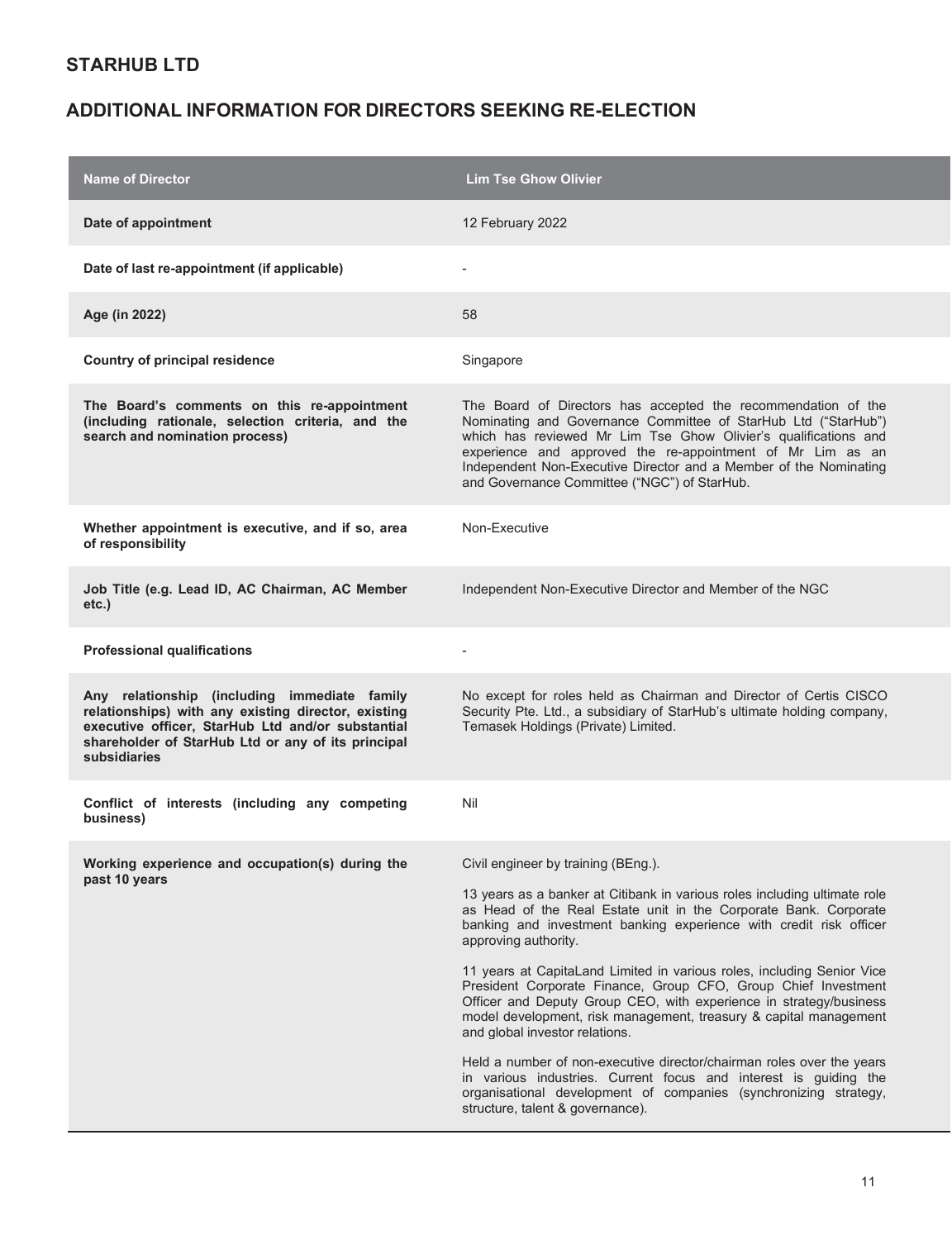# **ADDITIONAL INFORMATION FOR DIRECTORS SEEKING RE-ELECTION**

| <b>Name of Director</b>                                                                                                    | <b>Lim Tse Ghow Olivier</b>                                                                |
|----------------------------------------------------------------------------------------------------------------------------|--------------------------------------------------------------------------------------------|
| Undertaking (in the format set out in Appendix 7.7)<br>pursuant to Rule 720(1) has been submitted to<br><b>StarHub Ltd</b> | Yes                                                                                        |
| Shareholding or interests in StarHub Ltd and its<br>subsidiaries                                                           | <b>Yes</b>                                                                                 |
| <b>Shareholding Details</b>                                                                                                | 1,000,000 StarHub shares held by Mr Lim through his DBS account<br>(DBS Nominees Pte Ltd). |

**Other Principal Commitments Including Directorships**

| Past (for the last five years) | Northlight School (Board of Governors/Director)<br>Banyan Tree Holdings Limited (Director)<br>Frasers Property Australia Pty Ltd (Director/Chairman)<br>globalORE Pte Ltd (Director/Chairman) |
|--------------------------------|-----------------------------------------------------------------------------------------------------------------------------------------------------------------------------------------------|
|                                | KWL Intelligence Pte. Ltd (Director)                                                                                                                                                          |

| <b>Present</b><br>* Listed Companies | DBS Group Holdings Ltd* (Lead Independent Director)<br>Raffles Medical Group Ltd* (Director)<br>DBS Bank Ltd (Director)<br><b>DBS Foundation Ltd (Director)</b><br>Certis CISCO Security Pte. Ltd. (Director/Chairman)<br>PropertyGuru Pte Ltd (Director/Chairman)<br>Jurong Town Corporation (JTC) (Member of Board)<br>Singapore Management University (Member of Board of Trustees)<br>Lucid Investments Ltd (Director)<br>Frasers Property Limited (Advisor)<br>Pacific Coast Assets Inc. (Advisor)<br>Securities Industry Council (Member)<br>Leedon Capital Group Pte Ltd (Advisor) |
|--------------------------------------|-------------------------------------------------------------------------------------------------------------------------------------------------------------------------------------------------------------------------------------------------------------------------------------------------------------------------------------------------------------------------------------------------------------------------------------------------------------------------------------------------------------------------------------------------------------------------------------------|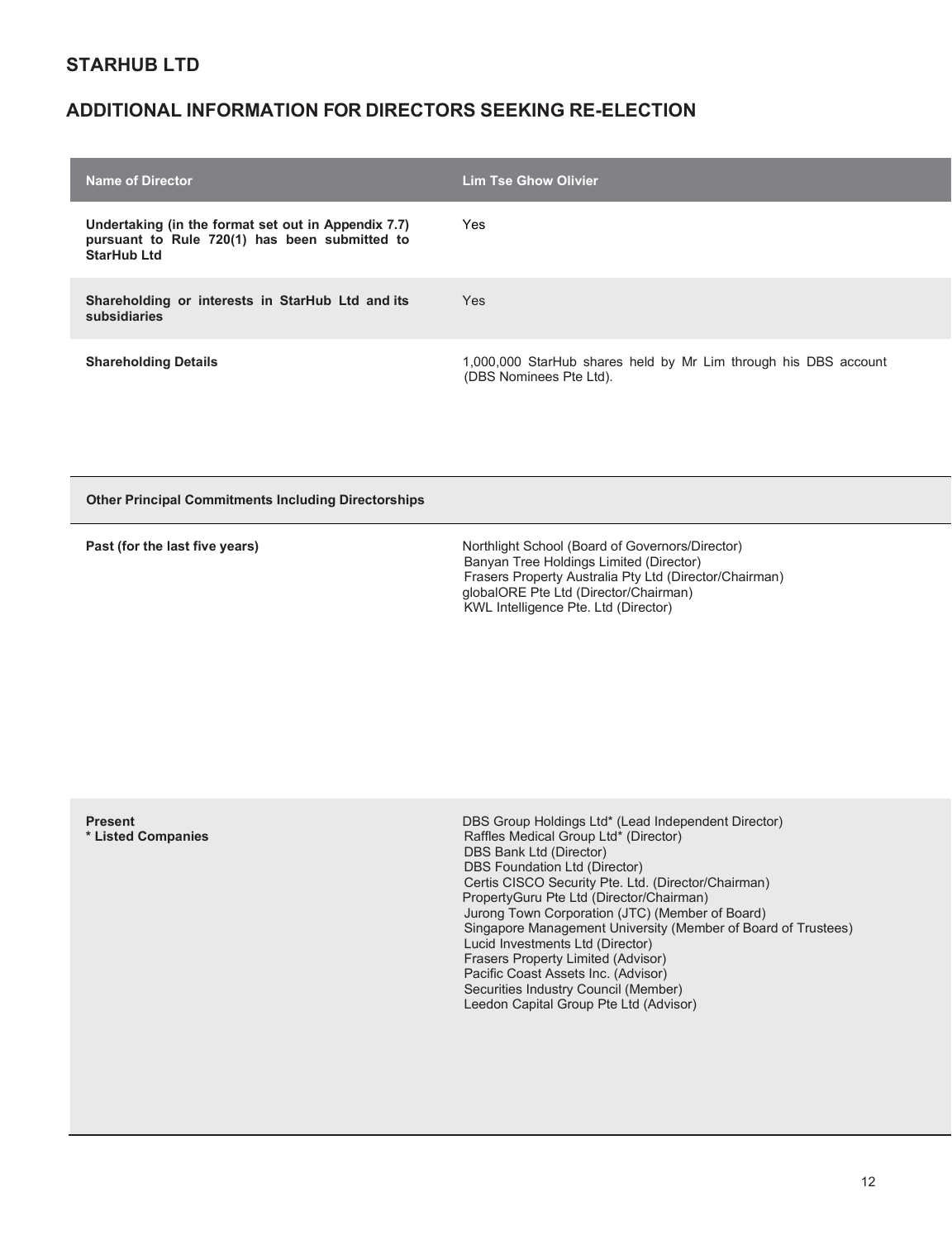| <b>Name of Director</b>                                                                                                                                                                                                                                                                                                                                                                                                                                                                                                                                                                                                                                                          | <b>Lim Tse Ghow Olivier</b> |
|----------------------------------------------------------------------------------------------------------------------------------------------------------------------------------------------------------------------------------------------------------------------------------------------------------------------------------------------------------------------------------------------------------------------------------------------------------------------------------------------------------------------------------------------------------------------------------------------------------------------------------------------------------------------------------|-----------------------------|
| <b>Other Information</b>                                                                                                                                                                                                                                                                                                                                                                                                                                                                                                                                                                                                                                                         |                             |
| (a) Whether at any time during the last 10 years, an<br>application or a petition under any bankruptcy<br>laws of any jurisdiction was filed against him or<br>against a partnership of which he was a partner<br>at the time when he was a partner or at any time<br>within 2 years from the date he ceased to be a<br>partner?                                                                                                                                                                                                                                                                                                                                                 | No.                         |
| (b) Whether at any time during the last 10 years,<br>an application or a petition under any law of<br>any jurisdiction was filed against an entity (not<br>being a partnership) of which he was a director<br>or an equivalent person or a key executive, at<br>the time when he was a director or an<br>equivalent person or a key executive of that<br>entity or at any time within 2 years from the<br>date he ceased to be a director or an<br>equivalent person or a key executive of that<br>entity, for the winding up or dissolution of that<br>entity or, where that entity is the trustee of a<br>business trust, that business trust, on the<br>ground of insolvency? | No                          |
| Whether there is any unsatisfied judgment<br>(C)  <br>against him?                                                                                                                                                                                                                                                                                                                                                                                                                                                                                                                                                                                                               | <b>No</b>                   |
| (d) Whether he has ever been convicted of any<br>offence, in Singapore or elsewhere, involving<br>fraud or dishonesty which is punishable with<br>imprisonment, or has been the subject of any<br>criminal proceedings (including any pending<br>criminal proceedings of which he is aware) for<br>such purpose?                                                                                                                                                                                                                                                                                                                                                                 | No                          |
| (e) Whether he has ever been convicted of any<br>offence, in Singapore or elsewhere, involving a<br>breach of any law or regulatory requirement<br>that relates to the securities or futures industry<br>in Singapore or elsewhere, or has been the<br>subject of any criminal proceedings (including<br>any pending criminal proceedings of which he<br>is aware) for such breach?                                                                                                                                                                                                                                                                                              | <b>No</b>                   |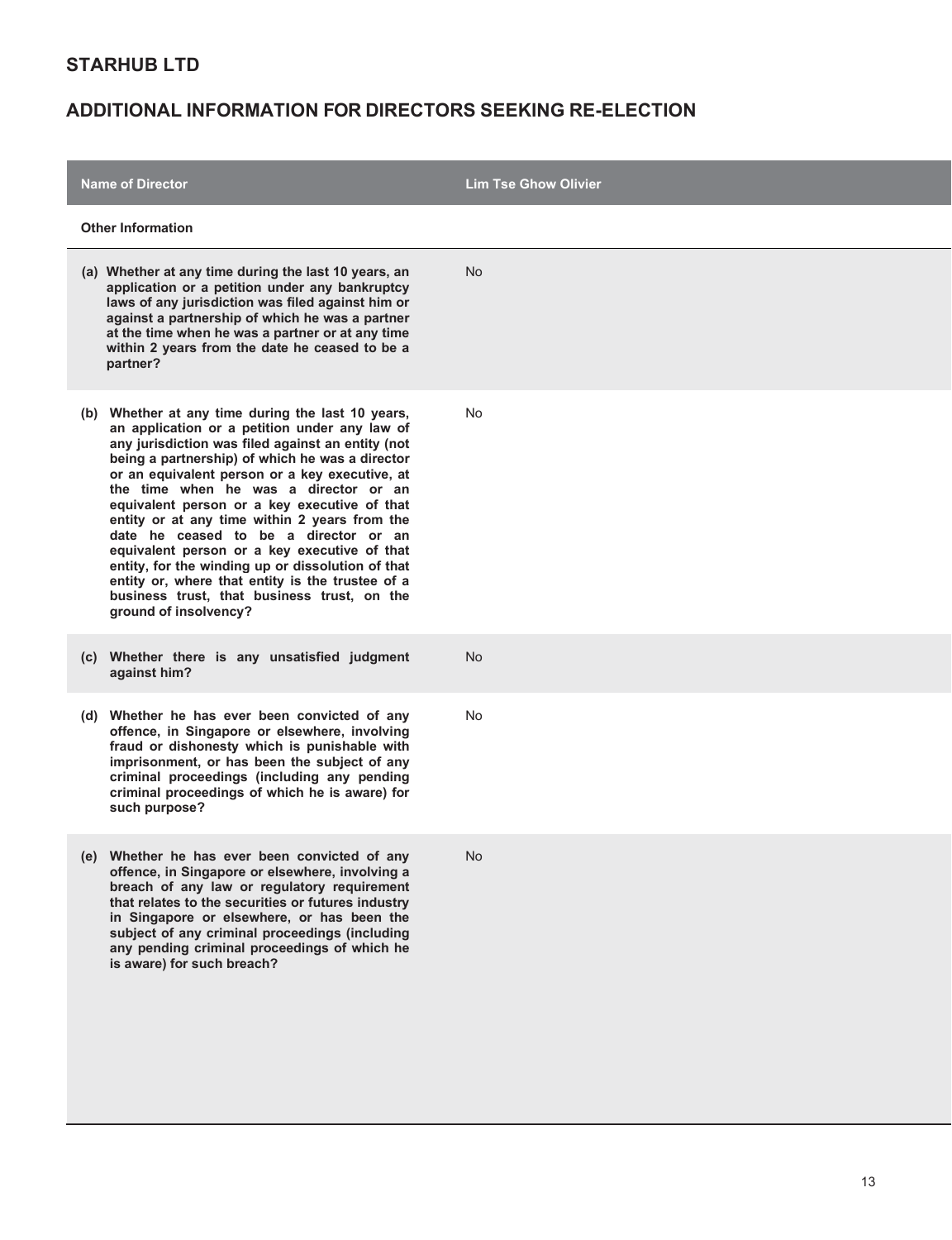|     | <b>Name of Director</b>                                                                                                                                                                                                                                                                                                                                                                                                                                                                                                                                                             | <b>Lim Tse Ghow Olivier</b>                     |
|-----|-------------------------------------------------------------------------------------------------------------------------------------------------------------------------------------------------------------------------------------------------------------------------------------------------------------------------------------------------------------------------------------------------------------------------------------------------------------------------------------------------------------------------------------------------------------------------------------|-------------------------------------------------|
| (t) | Whether at any time during the last 10 years,<br>judgment has been entered against him in any<br>civil proceedings in Singapore or elsewhere<br>involving a breach of any law or regulatory<br>requirement that relates to the securities or<br>futures industry in Singapore or elsewhere, or<br>a finding of fraud, misrepresentation or<br>dishonesty on his part, or he has been the<br>subject of any civil proceedings (including<br>any pending civil proceedings of which he is<br>aware) involving an allegation of fraud,<br>misrepresentation or dishonesty on his part? | No                                              |
|     | (g) Whether he has ever been convicted in<br>Singapore or elsewhere of any offence in<br>connection with the formation or management<br>of any entity or business trust?                                                                                                                                                                                                                                                                                                                                                                                                            | <b>No</b>                                       |
|     | (h) Whether he has ever been disqualified from<br>acting as a director or an equivalent person of<br>any entity (including the trustee of a business<br>trust), or from taking part directly or indirectly<br>in the management of any entity or business<br>trust?                                                                                                                                                                                                                                                                                                                 | No                                              |
| (i) | Whether he has ever been the subject of any<br>order, judgment or ruling of any court,<br>tribunal or governmental body, permanently<br>or temporarily enjoining him from engaging in<br>any type of business practice or activity?                                                                                                                                                                                                                                                                                                                                                 | <b>No</b>                                       |
| (I) | Whether he has ever, to his knowledge, been<br>concerned with the management or conduct,<br>in Singapore or elsewhere, of the affairs of:-                                                                                                                                                                                                                                                                                                                                                                                                                                          |                                                 |
|     | any corporation which has<br>(i)<br>been<br>investigated for a breach of any law or<br>regulatory<br>requirement<br>governing<br>corporations in Singapore or elsewhere;<br><b>or</b>                                                                                                                                                                                                                                                                                                                                                                                               | No<br>Please refer to Note 1 below for details. |
|     | (ii) any entity (not being a corporation) which<br>has been investigated for a breach of any<br>law or regulatory requirement governing<br>such entities in Singapore or elsewhere;<br>or                                                                                                                                                                                                                                                                                                                                                                                           | No                                              |
|     | (iii) any business trust which has been<br>investigated for a breach of any law or<br>regulatory<br>requirement<br>governing<br>business trusts<br>in Singapore<br><b>or</b><br>elsewhere; or                                                                                                                                                                                                                                                                                                                                                                                       | <b>No</b>                                       |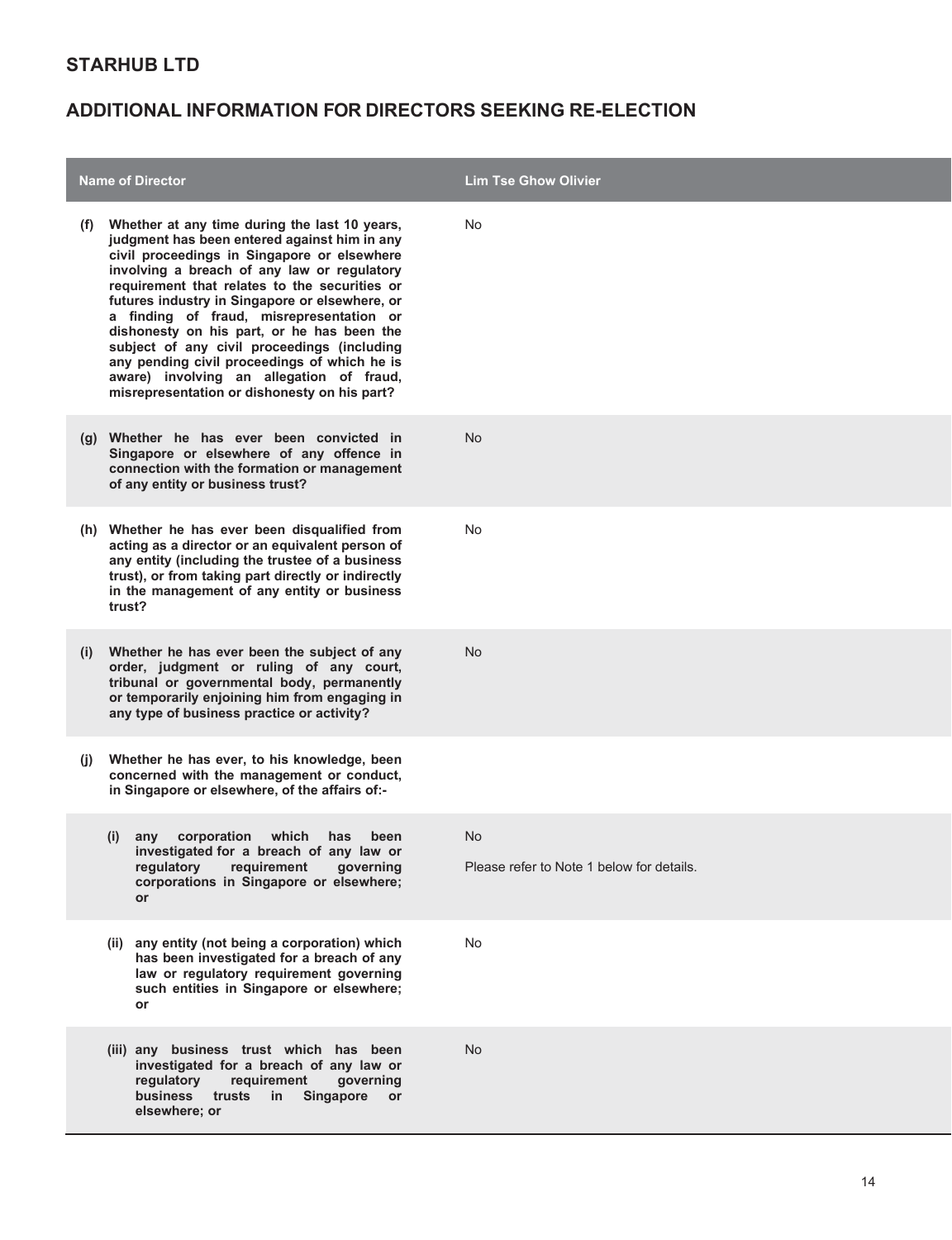#### **ADDITIONAL INFORMATION FOR DIRECTORS SEEKING RE-ELECTION**

|     | <b>Name of Director</b>                                                                                                                                                                                                                                                                                                                                 | <b>Lim Tse Ghow Olivier</b> |
|-----|---------------------------------------------------------------------------------------------------------------------------------------------------------------------------------------------------------------------------------------------------------------------------------------------------------------------------------------------------------|-----------------------------|
|     | (iv) any entity or business trust which has<br>been investigated for a breach of any law<br>or regulatory requirement that relates to<br>the securities or futures industry in<br>Singapore or elsewhere, in connection<br>with any matter occurring or arising<br>during that period when he was so<br>concerned with the entity or business<br>trust? | No.                         |
| (k) | Whether he has been the subject of any<br>current or past investigation or disciplinary<br>proceedings, or has been reprimanded or<br>issued any warning, by the Monetary<br>Authority of Singapore or any other<br>regulatory authority, exchange, professional<br>body or government agency, whether in<br>Singapore or elsewhere?                    | No.                         |

#### Note 1:

Olivier Lim is a non-executive Director of DBS Group Holdings Ltd and DBS Bank Ltd, as well as Raffles Medical Group, Certis CISCO Pte Ltd and PropertyGuru Pte Ltd, and is a member of the board of other entities including SMU and JTC.

DBS is a financial institution regulated in multiple jurisdictions, and may from time to time be subject to various public or non-public regulatory actions which have different degrees of materiality. These can vary from regulatory requests for information as part of normal supervisory activity, to production orders by law enforcement, to formal regulatory investigations or penalties.

Similarly, the other companies mentioned above operate in multiple jurisdictions including Singapore, Malaysia, China, Vietnam, Australia, Thailand, Indonesia. These companies may be regulated by one or more agencies within each country (e.g. healthcare, manpower, security etc). From time to time, they may be subject to various public or non-public regulatory actions which have different degrees of materiality. These can vary from regulatory requests for information as part of normal supervisory activity, to production orders by law enforcement, to formal regulatory investigations or penalties.

To the best of Olivier Lim's knowledge and belief, none of these actions which occurred since he was appointed a Director in the organisations he is a director of are material.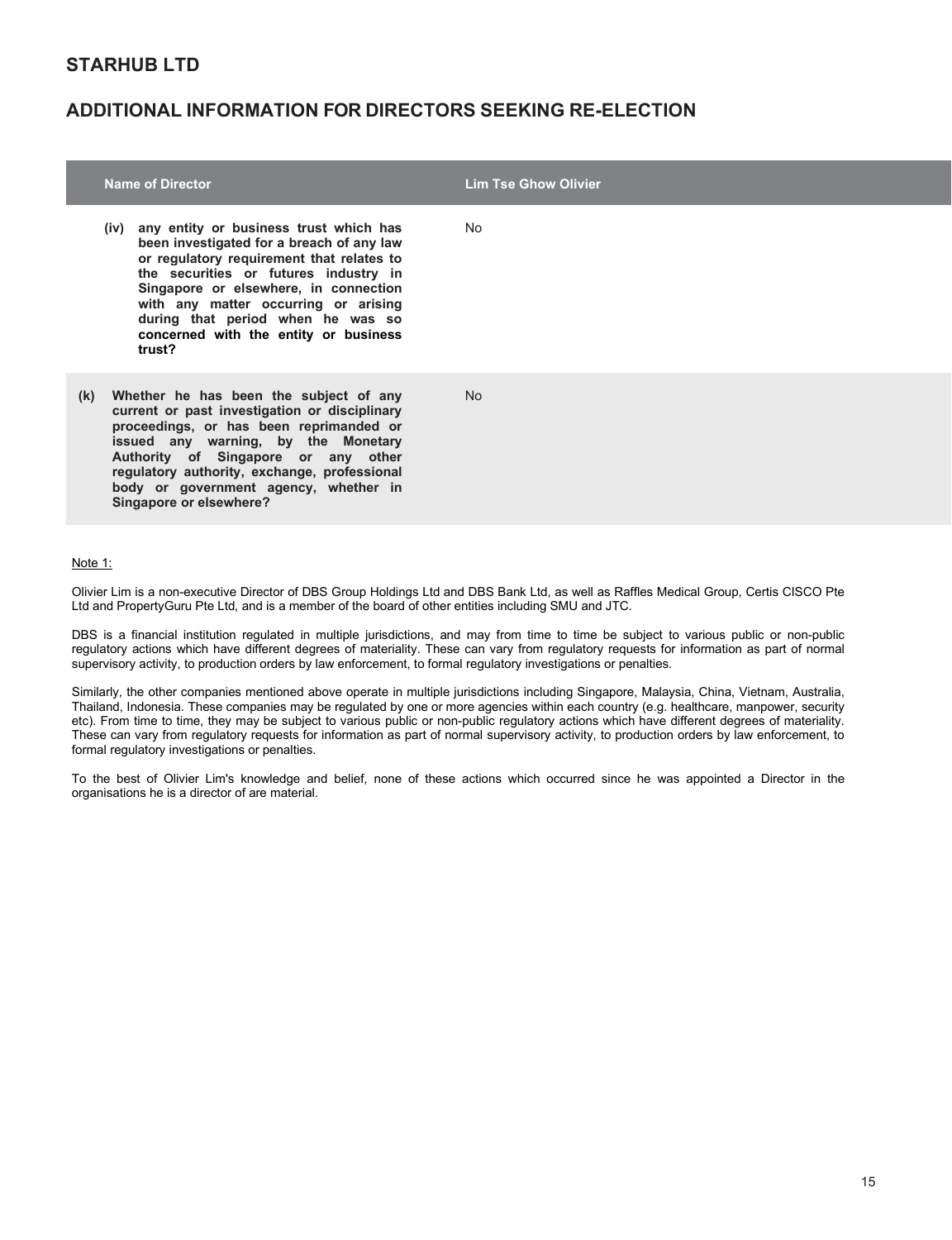| <b>Name of Director</b>                                                                                                                                                                                                        | Ma Kah Woh                                                                                                                                                                                                                                                                                                                                                                                                                                                                                                                                                                                                                                                        |
|--------------------------------------------------------------------------------------------------------------------------------------------------------------------------------------------------------------------------------|-------------------------------------------------------------------------------------------------------------------------------------------------------------------------------------------------------------------------------------------------------------------------------------------------------------------------------------------------------------------------------------------------------------------------------------------------------------------------------------------------------------------------------------------------------------------------------------------------------------------------------------------------------------------|
| Date of appointment                                                                                                                                                                                                            | 23 September 2015                                                                                                                                                                                                                                                                                                                                                                                                                                                                                                                                                                                                                                                 |
| Date of last re-appointment (if applicable)                                                                                                                                                                                    | 30 April 2019                                                                                                                                                                                                                                                                                                                                                                                                                                                                                                                                                                                                                                                     |
| Age (in 2022)                                                                                                                                                                                                                  | 75                                                                                                                                                                                                                                                                                                                                                                                                                                                                                                                                                                                                                                                                |
| Country of principal residence                                                                                                                                                                                                 | Singapore                                                                                                                                                                                                                                                                                                                                                                                                                                                                                                                                                                                                                                                         |
| The Board's comments on this re-appointment<br>(including rationale, selection criteria, and the<br>search and nomination process)                                                                                             | The Board of Directors has accepted the recommendation of the<br>Nominating and Governance Committee of StarHub Ltd ("StarHub")<br>which has reviewed Mr Ma Kah Woh's qualifications and experience<br>and approved the re-appointment of Mr Ma as an Independent Non-<br>Executive Director, the Chairman of the Audit Committee ("AC") and a<br>Member of the Risk and Sustainability Committee ("RSC") of StarHub.<br>Mr Ma abstained from voting on the Board resolution relating to his<br>re-appointment.                                                                                                                                                   |
| Whether appointment is executive, and if so, area<br>of responsibility                                                                                                                                                         | Non-Executive                                                                                                                                                                                                                                                                                                                                                                                                                                                                                                                                                                                                                                                     |
| Job Title (e.g. Lead ID, AC Chairman, AC Member<br>$etc.$ )                                                                                                                                                                    | Independent Non-Executive Director, Chairman of the AC and Member<br>of the RSC                                                                                                                                                                                                                                                                                                                                                                                                                                                                                                                                                                                   |
| <b>Professional qualifications</b>                                                                                                                                                                                             | Fellow of the Institute of Chartered Accountants in England and Wales,<br>and a Member of the Singapore Institute of Chartered Accountants                                                                                                                                                                                                                                                                                                                                                                                                                                                                                                                        |
| Any relationship (including immediate family<br>relationships) with any existing director, existing<br>executive officer, StarHub Ltd and/or substantial<br>shareholder of StarHub Ltd or any of its principal<br>subsidiaries | No except for his role held as Non-Executive Chairman of Mapletree<br>North Asia Commercial Trust Management Ltd, a subsidiary of<br>StarHub's ultimate holding company, Temasek Holdings (Private)<br>Limited.                                                                                                                                                                                                                                                                                                                                                                                                                                                   |
| Conflict of interests (including any competing<br>business)                                                                                                                                                                    | Nil                                                                                                                                                                                                                                                                                                                                                                                                                                                                                                                                                                                                                                                               |
| Working experience and occupation(s) during the<br>past 10 years                                                                                                                                                               | Mr Ma is the non-executive Chairman of Mapletree North Asia<br>Commercial Trust Management Ltd. He is a member of the Advisory<br>Board of The Asian Civilisations Museum. Mr Ma was a senior partner<br>of KPMG Singapore, where he was in charge of the Audit & Risk<br>Advisory Practice and Risk Management function, until his retirement in<br>September 2003.<br>Mr Ma has also held the following appointments during the past 10<br>years:<br>- SMRT Corporation Ltd (Independent Director & AC Chairman)<br>- SMRT Buses Ltd (Independent Director)<br>- SMRT Road Holdings Ltd (Independent Director)<br><b>SMRT Trains Ltd (Independent Director)</b> |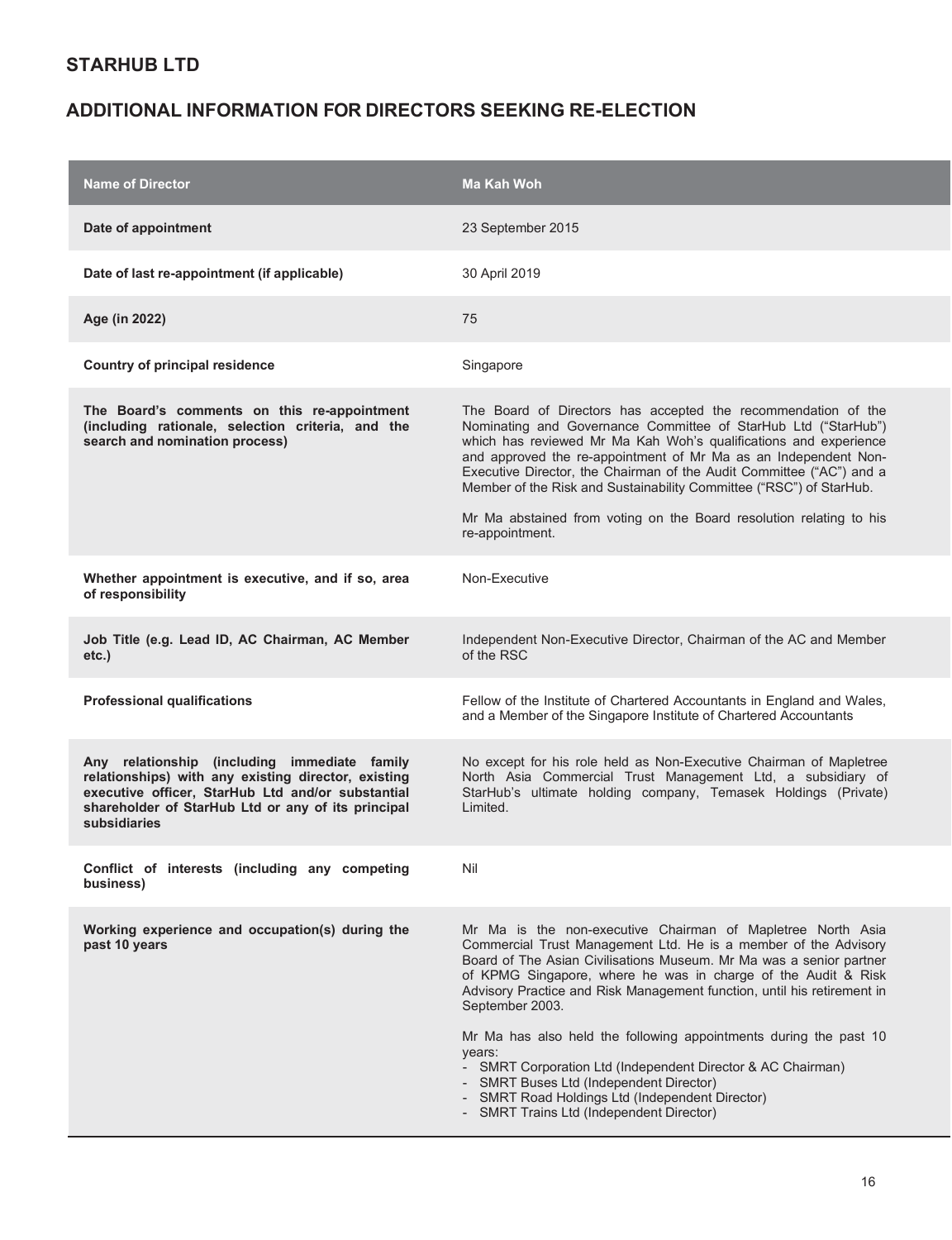# **ADDITIONAL INFORMATION FOR DIRECTORS SEEKING RE-ELECTION**

| <b>Name of Director</b>                                                                                                    | Ma Kah Woh                                                                                                                                                                                                                                                                                                                                                                                                                                                                                                                                                                                  |
|----------------------------------------------------------------------------------------------------------------------------|---------------------------------------------------------------------------------------------------------------------------------------------------------------------------------------------------------------------------------------------------------------------------------------------------------------------------------------------------------------------------------------------------------------------------------------------------------------------------------------------------------------------------------------------------------------------------------------------|
| Working experience and occupation(s) during the<br>past 10 years (Cont'd)                                                  | - Hwa Hong Corporation Ltd (Independent Director & AC Chairman)<br>- Nucleus Connect Pte Ltd (Independent Director)<br>- National University of Singapore (Board Member & AC Chairman)<br>- NRF Holdings Pte Ltd (Independent Director)<br>- Keppel Infrastructure Fund Management Pte Ltd (Independent<br>Director & AC Chairman)<br>- Mapletree Logistics Trust Management Ltd (Director & Chairman)<br>- National Heritage Board (Board Member)<br>- PACC Offshore Services Holdings Ltd (Independent Director & AC<br>Chairman)<br>Mapletree Investments Pte Ltd (Independent Director) |
| Undertaking (in the format set out in Appendix 7.7)<br>pursuant to Rule 720(1) has been submitted to<br><b>StarHub Ltd</b> | Yes                                                                                                                                                                                                                                                                                                                                                                                                                                                                                                                                                                                         |
| Shareholding or interests in StarHub Ltd and its<br>subsidiaries                                                           | Yes                                                                                                                                                                                                                                                                                                                                                                                                                                                                                                                                                                                         |
| <b>Shareholding Details</b>                                                                                                | 106,480 StarHub shares                                                                                                                                                                                                                                                                                                                                                                                                                                                                                                                                                                      |

**Other Principal Commitments Including Directorships**

| Past (for the last five years) |  |  |  |
|--------------------------------|--|--|--|
|--------------------------------|--|--|--|

**Past (for the last five years) Mapletree Investments Pte Ltd (Director)** Mapletree Investments Pte Ltd (Director) PACC Offshore Services Holdings Ltd (Director)

**Present \* Listed Companies**  Mapletree North Asia Commercial Trust Management Ltd (Non-Executive Chairman)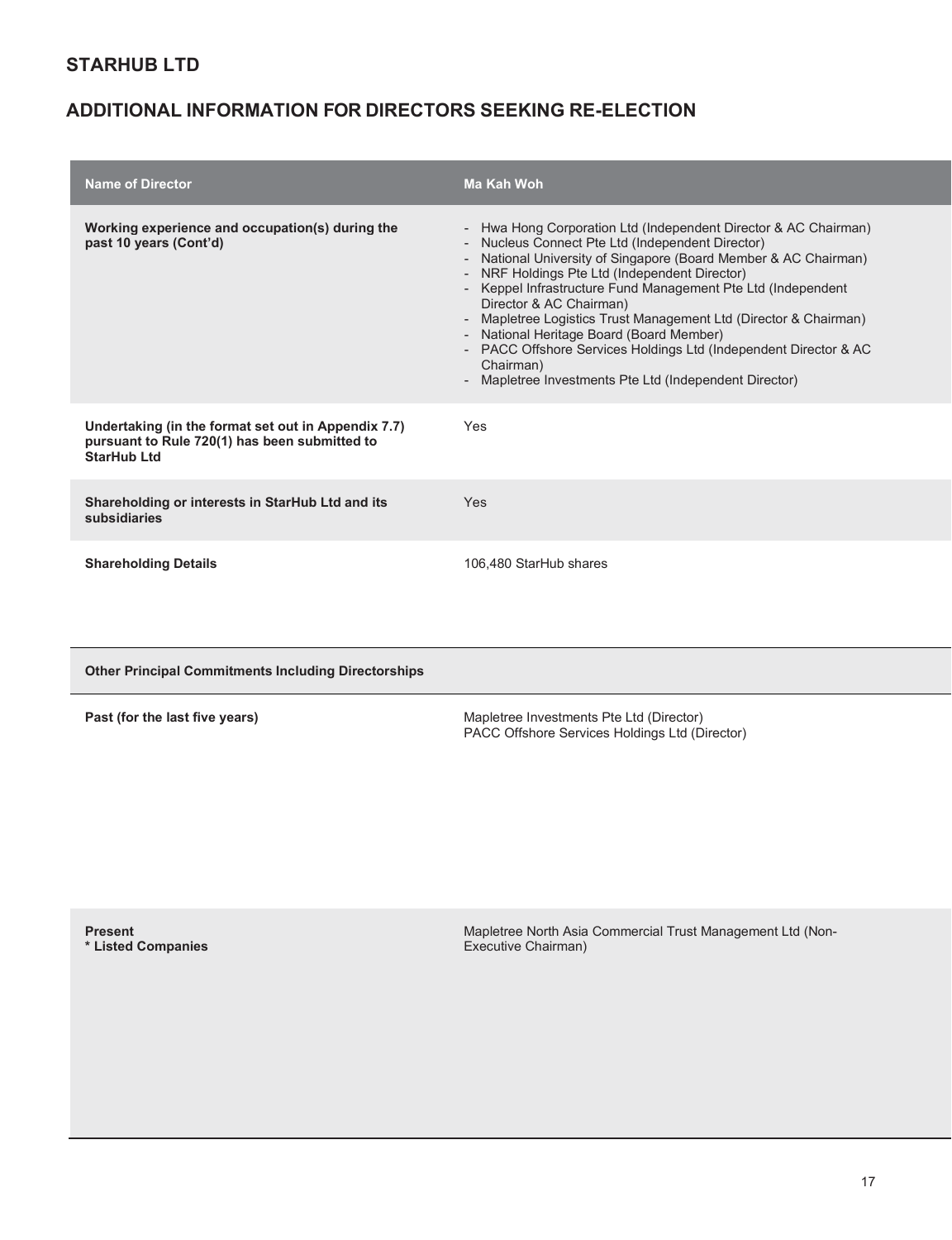| <b>Name of Director</b>                                                                                                                                                                                                                                                                                                                                                                                                                                                                                                                                                                                                                                                             | Ma Kah Woh |
|-------------------------------------------------------------------------------------------------------------------------------------------------------------------------------------------------------------------------------------------------------------------------------------------------------------------------------------------------------------------------------------------------------------------------------------------------------------------------------------------------------------------------------------------------------------------------------------------------------------------------------------------------------------------------------------|------------|
| <b>Other Information</b>                                                                                                                                                                                                                                                                                                                                                                                                                                                                                                                                                                                                                                                            |            |
| (a) Whether at any time during the last 10 years,<br>an application or a petition under any<br>bankruptcy laws of any jurisdiction was filed<br>against him or against a partnership of which<br>he was a partner at the time when he was a<br>partner or at any time within 2 years from the<br>date he ceased to be a partner?                                                                                                                                                                                                                                                                                                                                                    | <b>No</b>  |
| Whether at any time during the last 10 years,<br>(b)<br>an application or a petition under any law of<br>any jurisdiction was filed against an entity (not<br>being a partnership) of which he was a director<br>or an equivalent person or a key executive, at<br>the time when he was a director or an<br>equivalent person or a key executive of that<br>entity or at any time within 2 years from the<br>date he ceased to be a director or an<br>equivalent person or a key executive of that<br>entity, for the winding up or dissolution of that<br>entity or, where that entity is the trustee of a<br>business trust, that business trust, on the<br>ground of insolvency? | No         |
| (c) Whether there is any unsatisfied judgment<br>against him?                                                                                                                                                                                                                                                                                                                                                                                                                                                                                                                                                                                                                       | <b>No</b>  |
| (d) Whether he has ever been convicted of any<br>offence, in Singapore or elsewhere, involving<br>fraud or dishonesty which is punishable with<br>imprisonment, or has been the subject of any<br>criminal proceedings (including any pending<br>criminal proceedings of which he is aware) for<br>such purpose?                                                                                                                                                                                                                                                                                                                                                                    | No         |
| (e) Whether he has ever been convicted of any<br>offence, in Singapore or elsewhere, involving a<br>breach of any law or regulatory requirement<br>that relates to the securities or futures industry<br>in Singapore or elsewhere, or has been the<br>subject of any criminal proceedings (including<br>any pending criminal proceedings of which he<br>is aware) for such breach?                                                                                                                                                                                                                                                                                                 | No         |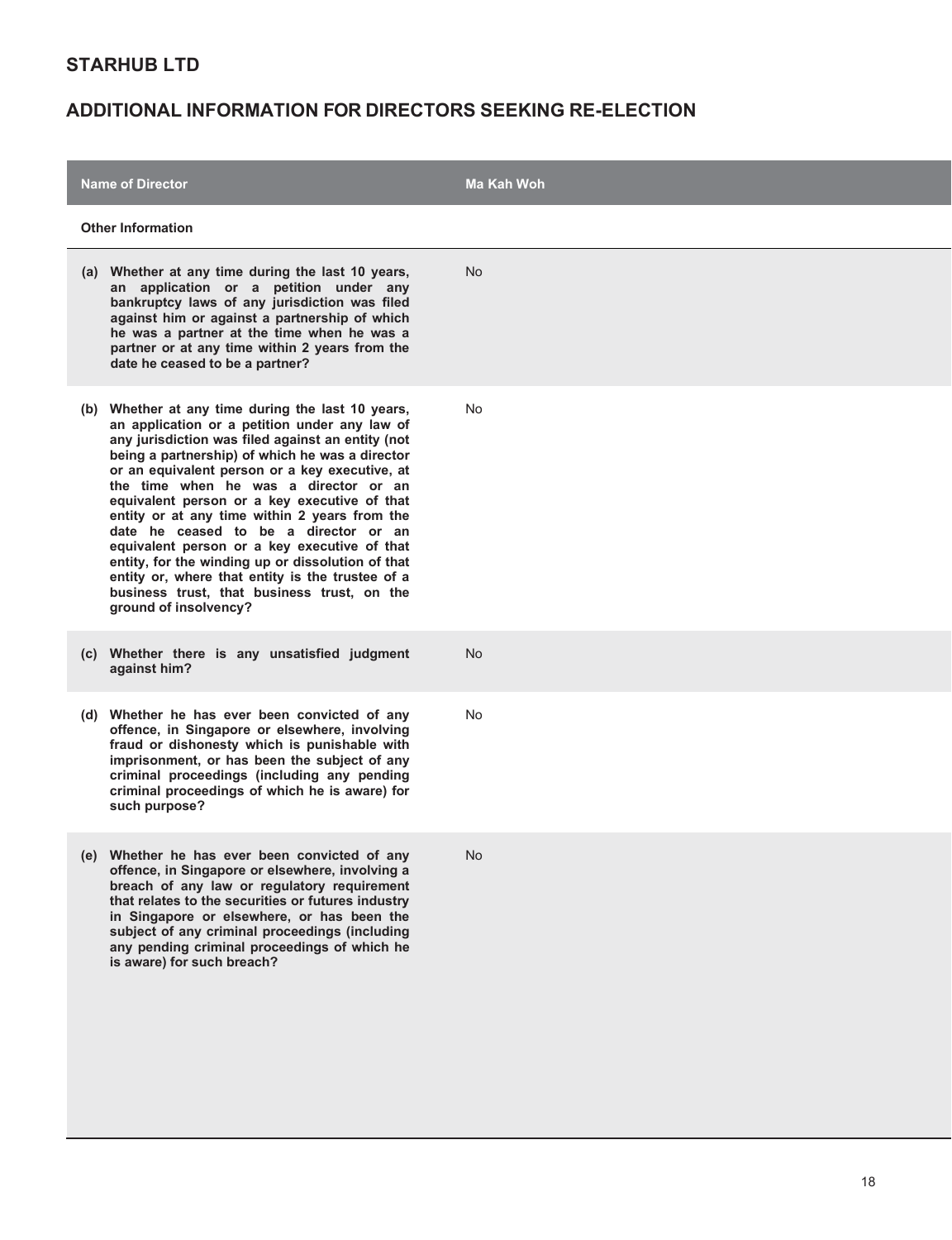|              | <b>Name of Director</b>                                                                                                                                                                                                                                                                                                                                                                                                                                                                                                                                                             | <b>Ma Kah Woh</b> |
|--------------|-------------------------------------------------------------------------------------------------------------------------------------------------------------------------------------------------------------------------------------------------------------------------------------------------------------------------------------------------------------------------------------------------------------------------------------------------------------------------------------------------------------------------------------------------------------------------------------|-------------------|
| (t)          | Whether at any time during the last 10 years,<br>judgment has been entered against him in any<br>civil proceedings in Singapore or elsewhere<br>involving a breach of any law or regulatory<br>requirement that relates to the securities or<br>futures industry in Singapore or elsewhere, or<br>a finding of fraud, misrepresentation or<br>dishonesty on his part, or he has been the<br>subject of any civil proceedings (including<br>any pending civil proceedings of which he is<br>aware) involving an allegation of fraud,<br>misrepresentation or dishonesty on his part? | No                |
|              | (g) Whether he has ever been convicted in<br>Singapore or elsewhere of any offence in<br>connection with the formation or management<br>of any entity or business trust?                                                                                                                                                                                                                                                                                                                                                                                                            | <b>No</b>         |
|              | (h) Whether he has ever been disqualified from<br>acting as a director or an equivalent person of<br>any entity (including the trustee of a business<br>trust), or from taking part directly or indirectly<br>in the management of any entity or business<br>trust?                                                                                                                                                                                                                                                                                                                 | No                |
| (i)          | Whether he has ever been the subject of any<br>order, judgment or ruling of any court,<br>tribunal or governmental body, permanently<br>or temporarily enjoining him from engaging in<br>any type of business practice or activity?                                                                                                                                                                                                                                                                                                                                                 | No                |
| $\mathbf{u}$ | Whether he has ever, to his knowledge, been<br>concerned with the management or conduct,<br>in Singapore or elsewhere, of the affairs of:-                                                                                                                                                                                                                                                                                                                                                                                                                                          |                   |
|              | corporation which<br>(i)<br>has<br>been<br>any<br>investigated for a breach of any law or<br>regulatory<br>requirement<br>governing<br>corporations in Singapore or elsewhere;<br><b>or</b>                                                                                                                                                                                                                                                                                                                                                                                         | No                |
|              | (ii) any entity (not being a corporation) which<br>has been investigated for a breach of any<br>law or regulatory requirement governing<br>such entities in Singapore or elsewhere;<br>or                                                                                                                                                                                                                                                                                                                                                                                           | No                |
|              | (iii) any business trust which has been<br>investigated for a breach of any law or<br>regulatory<br>requirement<br>governing<br>business<br>trusts<br>in<br>Singapore<br>or<br>elsewhere; or                                                                                                                                                                                                                                                                                                                                                                                        | <b>No</b>         |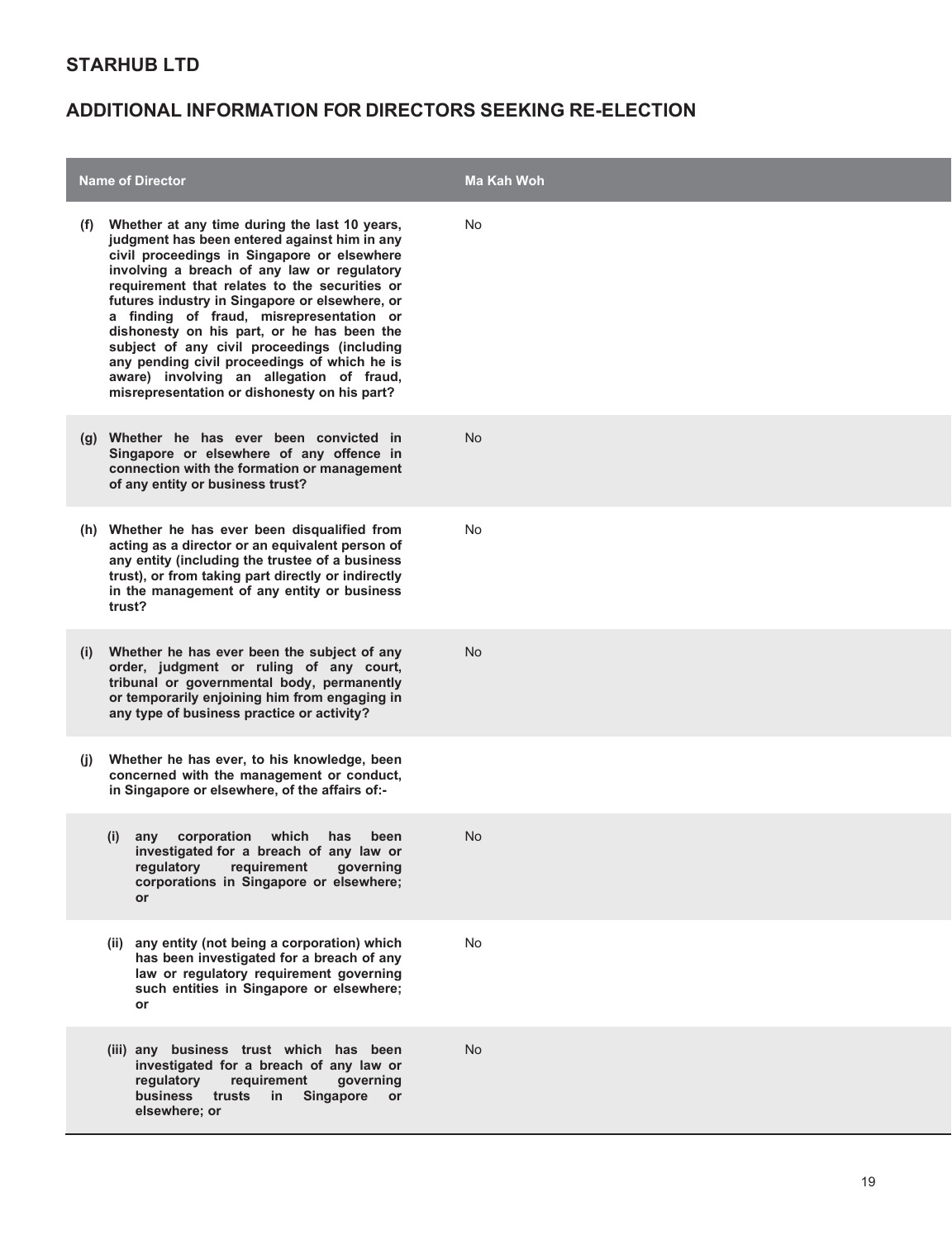| <b>Name of Director</b>                                                                                                                                                                                                                                                                                                                                 | Ma Kah Woh |
|---------------------------------------------------------------------------------------------------------------------------------------------------------------------------------------------------------------------------------------------------------------------------------------------------------------------------------------------------------|------------|
| (iv) any entity or business trust which has<br>been investigated for a breach of any law<br>or regulatory requirement that relates to<br>the securities or futures industry in<br>Singapore or elsewhere, in connection<br>with any matter occurring or arising<br>during that period when he was so<br>concerned with the entity or business<br>trust? | No.        |
| (k) Whether he has been the subject of any<br>current or past investigation or disciplinary<br>proceedings, or has been reprimanded or<br>issued any warning, by the Monetary<br>Authority of Singapore or any other regulatory<br>authority, exchange, professional body or<br>government agency, whether in Singapore or<br>elsewhere?                | No.        |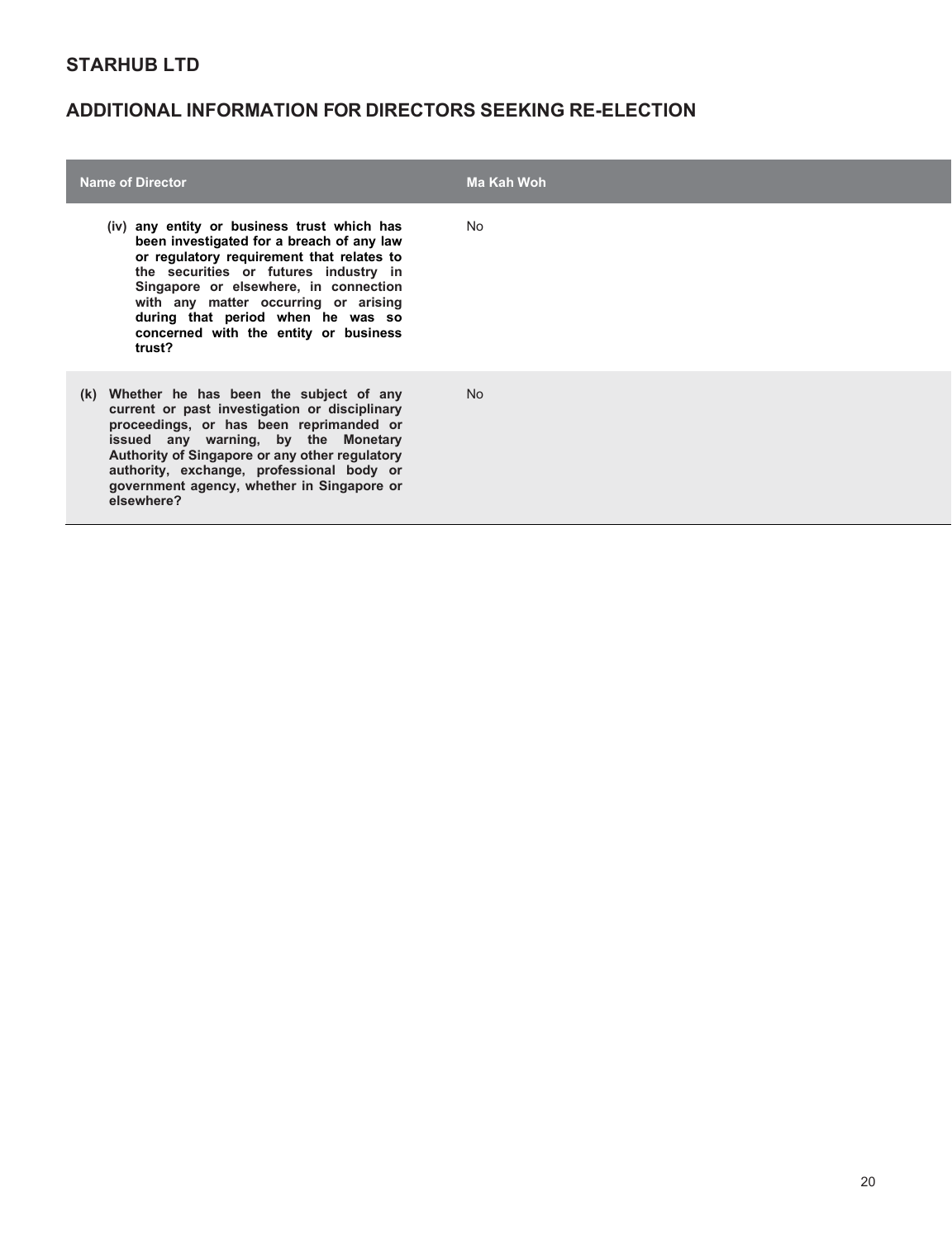| <b>Name of Director</b>                                                                                                                                                                                                        | Nayantara Bali                                                                                                                                                                                                                                                                                                                                                                  |
|--------------------------------------------------------------------------------------------------------------------------------------------------------------------------------------------------------------------------------|---------------------------------------------------------------------------------------------------------------------------------------------------------------------------------------------------------------------------------------------------------------------------------------------------------------------------------------------------------------------------------|
| Date of appointment                                                                                                                                                                                                            | 6 August 2018                                                                                                                                                                                                                                                                                                                                                                   |
| Date of last re-appointment (if applicable)                                                                                                                                                                                    | 30 April 2019                                                                                                                                                                                                                                                                                                                                                                   |
| Age (in 2022)                                                                                                                                                                                                                  | 56                                                                                                                                                                                                                                                                                                                                                                              |
| <b>Country of principal residence</b>                                                                                                                                                                                          | Singapore                                                                                                                                                                                                                                                                                                                                                                       |
| The Board's comments on this re-appointment<br>(including rationale, selection criteria, and the<br>search and nomination process)                                                                                             | The Board of Directors has accepted the recommendation of the<br>Nominating and Governance Committee of StarHub Ltd ("StarHub")<br>which has reviewed Ms Nayantara Bali's qualifications and experience<br>and approved the re-appointment of Ms Bali as an Independent Non-<br>Executive Director and a Member of the Risk and Sustainability<br>Committee ("RSC") of StarHub. |
|                                                                                                                                                                                                                                | Ms Bali abstained from voting on the Board resolution relating to her<br>re-appointment.                                                                                                                                                                                                                                                                                        |
| Whether appointment is executive, and if so, area<br>of responsibility                                                                                                                                                         | Non-Executive                                                                                                                                                                                                                                                                                                                                                                   |
| Job Title (e.g. Lead ID, AC Chairman, AC Member<br>etc.)                                                                                                                                                                       | Independent Non-Executive Director and Member of the RSC                                                                                                                                                                                                                                                                                                                        |
| <b>Professional qualifications</b>                                                                                                                                                                                             |                                                                                                                                                                                                                                                                                                                                                                                 |
| Any relationship (including immediate family<br>relationships) with any existing director, existing<br>executive officer, StarHub Ltd and/or substantial<br>shareholder of StarHub Ltd or any of its principal<br>subsidiaries | <b>Nil</b>                                                                                                                                                                                                                                                                                                                                                                      |
| Conflict of interests (including any competing<br>business)                                                                                                                                                                    | Nil                                                                                                                                                                                                                                                                                                                                                                             |
| Working experience and occupation(s) during the<br>past 10 years                                                                                                                                                               | Director, ANV Consulting Pte. Ltd., Singapore<br>May 2016 to present                                                                                                                                                                                                                                                                                                            |
|                                                                                                                                                                                                                                | Vice-President, Asia, Procter & Gamber, Singapore<br>Asia-Pacific Beauty Business Unit leadership<br>September 2013 to March 2016                                                                                                                                                                                                                                               |
|                                                                                                                                                                                                                                | Diversity & Inclusion, Asia<br>July 2011 to March 2016                                                                                                                                                                                                                                                                                                                          |
|                                                                                                                                                                                                                                | Vice-President, Global Skin Care, Procter & Gamble,<br>Singapore/Cincinnati<br>Global Brand Franchise leadership - Olay<br>August 2012 to September 2013                                                                                                                                                                                                                        |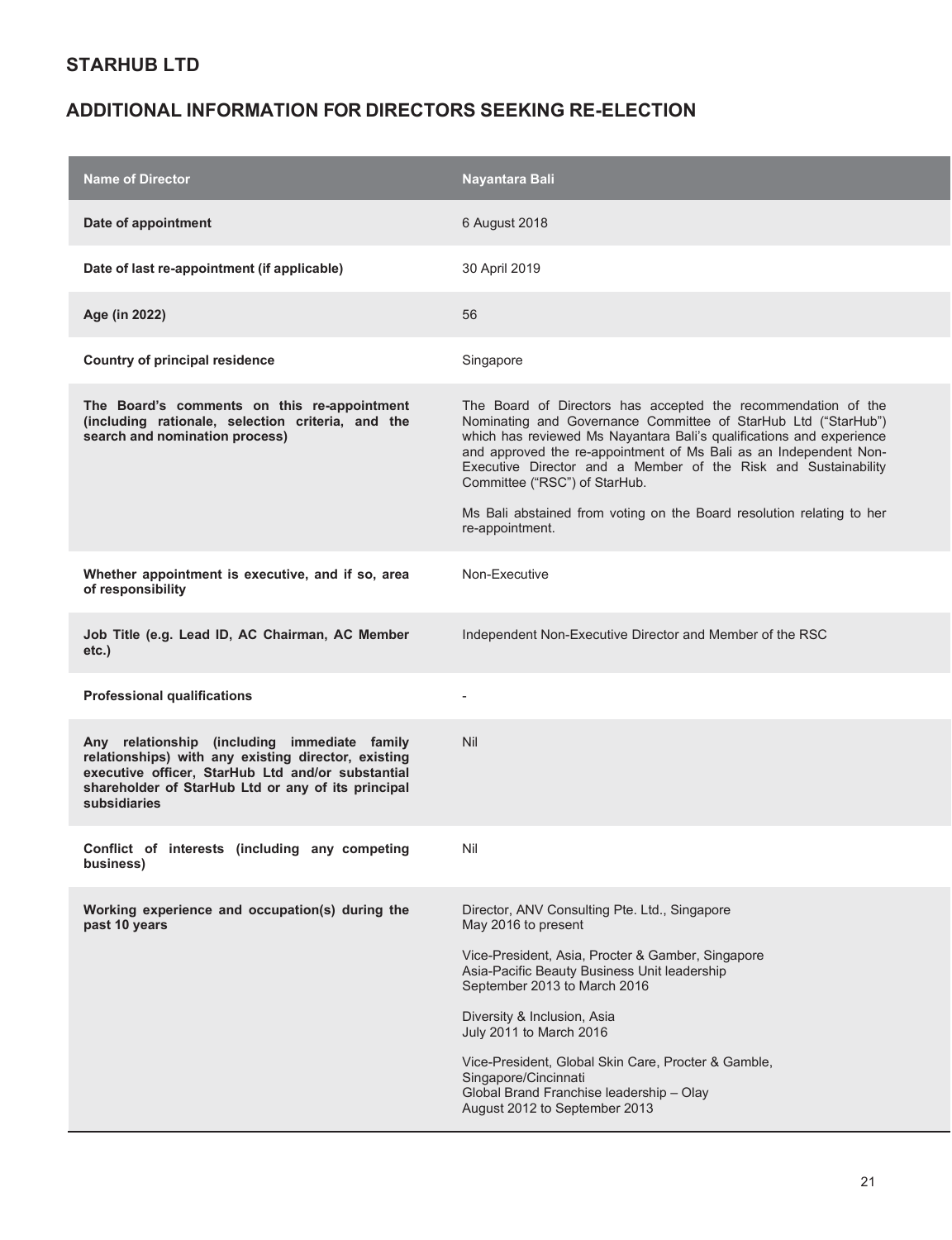# **ADDITIONAL INFORMATION FOR DIRECTORS SEEKING RE-ELECTION**

| <b>Name of Director</b>                                                                                                    | Nayantara Bali                                                                                                                                          |
|----------------------------------------------------------------------------------------------------------------------------|---------------------------------------------------------------------------------------------------------------------------------------------------------|
| Working experience and occupation(s) during the<br>past 10 years (Cont'd)                                                  | Vice-President, Gillette, Procter & Gamble, Singapore<br>Asia Business Unit leadership - Blades, Razors, Male Personal Care<br>July 2009 to August 2012 |
| Undertaking (in the format set out in Appendix 7.7)<br>pursuant to Rule 720(1) has been submitted to<br><b>StarHub Ltd</b> | Yes                                                                                                                                                     |
| Shareholding or interests in StarHub Ltd and its<br>subsidiaries                                                           | Yes                                                                                                                                                     |
| <b>Shareholding Details</b>                                                                                                | 55.400 StarHub shares                                                                                                                                   |

**Other Principal Commitments Including Directorships**

**Past (for the last five years) <b>Procter & Gamble Gillette India (Director)** Procter & Gamble Gillette India (Director)

**Present \* Listed Companies**  Torrent Pharmaceuticals Ltd.\* (Director) Inchcape plc\* (Director) ANV Consulting Pte Ltd (Director)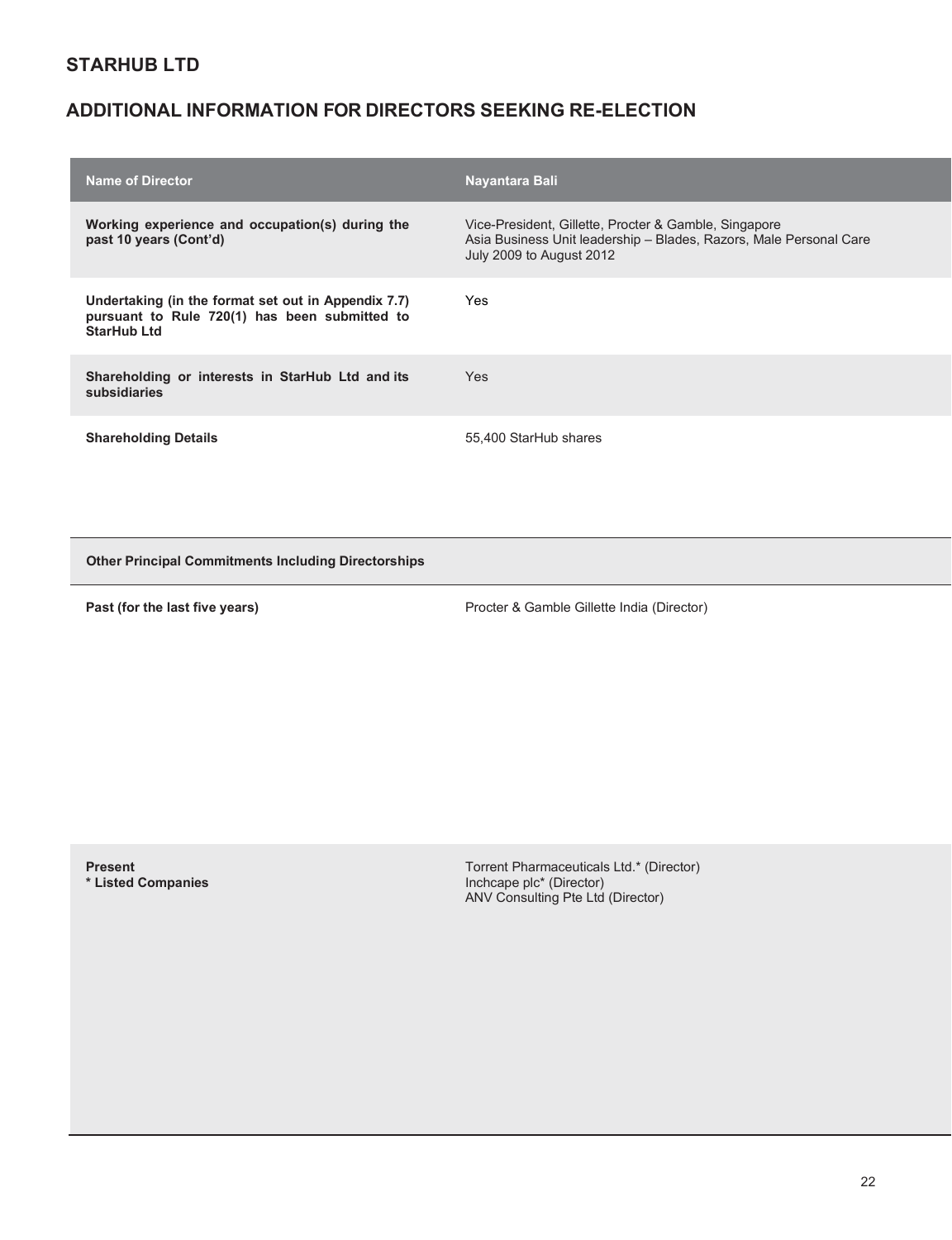| <b>Name of Director</b>                                                                                                                                                                                                                                                                                                                                                                                                                                                                                                                                                                                                                                                          | Nayantara Bali |  |
|----------------------------------------------------------------------------------------------------------------------------------------------------------------------------------------------------------------------------------------------------------------------------------------------------------------------------------------------------------------------------------------------------------------------------------------------------------------------------------------------------------------------------------------------------------------------------------------------------------------------------------------------------------------------------------|----------------|--|
| <b>Other Information</b>                                                                                                                                                                                                                                                                                                                                                                                                                                                                                                                                                                                                                                                         |                |  |
| (a) Whether at any time during the last 10 years,<br>an application or a petition under any<br>bankruptcy laws of any jurisdiction was filed<br>against him or against a partnership of which<br>he was a partner at the time when he was a<br>partner or at any time within 2 years from the<br>date he ceased to be a partner?                                                                                                                                                                                                                                                                                                                                                 | No             |  |
| (b) Whether at any time during the last 10 years,<br>an application or a petition under any law of<br>any jurisdiction was filed against an entity<br>(not being a partnership) of which he was a<br>director or an equivalent person or a key<br>executive, at the time when he was a director<br>or an equivalent person or a key executive of<br>that entity or at any time within 2 years from<br>the date he ceased to be a director or an<br>equivalent person or a key executive of that<br>entity, for the winding up or dissolution of that<br>entity or, where that entity is the trustee of a<br>business trust, that business trust, on the<br>ground of insolvency? | No             |  |
| (c) Whether there is any unsatisfied judgment<br>against him?                                                                                                                                                                                                                                                                                                                                                                                                                                                                                                                                                                                                                    | No             |  |
| Whether he has ever been convicted of any<br>(d)<br>offence, in Singapore or elsewhere, involving<br>fraud or dishonesty which is punishable with<br>imprisonment, or has been the subject of any<br>criminal proceedings (including any pending<br>criminal proceedings of which he is aware) for<br>such purpose?                                                                                                                                                                                                                                                                                                                                                              | No             |  |
| (e) Whether he has ever been convicted of any<br>offence, in Singapore or elsewhere, involving<br>a breach of any law or regulatory requirement<br>that relates to the securities or futures<br>industry in Singapore or elsewhere, or has<br>been the subject of any criminal proceedings<br>(including any pending criminal proceedings<br>of which he is aware) for such breach?                                                                                                                                                                                                                                                                                              | No             |  |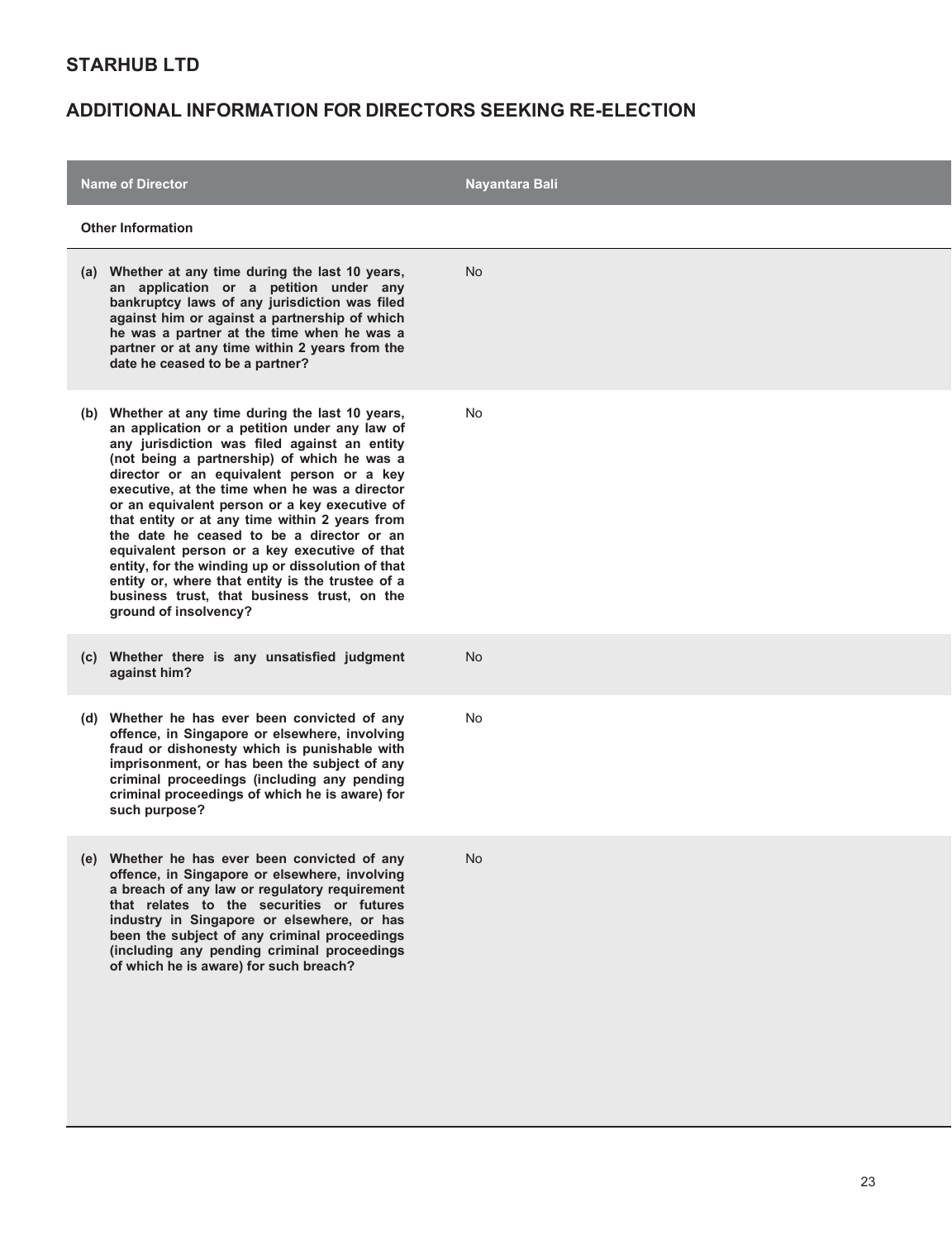|              | <b>Name of Director</b>                                                                                                                                                                                                                                                                                                                                                                                                                                                                                                                                                                                         | Nayantara Bali |
|--------------|-----------------------------------------------------------------------------------------------------------------------------------------------------------------------------------------------------------------------------------------------------------------------------------------------------------------------------------------------------------------------------------------------------------------------------------------------------------------------------------------------------------------------------------------------------------------------------------------------------------------|----------------|
| (t)          | Whether at any time during the last 10 years,<br>judgment has been entered against him in any<br>civil proceedings in Singapore or elsewhere<br>involving a breach of any law or regulatory<br>requirement that relates to the securities or<br>futures industry in Singapore or elsewhere, or a<br>misrepresentation<br>finding<br>of fraud,<br><b>or</b><br>dishonesty on his part, or he has been the<br>subject of any civil proceedings (including any<br>pending civil proceedings of which he is aware)<br>involving<br>an<br>allegation<br>of<br>fraud,<br>misrepresentation or dishonesty on his part? | No             |
|              | (g) Whether he has ever been convicted in<br>Singapore or elsewhere of any offence in<br>connection with the formation or management<br>of any entity or business trust?                                                                                                                                                                                                                                                                                                                                                                                                                                        | <b>No</b>      |
|              | (h) Whether he has ever been disqualified from<br>acting as a director or an equivalent person of<br>any entity (including the trustee of a business<br>trust), or from taking part directly or indirectly in<br>the management of any entity or business<br>trust?                                                                                                                                                                                                                                                                                                                                             | No             |
| (i)          | Whether he has ever been the subject of any<br>order, judgment or ruling of any court, tribunal<br>governmental body, permanently<br><b>or</b><br><b>or</b><br>temporarily enjoining him from engaging in any<br>type of business practice or activity?                                                                                                                                                                                                                                                                                                                                                         | No.            |
| $\mathbf{u}$ | Whether he has ever, to his knowledge, been<br>concerned with the management or conduct, in<br>Singapore or elsewhere, of the affairs of:-                                                                                                                                                                                                                                                                                                                                                                                                                                                                      |                |
|              | corporation which<br>has<br>been<br>(i)<br>any<br>investigated for a breach of any law or<br>regulatory requirement governing<br>corporations in Singapore or elsewhere; or                                                                                                                                                                                                                                                                                                                                                                                                                                     | No.            |
|              | (ii) any entity (not being a corporation) which<br>has been investigated for a breach of any<br>law or regulatory requirement governing<br>such entities in Singapore or elsewhere; or                                                                                                                                                                                                                                                                                                                                                                                                                          | No             |
|              | (iii) any business trust which has been<br>investigated for a breach of any law or<br>regulatory requirement governing business<br>trusts in Singapore or elsewhere; or                                                                                                                                                                                                                                                                                                                                                                                                                                         | No             |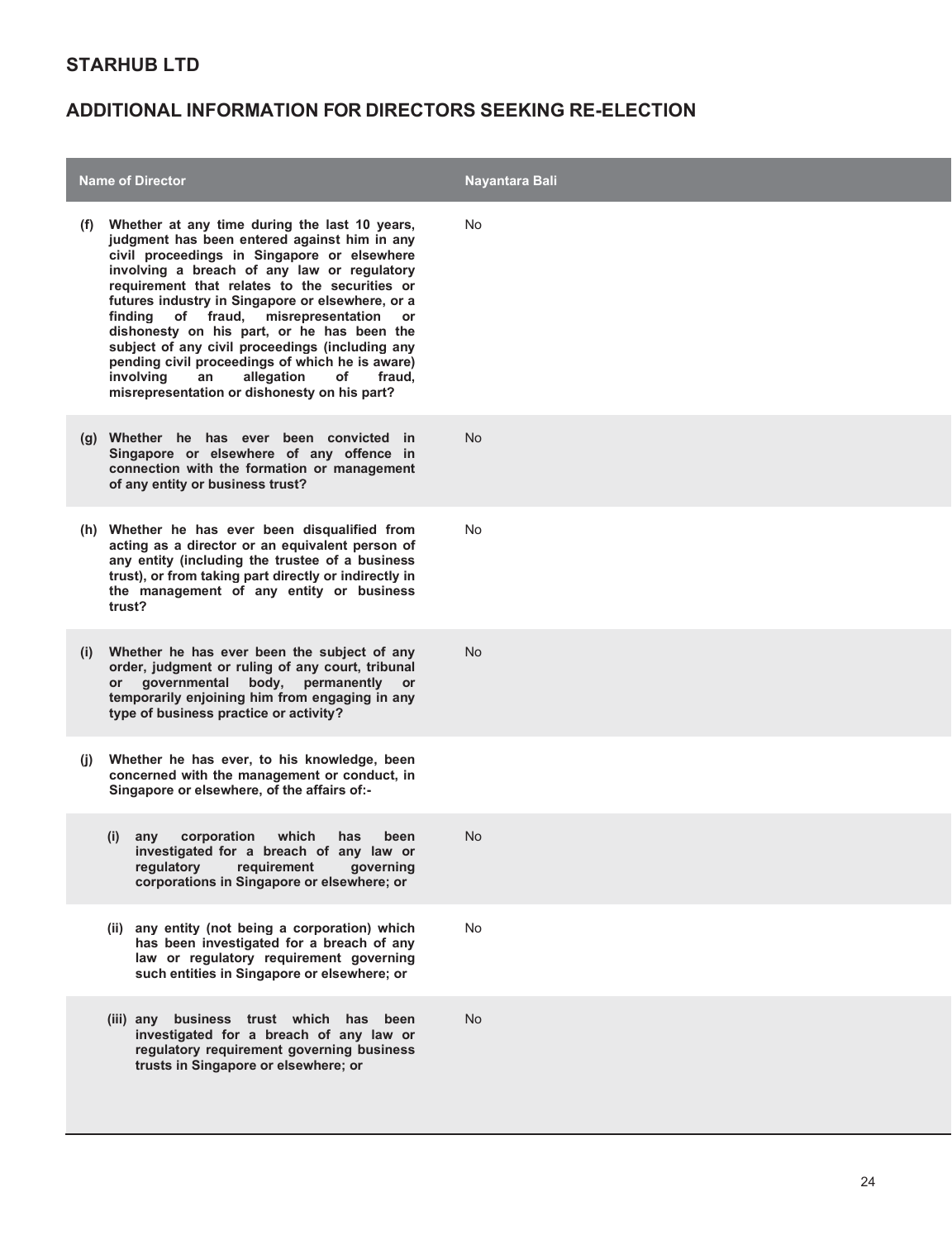| <b>Name of Director</b>                                                                                                                                                                                                                                                                                                                              | Nayantara Bali |
|------------------------------------------------------------------------------------------------------------------------------------------------------------------------------------------------------------------------------------------------------------------------------------------------------------------------------------------------------|----------------|
| (iv) any entity or business trust which has been<br>investigated for a breach of any law or<br>regulatory requirement that relates to the<br>securities or futures industry in Singapore<br>or elsewhere, in connection with any matter<br>occurring or arising during that period when<br>he was so concerned with the entity or<br>business trust? | No.            |
| Whether he has been the subject of any current<br>(k)<br>investigation or disciplinary<br>past<br>or.<br>proceedings, or has been reprimanded or<br>issued any warning, by the Monetary Authority<br>of Singapore or any other regulatory authority,<br>exchange, professional body or government<br>agency, whether in Singapore or elsewhere?      | N <sub>o</sub> |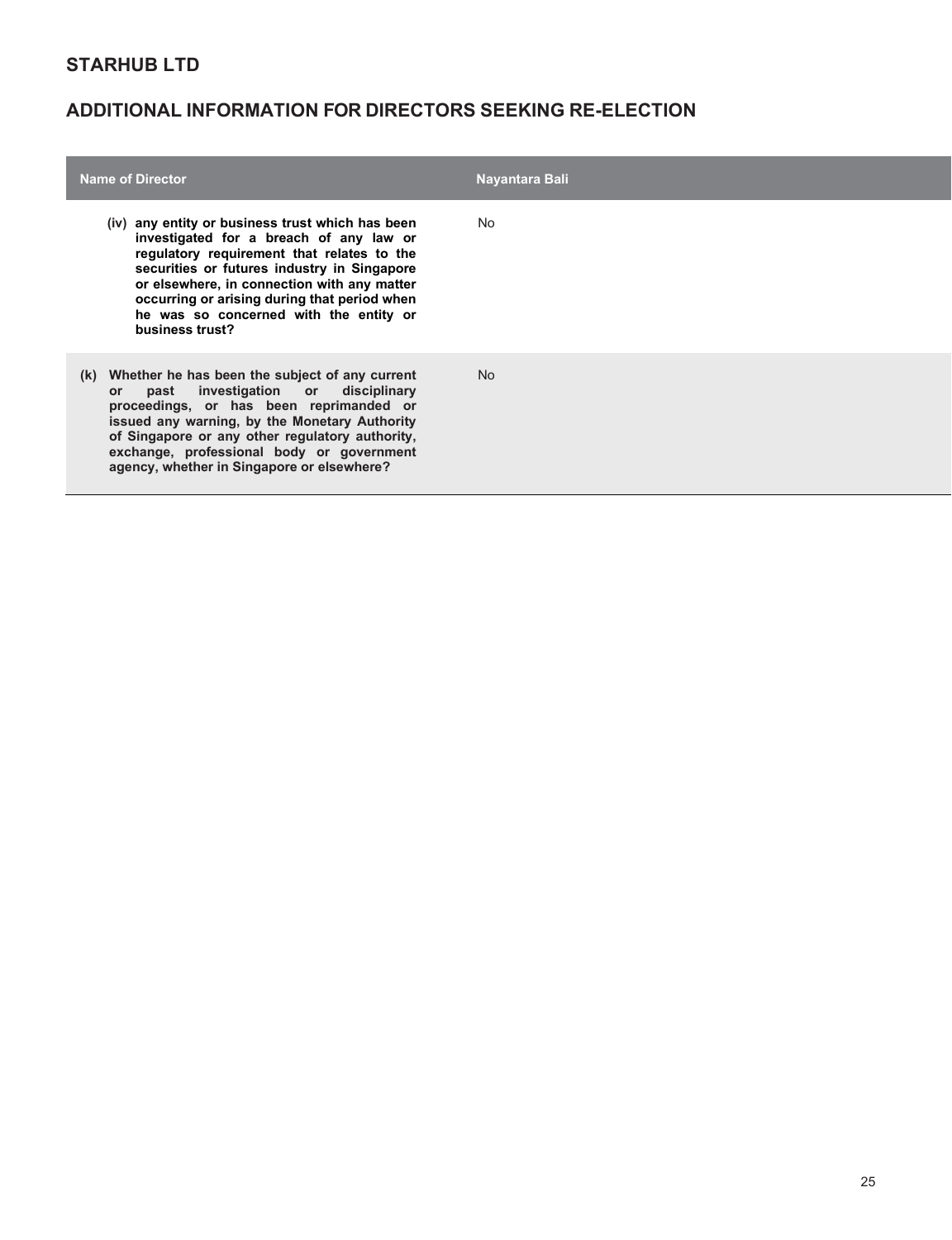| <b>Name of Director</b>                                                                                                                                                                                                        | <b>Ng Shin Ein</b>                                                                                                                                                                                                                                                                                                                                                                                                             |
|--------------------------------------------------------------------------------------------------------------------------------------------------------------------------------------------------------------------------------|--------------------------------------------------------------------------------------------------------------------------------------------------------------------------------------------------------------------------------------------------------------------------------------------------------------------------------------------------------------------------------------------------------------------------------|
| Date of appointment                                                                                                                                                                                                            | 17 September 2018                                                                                                                                                                                                                                                                                                                                                                                                              |
| Date of last re-appointment (if applicable)                                                                                                                                                                                    | 30 April 2019                                                                                                                                                                                                                                                                                                                                                                                                                  |
| Age (in 2022)                                                                                                                                                                                                                  | 48                                                                                                                                                                                                                                                                                                                                                                                                                             |
| <b>Country of principal residence</b>                                                                                                                                                                                          | Singapore                                                                                                                                                                                                                                                                                                                                                                                                                      |
| The Board's comments on this re-appointment<br>(including rationale, selection criteria, and the<br>search and nomination process)                                                                                             | The Board of Directors has accepted the recommendation of the<br>Nominating and Governance Committee of StarHub Ltd ("StarHub")<br>which has reviewed Ms Ng Shin Ein's qualifications and experience and<br>approved the re-appointment of Ms Ng as an Independent Non-<br>Executive Director and a Member of the Audit Committee ("AC") of<br>StarHub.<br>Ms Ng abstained from voting on the Board resolution relating to her |
|                                                                                                                                                                                                                                | re-appointment.                                                                                                                                                                                                                                                                                                                                                                                                                |
| Whether appointment is executive, and if so, area<br>of responsibility                                                                                                                                                         | Non-Executive                                                                                                                                                                                                                                                                                                                                                                                                                  |
| Job Title (e.g. Lead ID, AC Chairman, AC Member<br>etc.)                                                                                                                                                                       | Independent Non-Executive Director and Member of the AC                                                                                                                                                                                                                                                                                                                                                                        |
| <b>Professional qualifications</b>                                                                                                                                                                                             |                                                                                                                                                                                                                                                                                                                                                                                                                                |
| Any relationship (including immediate family<br>relationships) with any existing director, existing<br>executive officer, StarHub Ltd and/or substantial<br>shareholder of StarHub Ltd or any of its principal<br>subsidiaries | Nil                                                                                                                                                                                                                                                                                                                                                                                                                            |
| Conflict of interests (including any competing<br>business)                                                                                                                                                                    | Nil                                                                                                                                                                                                                                                                                                                                                                                                                            |
| Working experience and occupation(s) during the<br>past 10 years                                                                                                                                                               | Board member of various companies listed in Singapore, the US and<br>Australia<br>Singapore's Non-Resident Ambassador to the Republic of Hungary                                                                                                                                                                                                                                                                               |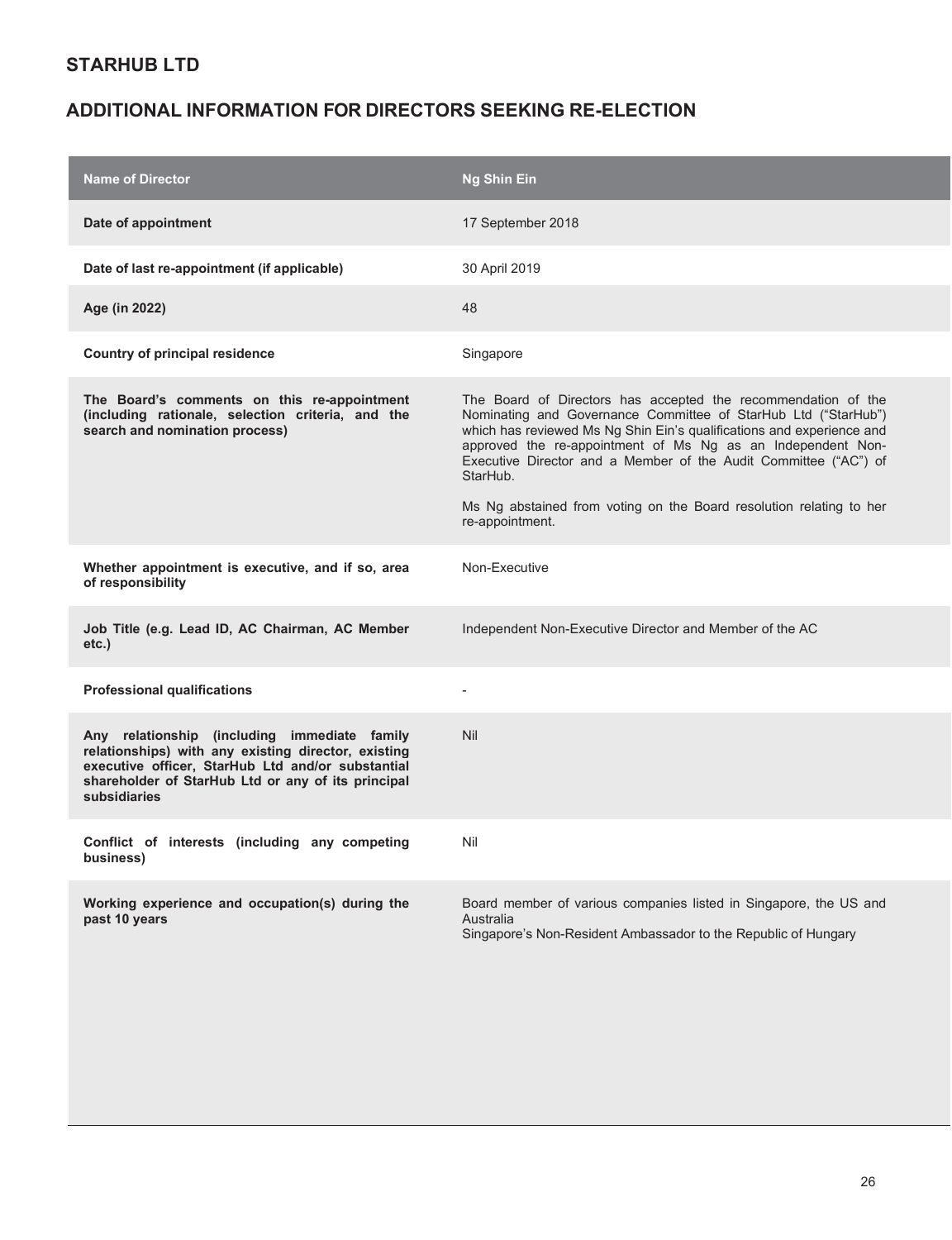### **ADDITIONAL INFORMATION FOR DIRECTORS SEEKING RE-ELECTION**

| <b>Name of Director</b>                                                                                                    | Ng Shin Ein           |
|----------------------------------------------------------------------------------------------------------------------------|-----------------------|
| Undertaking (in the format set out in Appendix 7.7)<br>pursuant to Rule 720(1) has been submitted to<br><b>StarHub Ltd</b> | Yes                   |
| Shareholding or interests in StarHub Ltd and its<br>subsidiaries                                                           | <b>Yes</b>            |
| <b>Shareholding Details</b>                                                                                                | 56,500 StarHub shares |

**Other Principal Commitments Including Directorships**

|  |  | Past (for the last five years) |  |
|--|--|--------------------------------|--|
|  |  |                                |  |

**Past (for the last five years)** Yanlord Land Group Limited (Director) First Resources Ltd (Director) NTUC Fairprice Cooperative Limited (Director) Dreamscape Networks Limited (Director) Sabana Real Estate Investment Management Ltd (Director) Global Esports Games 2021 (Chairperson)

**Present \* Listed Companies**  Singapore's Non-Resident Ambassador to Hungary Avarga Limited\* (Director) Grab Holdings Inc.\* (Director) CSE Global Limited\* (Director) SingLand Properties Limited\* (Director) Global Esports Federation (Board Member)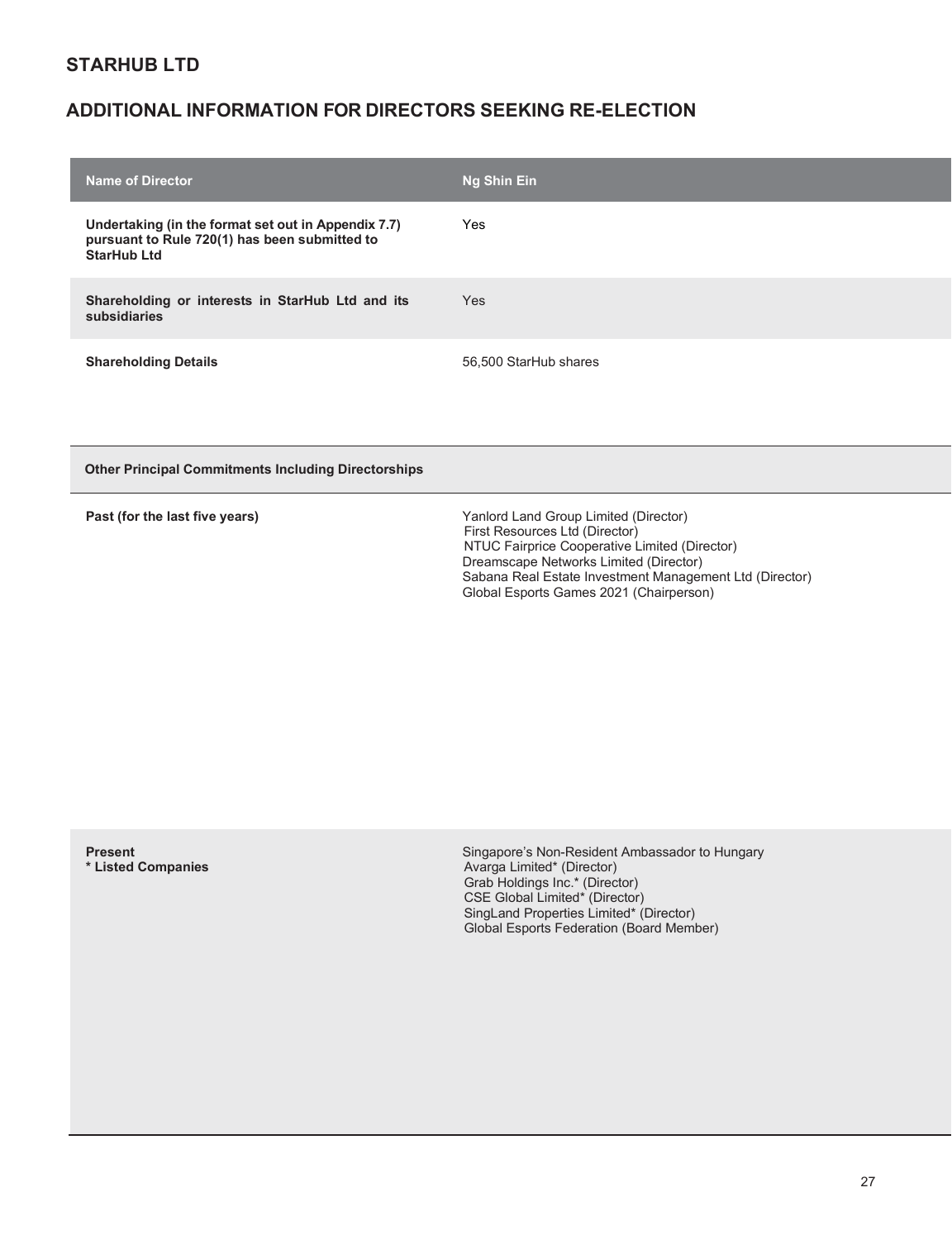| <b>Name of Director</b>                                                                                                                                                                                                                                                                                                                                                                                                                                                                                                                                                                                                                                                          | <b>Ng Shin Ein</b> |  |
|----------------------------------------------------------------------------------------------------------------------------------------------------------------------------------------------------------------------------------------------------------------------------------------------------------------------------------------------------------------------------------------------------------------------------------------------------------------------------------------------------------------------------------------------------------------------------------------------------------------------------------------------------------------------------------|--------------------|--|
| <b>Other Information</b>                                                                                                                                                                                                                                                                                                                                                                                                                                                                                                                                                                                                                                                         |                    |  |
| (a) Whether at any time during the last 10 years,<br>an application or a petition under any<br>bankruptcy laws of any jurisdiction was filed<br>against him or against a partnership of which<br>he was a partner at the time when he was a<br>partner or at any time within 2 years from the<br>date he ceased to be a partner?                                                                                                                                                                                                                                                                                                                                                 | <b>No</b>          |  |
| (b) Whether at any time during the last 10 years,<br>an application or a petition under any law of<br>any jurisdiction was filed against an entity<br>(not being a partnership) of which he was a<br>director or an equivalent person or a key<br>executive, at the time when he was a director<br>or an equivalent person or a key executive of<br>that entity or at any time within 2 years from<br>the date he ceased to be a director or an<br>equivalent person or a key executive of that<br>entity, for the winding up or dissolution of<br>that entity or, where that entity is the trustee<br>of a business trust, that business trust, on the<br>ground of insolvency? | No                 |  |
| (c) Whether there is any unsatisfied judgment<br>against him?                                                                                                                                                                                                                                                                                                                                                                                                                                                                                                                                                                                                                    | No                 |  |
| (d) Whether he has ever been convicted of any<br>offence, in Singapore or elsewhere, involving<br>fraud or dishonesty which is punishable with<br>imprisonment, or has been the subject of any<br>criminal proceedings (including any pending<br>criminal proceedings of which he is aware) for<br>such purpose?                                                                                                                                                                                                                                                                                                                                                                 | No                 |  |
| Whether he has ever been convicted of any<br>(e)<br>offence, in Singapore or elsewhere, involving<br>a breach of any law or regulatory requirement<br>that relates to the securities or futures<br>industry in Singapore or elsewhere, or has<br>been the subject of any criminal proceedings<br>(including any pending criminal proceedings<br>of which he is aware) for such breach?                                                                                                                                                                                                                                                                                           | No                 |  |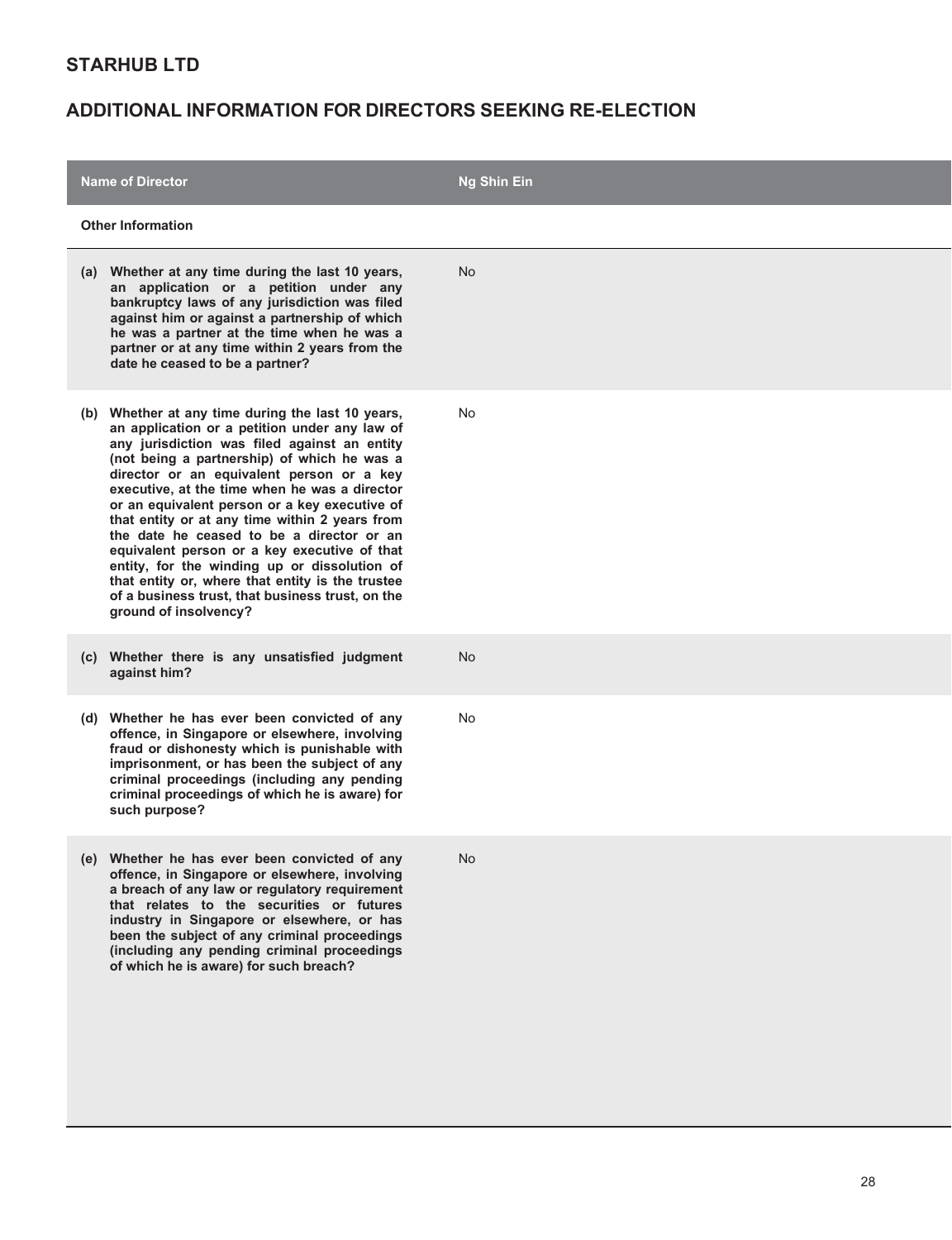|                   | <b>Name of Director</b>                                                                                                                                                                                                                                                                                                                                                                                                                                                                                                                                                             | <b>Ng Shin Ein</b> |
|-------------------|-------------------------------------------------------------------------------------------------------------------------------------------------------------------------------------------------------------------------------------------------------------------------------------------------------------------------------------------------------------------------------------------------------------------------------------------------------------------------------------------------------------------------------------------------------------------------------------|--------------------|
| (t)               | Whether at any time during the last 10 years,<br>judgment has been entered against him in any<br>civil proceedings in Singapore or elsewhere<br>involving a breach of any law or regulatory<br>requirement that relates to the securities or<br>futures industry in Singapore or elsewhere, or<br>a finding of fraud, misrepresentation or<br>dishonesty on his part, or he has been the<br>subject of any civil proceedings (including<br>any pending civil proceedings of which he is<br>aware) involving an allegation of fraud,<br>misrepresentation or dishonesty on his part? | No                 |
|                   | (g) Whether he has ever been convicted in<br>Singapore or elsewhere of any offence in<br>connection with the formation or management<br>of any entity or business trust?                                                                                                                                                                                                                                                                                                                                                                                                            | <b>No</b>          |
|                   | (h) Whether he has ever been disqualified from<br>acting as a director or an equivalent person of<br>any entity (including the trustee of a business<br>trust), or from taking part directly or indirectly<br>in the management of any entity or business<br>trust?                                                                                                                                                                                                                                                                                                                 | No                 |
| $\left( 1\right)$ | Whether he has ever been the subject of any<br>order, judgment or ruling of any court,<br>tribunal or governmental body, permanently<br>or temporarily enjoining him from engaging in<br>any type of business practice or activity?                                                                                                                                                                                                                                                                                                                                                 | <b>No</b>          |
| (I)               | Whether he has ever, to his knowledge, been<br>concerned with the management or conduct,<br>in Singapore or elsewhere, of the affairs of:-                                                                                                                                                                                                                                                                                                                                                                                                                                          |                    |
|                   | corporation which<br>(i)<br>has<br>been<br>any<br>investigated for a breach of any law or<br>regulatory<br>requirement<br>governing<br>corporations in Singapore or elsewhere;<br><b>or</b>                                                                                                                                                                                                                                                                                                                                                                                         | No.                |
|                   | (ii) any entity (not being a corporation) which<br>has been investigated for a breach of any<br>law or regulatory requirement governing<br>such entities in Singapore or elsewhere;<br>or                                                                                                                                                                                                                                                                                                                                                                                           | No                 |
|                   | (iii) any business trust which has been<br>investigated for a breach of any law or<br>regulatory<br>requirement<br>governing<br>business<br>trusts<br>Singapore<br>in<br><b>or</b><br>elsewhere; or                                                                                                                                                                                                                                                                                                                                                                                 | <b>No</b>          |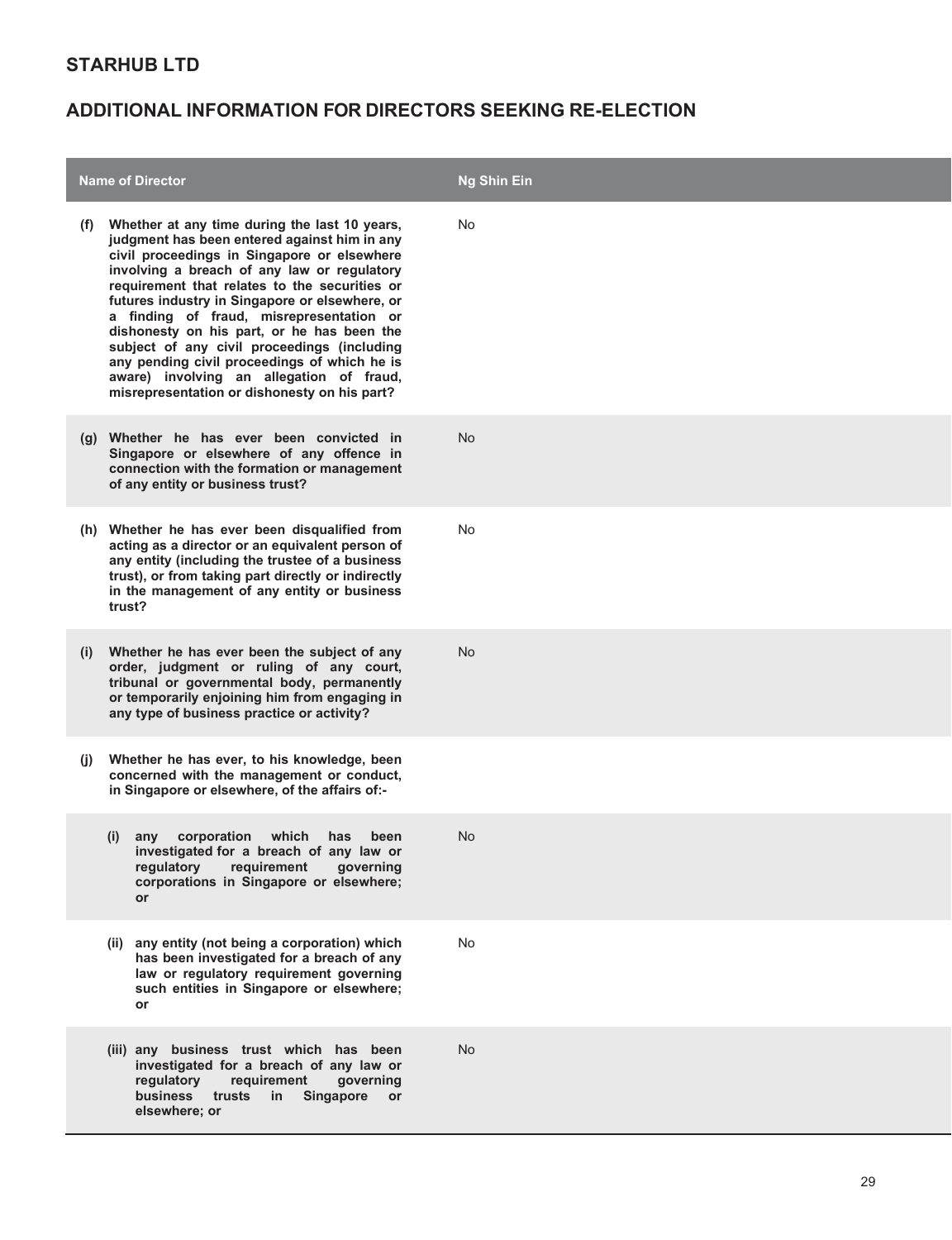| <b>Name of Director</b>                                                                                                                                                                                                                                                                                                                                 | <b>Ng Shin Ein</b> |
|---------------------------------------------------------------------------------------------------------------------------------------------------------------------------------------------------------------------------------------------------------------------------------------------------------------------------------------------------------|--------------------|
| (iv) any entity or business trust which has<br>been investigated for a breach of any law<br>or regulatory requirement that relates to<br>the securities or futures industry in<br>Singapore or elsewhere, in connection<br>with any matter occurring or arising<br>during that period when he was so<br>concerned with the entity or business<br>trust? | No.                |
| Whether he has been the subject of any<br>(K)<br>current or past investigation or disciplinary<br>proceedings, or has been reprimanded or<br>issued any warning, by the Monetary<br>Authority of Singapore or any other regulatory<br>authority, exchange, professional body or<br>government agency, whether in Singapore or<br>elsewhere?             | <b>No</b>          |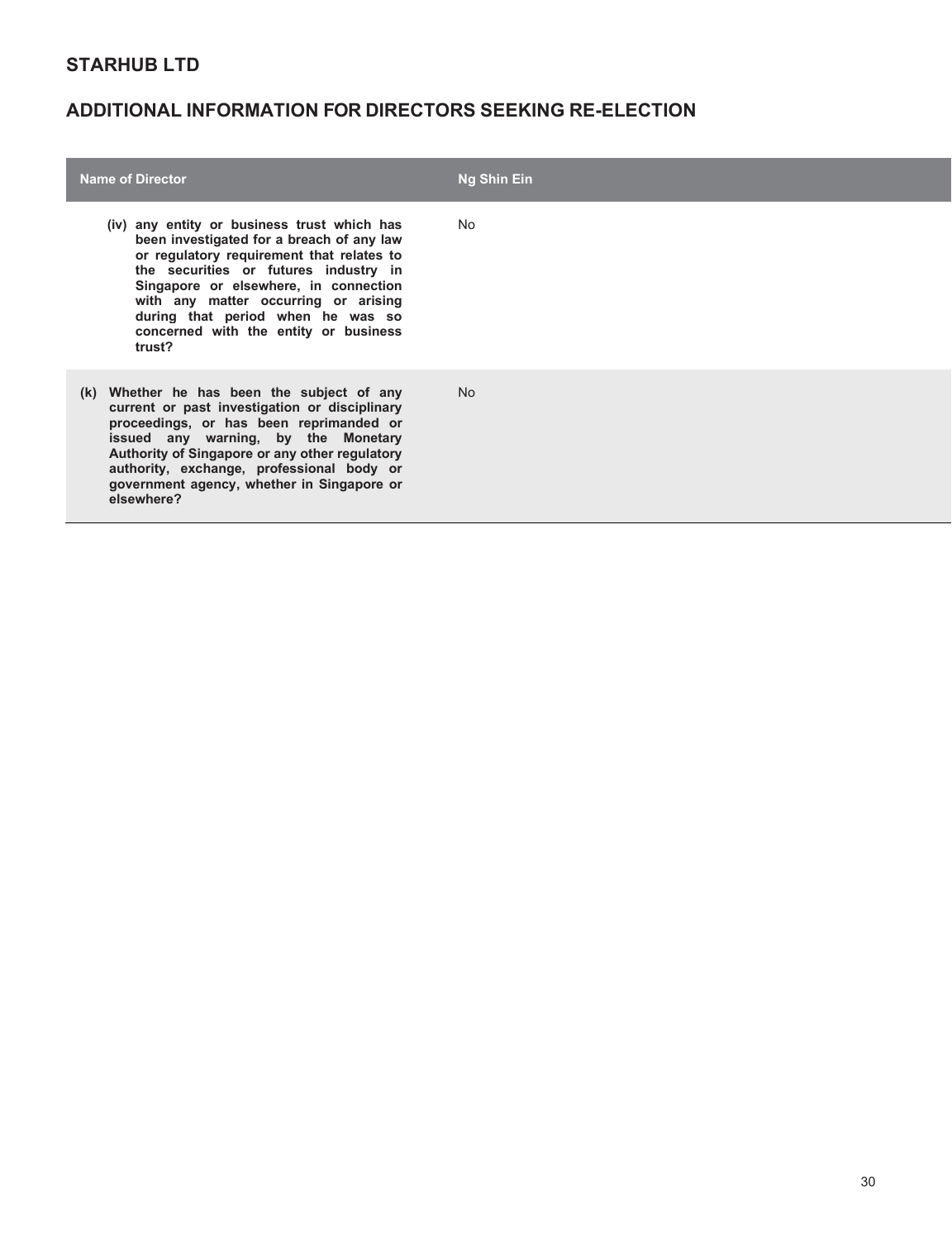| <b>Name of Director</b>                                                                                                                                                                                                        | <b>Lionel Yeo Hung Tong</b>                                                                                                                                                                                                                                                                                                                                                                                                                                                                                                 |
|--------------------------------------------------------------------------------------------------------------------------------------------------------------------------------------------------------------------------------|-----------------------------------------------------------------------------------------------------------------------------------------------------------------------------------------------------------------------------------------------------------------------------------------------------------------------------------------------------------------------------------------------------------------------------------------------------------------------------------------------------------------------------|
| Date of appointment                                                                                                                                                                                                            | <b>10 January 2019</b>                                                                                                                                                                                                                                                                                                                                                                                                                                                                                                      |
| Date of last re-appointment (if applicable)                                                                                                                                                                                    | 30 April 2019                                                                                                                                                                                                                                                                                                                                                                                                                                                                                                               |
| Age (in 2022)                                                                                                                                                                                                                  | 50                                                                                                                                                                                                                                                                                                                                                                                                                                                                                                                          |
| <b>Country of principal residence</b>                                                                                                                                                                                          | Singapore                                                                                                                                                                                                                                                                                                                                                                                                                                                                                                                   |
| The Board's comments on this re-appointment<br>(including rationale, selection criteria, and the<br>search and nomination process)                                                                                             | The Board of Directors has accepted the recommendation of the<br>Nominating and Governance Committee ("NGC") of StarHub Ltd<br>("StarHub") which has reviewed Mr Lionel Yeo Hung Tong's<br>qualifications and experience and approved the re-appointment of Mr<br>Yeo as an Independent Non-Executive Director and a Member of the<br>NGC and the Executive Resource and Compensation Committee<br>("ERCC") of StarHub.<br>Mr Yeo abstained from voting on the NGC and Board resolutions<br>relating to his re-appointment. |
| Whether appointment is executive, and if so, area<br>of responsibility                                                                                                                                                         | Non-Executive                                                                                                                                                                                                                                                                                                                                                                                                                                                                                                               |
| Job Title (e.g. Lead ID, AC Chairman, AC Member<br>$etc.$ )                                                                                                                                                                    | Independent Non-Executive Director and a Member of the NGC and<br>the ERCC                                                                                                                                                                                                                                                                                                                                                                                                                                                  |
| <b>Professional qualifications</b>                                                                                                                                                                                             |                                                                                                                                                                                                                                                                                                                                                                                                                                                                                                                             |
| Any relationship (including immediate family<br>relationships) with any existing director, existing<br>executive officer, StarHub Ltd and/or substantial<br>shareholder of StarHub Ltd or any of its principal<br>subsidiaries | <b>Nil</b>                                                                                                                                                                                                                                                                                                                                                                                                                                                                                                                  |
| Conflict of interests (including any competing<br>business)                                                                                                                                                                    | Nil                                                                                                                                                                                                                                                                                                                                                                                                                                                                                                                         |
| Working experience and occupation(s) during the<br>past 10 years                                                                                                                                                               | CEO and Director of SportsHub Pte. Ltd.<br>3 February 2020 to present<br>CEO Advisor, Grab Taxi Holdings Pte Ltd<br>September 2018 to December 2019<br>Singapore Tourism Board<br><b>Chief Executive</b><br>June 2012 to May 2018                                                                                                                                                                                                                                                                                           |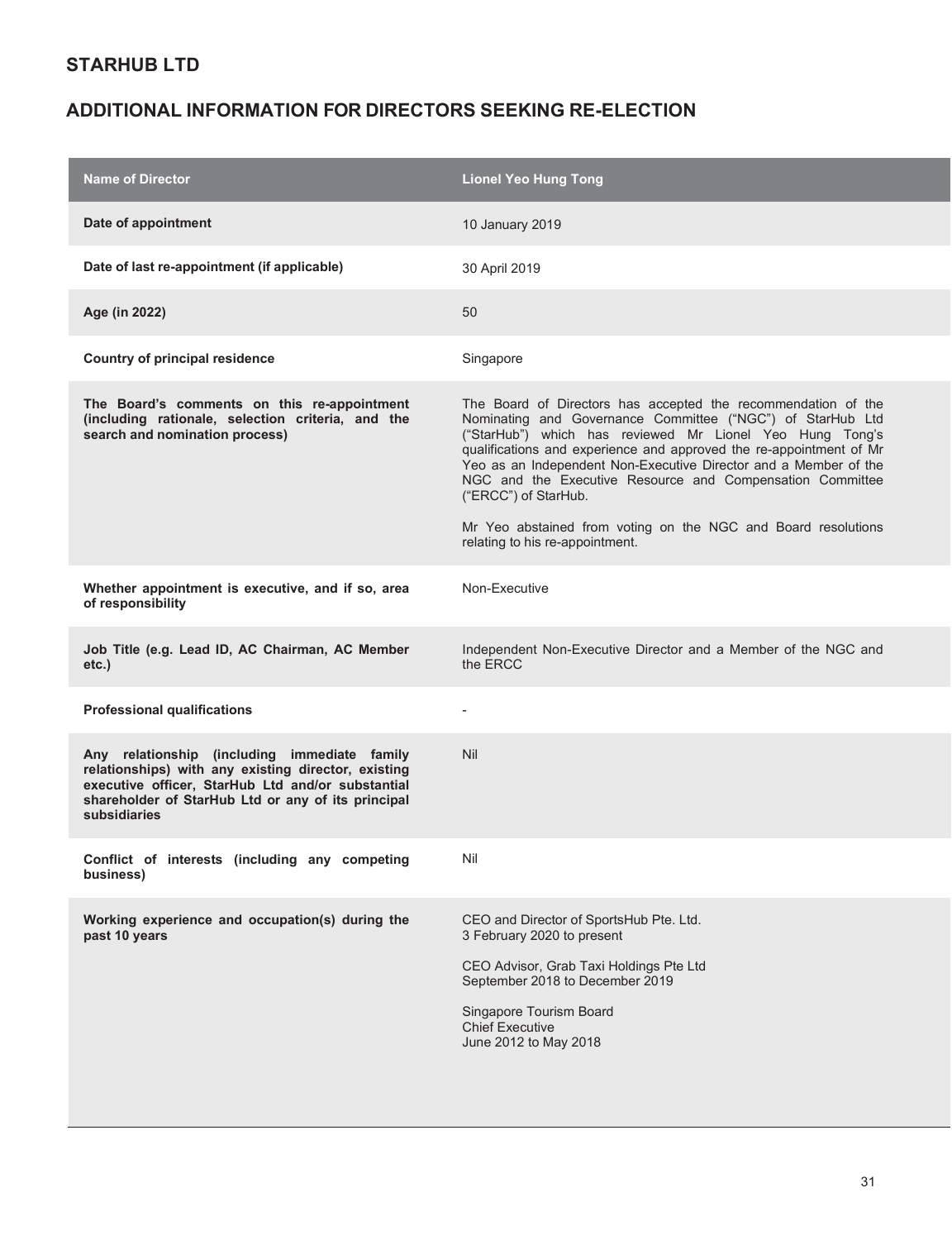### **ADDITIONAL INFORMATION FOR DIRECTORS SEEKING RE-ELECTION**

| <b>Name of Director</b>                                                                                                    | <b>Lionel Yeo Hung Tong</b>                                                                                                                                                  |
|----------------------------------------------------------------------------------------------------------------------------|------------------------------------------------------------------------------------------------------------------------------------------------------------------------------|
| Working experience and occupation(s) during the<br>past 10 years (Cont'd)                                                  | Wildlife Reserves Singapore Pte Ltd<br>Non-Executive Director<br>June 2012 to May 2018<br>Sentosa Development Corporation<br>Non-Executive Director<br>June 2012 to May 2018 |
| Undertaking (in the format set out in Appendix 7.7)<br>pursuant to Rule 720(1) has been submitted to<br><b>StarHub Ltd</b> | Yes                                                                                                                                                                          |
| Shareholding or interests in StarHub Ltd and its<br>subsidiaries                                                           | <b>Yes</b>                                                                                                                                                                   |
| <b>Shareholding Details</b>                                                                                                | 39,400 StarHub shares                                                                                                                                                        |

**Other Principal Commitments Including Directorships**

**Past (for the last five years) Grab Taxi Holdings Pte Ltd (CEO Advisor)** Grab Taxi Holdings Pte Ltd (CEO Advisor) Singapore Tourism Board (Chief Executive) Wildlife Reserves Singapore Pte Ltd (Director) Sentosa Development Corporation (Director)

**Present \* Listed Companies**  SportsHub Pte. Ltd. (CEO and Director) Ngee Ann Kongsi (Elected member, Committee of Management)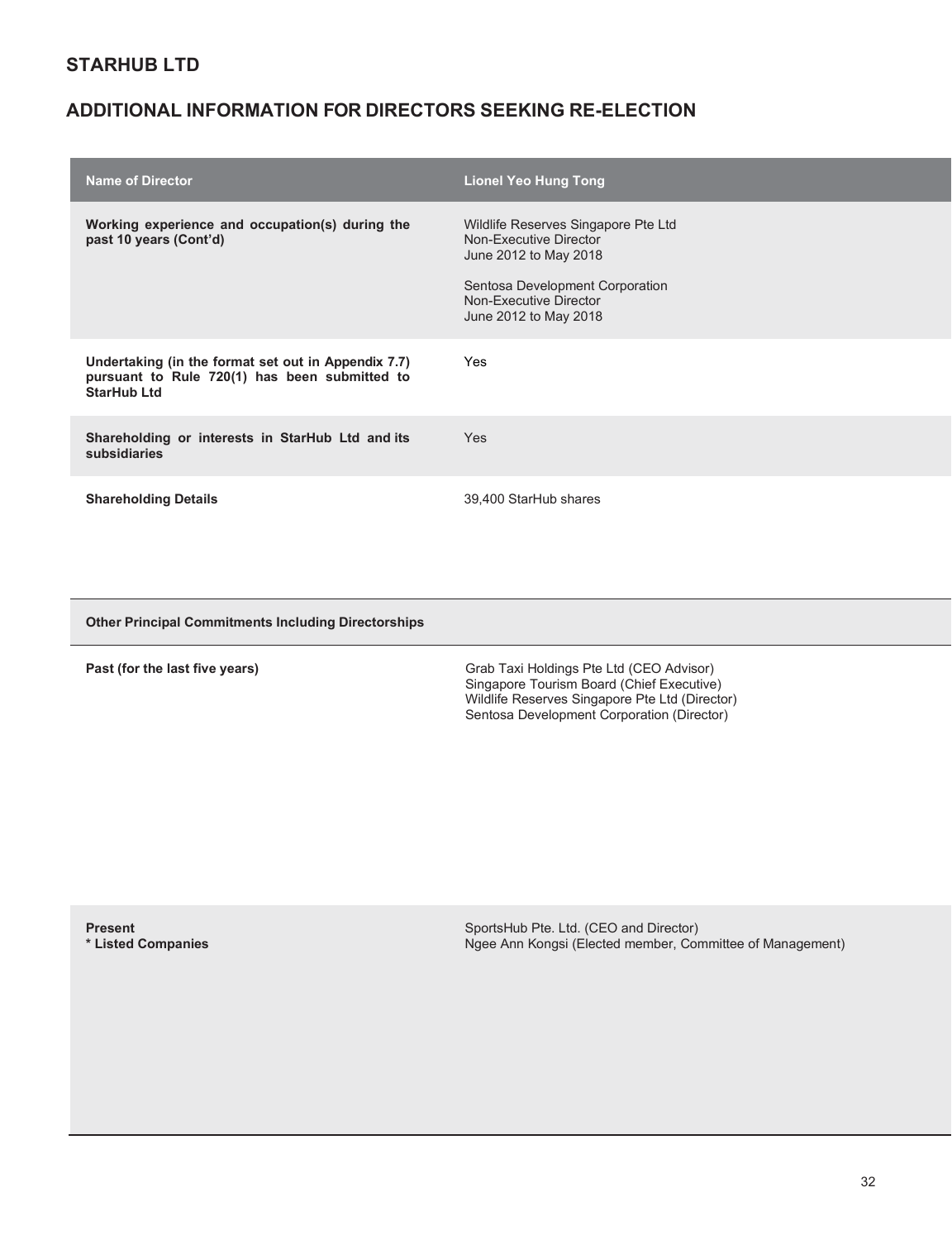| <b>Name of Director</b>                                                                                                                                                                                                                                                                                                                                                                                                                                                                                                                                                                                                                                                             | <b>Lionel Yeo Hung Tong</b> |  |
|-------------------------------------------------------------------------------------------------------------------------------------------------------------------------------------------------------------------------------------------------------------------------------------------------------------------------------------------------------------------------------------------------------------------------------------------------------------------------------------------------------------------------------------------------------------------------------------------------------------------------------------------------------------------------------------|-----------------------------|--|
| <b>Other Information</b>                                                                                                                                                                                                                                                                                                                                                                                                                                                                                                                                                                                                                                                            |                             |  |
| (a) Whether at any time during the last 10 years,<br>an application or a petition under any<br>bankruptcy laws of any jurisdiction was filed<br>against him or against a partnership of which<br>he was a partner at the time when he was a<br>partner or at any time within 2 years from the<br>date he ceased to be a partner?                                                                                                                                                                                                                                                                                                                                                    | No.                         |  |
| Whether at any time during the last 10 years,<br>(b)<br>an application or a petition under any law of<br>any jurisdiction was filed against an entity (not<br>being a partnership) of which he was a<br>director or an equivalent person or a key<br>executive, at the time when he was a director<br>or an equivalent person or a key executive of<br>that entity or at any time within 2 years from<br>the date he ceased to be a director or an<br>equivalent person or a key executive of that<br>entity, for the winding up or dissolution of that<br>entity or, where that entity is the trustee of a<br>business trust, that business trust, on the<br>ground of insolvency? | <b>No</b>                   |  |
| (c) Whether there is any unsatisfied judgment<br>against him?                                                                                                                                                                                                                                                                                                                                                                                                                                                                                                                                                                                                                       | <b>No</b>                   |  |
| (d) Whether he has ever been convicted of any<br>offence, in Singapore or elsewhere, involving<br>fraud or dishonesty which is punishable with<br>imprisonment, or has been the subject of any<br>criminal proceedings (including any pending<br>criminal proceedings of which he is aware) for<br>such purpose?                                                                                                                                                                                                                                                                                                                                                                    | No                          |  |
| (e) Whether he has ever been convicted of any<br>offence, in Singapore or elsewhere, involving<br>a breach of any law or regulatory requirement<br>that relates to the securities or futures<br>industry in Singapore or elsewhere, or has<br>been the subject of any criminal proceedings<br>(including any pending criminal proceedings<br>of which he is aware) for such breach?                                                                                                                                                                                                                                                                                                 | <b>No</b>                   |  |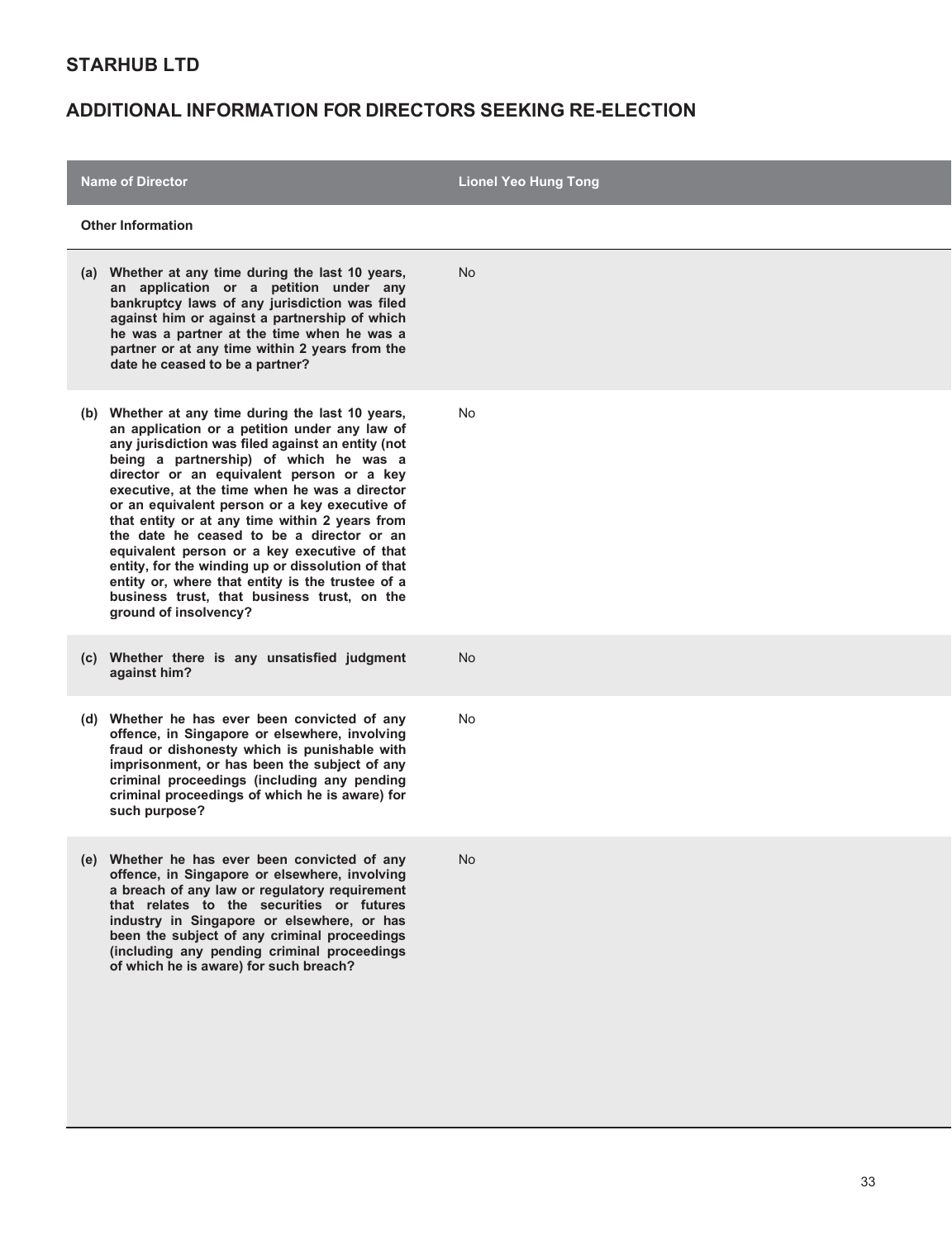|              | <b>Name of Director</b>                                                                                                                                                                                                                                                                                                                                                                                                                                                                                                                                                             | <b>Lionel Yeo Hung Tong</b> |
|--------------|-------------------------------------------------------------------------------------------------------------------------------------------------------------------------------------------------------------------------------------------------------------------------------------------------------------------------------------------------------------------------------------------------------------------------------------------------------------------------------------------------------------------------------------------------------------------------------------|-----------------------------|
| (t)          | Whether at any time during the last 10 years,<br>judgment has been entered against him in any<br>civil proceedings in Singapore or elsewhere<br>involving a breach of any law or regulatory<br>requirement that relates to the securities or<br>futures industry in Singapore or elsewhere, or<br>a finding of fraud, misrepresentation or<br>dishonesty on his part, or he has been the<br>subject of any civil proceedings (including any<br>pending civil proceedings of which he is<br>aware) involving an allegation of fraud,<br>misrepresentation or dishonesty on his part? | No                          |
|              | (g) Whether he has ever been convicted in<br>Singapore or elsewhere of any offence in<br>connection with the formation or management<br>of any entity or business trust?                                                                                                                                                                                                                                                                                                                                                                                                            | <b>No</b>                   |
|              | (h) Whether he has ever been disqualified from<br>acting as a director or an equivalent person of<br>any entity (including the trustee of a business<br>trust), or from taking part directly or indirectly<br>in the management of any entity or business<br>trust?                                                                                                                                                                                                                                                                                                                 | No                          |
| $\mathbf{I}$ | Whether he has ever been the subject of any<br>order, judgment or ruling of any court, tribunal<br>or governmental body, permanently or<br>temporarily enjoining him from engaging in<br>any type of business practice or activity?                                                                                                                                                                                                                                                                                                                                                 | No.                         |
| (I)          | Whether he has ever, to his knowledge, been<br>concerned with the management or conduct,<br>in Singapore or elsewhere, of the affairs of:-                                                                                                                                                                                                                                                                                                                                                                                                                                          |                             |
|              | corporation<br>which<br>(i)<br>has<br>been<br>any<br>investigated for a breach of any law or<br>regulatory<br>requirement<br>governing<br>corporations in Singapore or elsewhere;<br><b>or</b>                                                                                                                                                                                                                                                                                                                                                                                      | <b>No</b>                   |
|              | (ii) any entity (not being a corporation) which<br>has been investigated for a breach of any<br>law or regulatory requirement governing<br>such entities in Singapore or elsewhere;<br>or                                                                                                                                                                                                                                                                                                                                                                                           | No                          |
|              | (iii) any business trust which has been<br>investigated for a breach of any law or<br>regulatory<br>requirement<br>governing<br><b>business</b><br>trusts<br>in<br><b>Singapore</b><br><b>or</b><br>elsewhere; or                                                                                                                                                                                                                                                                                                                                                                   | <b>No</b>                   |